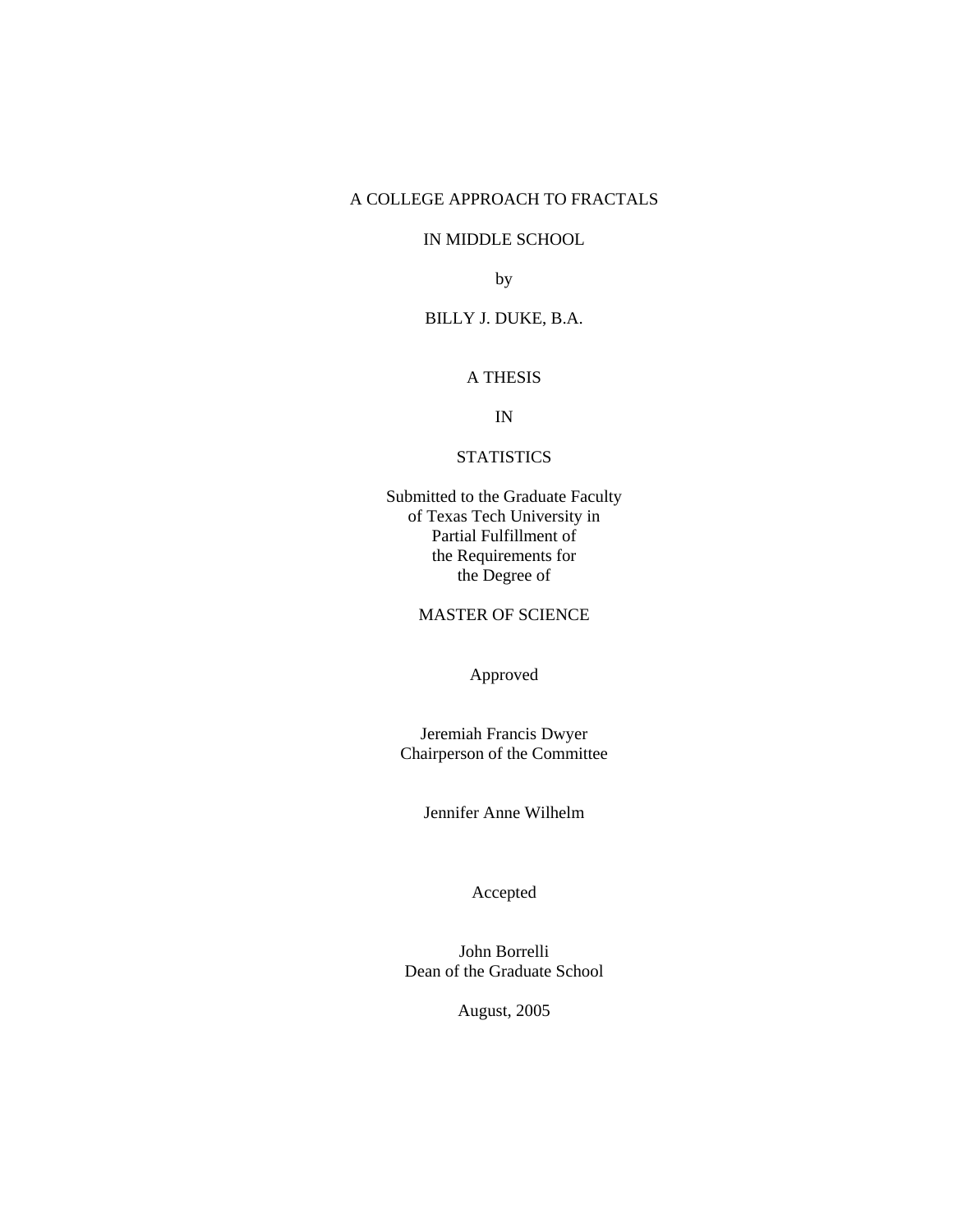## ACKNOWLEDGEMENTS

I would like to thank the Department of Mathematics and Statistics at Texas Tech University for their support. Special thanks go to Dr. Jerry Dwyer for his help, advice, and support. He always gave positive reinforcement to all aspects of my work. Thanks also go to Dr. Jennifer Wilhelm for her help and great suggestions from an education standpoint on this research study. I would also like to thank my very good friend, Donna Jones, my inspiration to return to school and my role model. I could not have gotten this far without her friendship and support. Lastly I want to thank my family, especially my mother and my daughter for their unconditional love and support. I could always count on them in times of despair and need. I owe a very large portion of my success to them.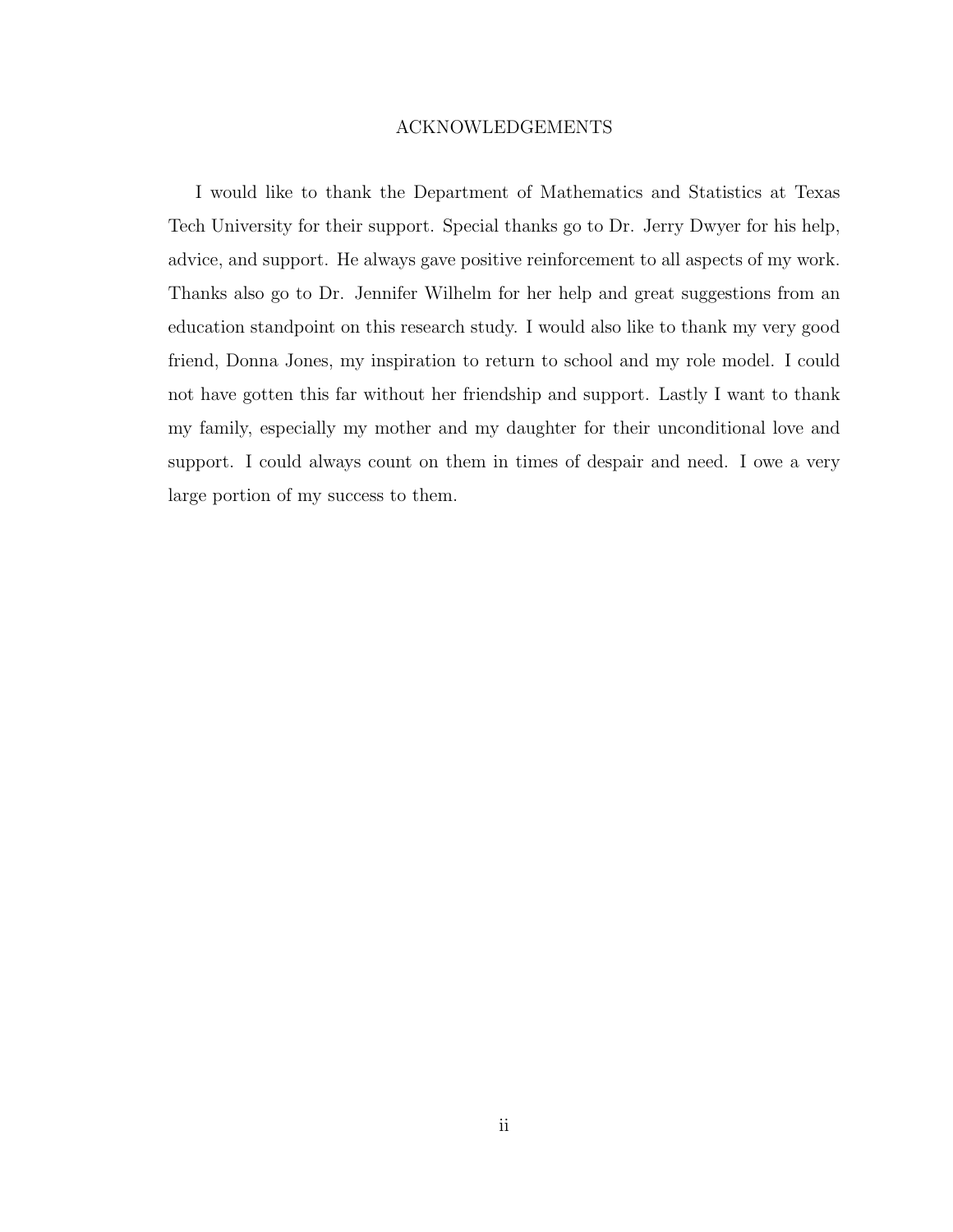# **CONTENTS**

|                                                                                 | 11             |
|---------------------------------------------------------------------------------|----------------|
|                                                                                 | $\mathbf{V}$   |
|                                                                                 | vi             |
|                                                                                 | vii            |
| <b>CHAPTER</b>                                                                  |                |
|                                                                                 | $\mathbf{1}$   |
|                                                                                 | 3              |
|                                                                                 | 6              |
| 3.1                                                                             | 6              |
| 3.2                                                                             | $\overline{7}$ |
|                                                                                 | $\overline{7}$ |
| 3.2.2                                                                           | 8              |
|                                                                                 | 8              |
|                                                                                 | 9              |
|                                                                                 | 9              |
| 3.3                                                                             | 10             |
|                                                                                 | 10             |
| 3.3.2 Lesson 1: An Introduction to Complex Numbers                              | 11             |
| 3.3.3 Lesson 2: Adding and Subtracting Complex Numbers                          | 12             |
| 3.3.4 Lesson 3: Multiplication of Complex Numbers                               | 12             |
| 3.3.5 Lesson 4: Modulus of Complex Numbers                                      | 13             |
|                                                                                 | 15             |
|                                                                                 | 15             |
| Lesson 7: Computer Programming<br>3.3.8                                         | 19             |
|                                                                                 | 20             |
| $3.3.10$ Lesson Summary $\dots \dots \dots \dots \dots \dots \dots \dots \dots$ | 21             |
| 3.4                                                                             | 21             |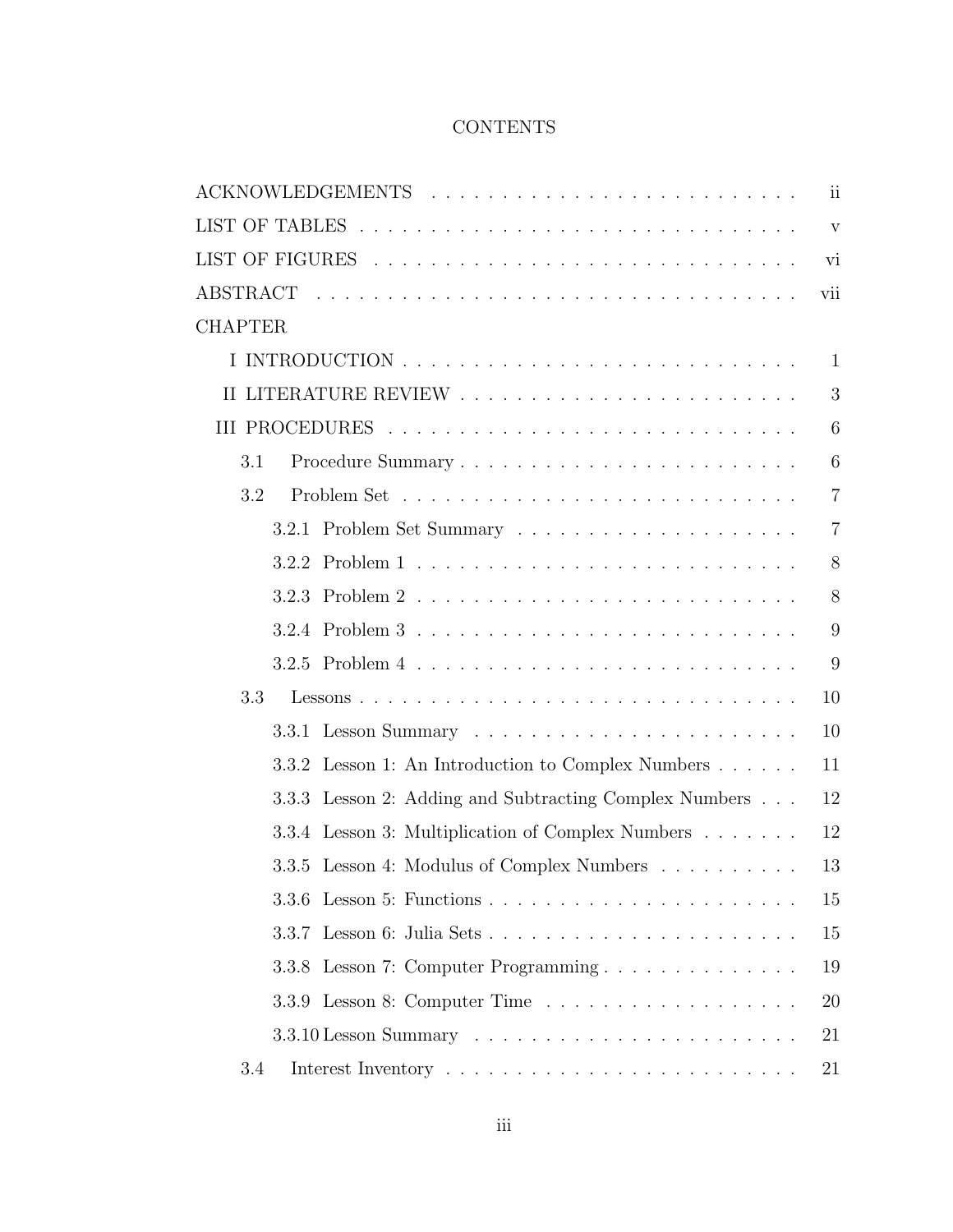|              | IV GENERAL RESULTS            | 23 |
|--------------|-------------------------------|----|
| 4.1          |                               | 23 |
| 4.2          |                               | 27 |
|              |                               | 37 |
| 5.1          |                               | 37 |
| 5.2          |                               | 37 |
| 5.3          |                               | 41 |
| 5.4          |                               | 44 |
| 5.5          |                               | 48 |
| 5.6          |                               | 52 |
|              |                               | 62 |
|              |                               | 64 |
|              |                               | 66 |
|              | A PARENT/STUDENT CONSENT FORM | 66 |
| <sub>R</sub> |                               | 68 |
|              |                               | 71 |
| D.           |                               | 72 |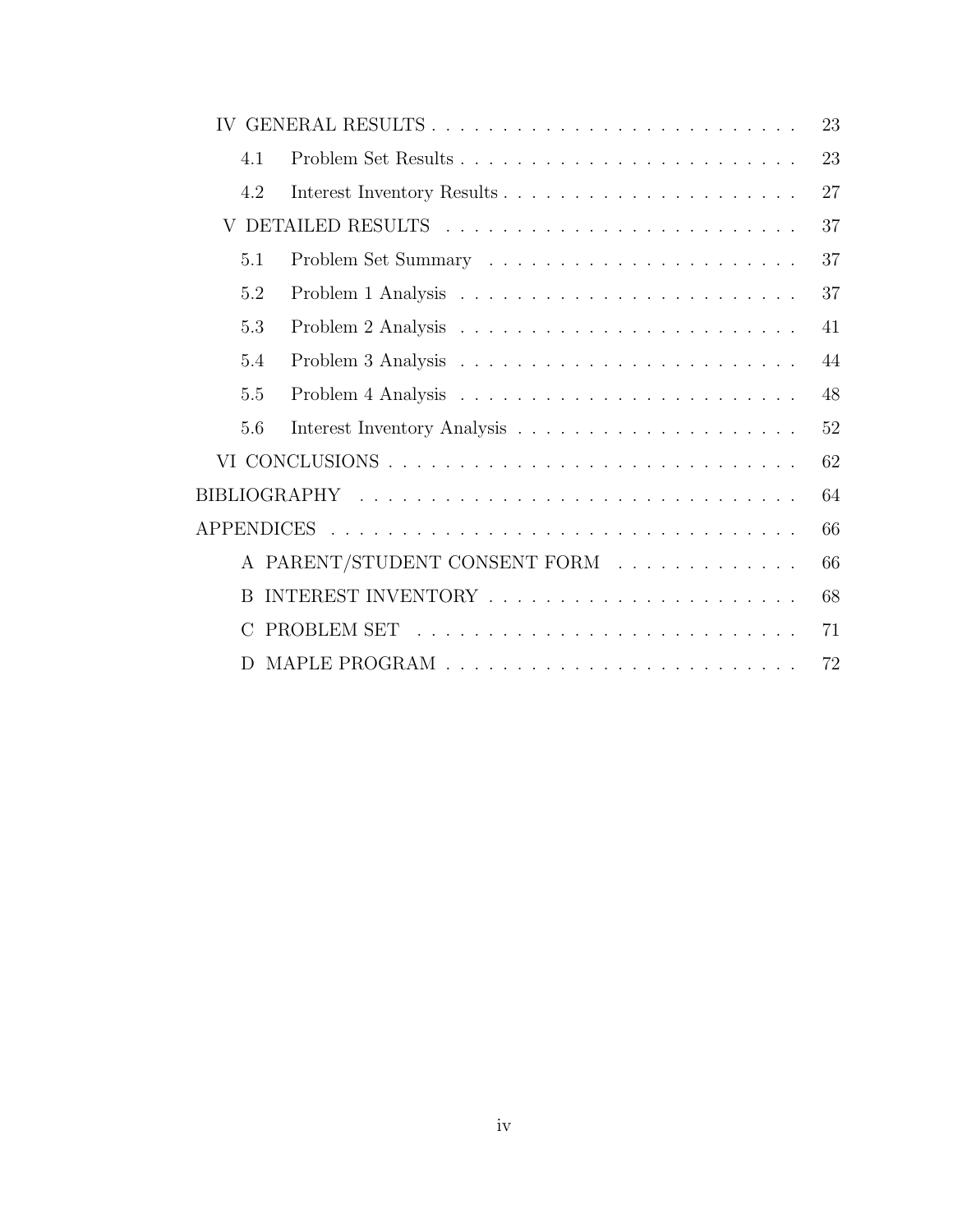# LIST OF TABLES

| 3.1 |                                                                                         | $16\,$ |
|-----|-----------------------------------------------------------------------------------------|--------|
| 3.2 | Modulus of Iterations of $(\frac{1}{2} + \frac{1}{2}i)$                                 | 17     |
| 3.3 |                                                                                         | 18     |
| 4.1 |                                                                                         | 23     |
| 4.2 |                                                                                         | 28     |
| 4.3 | Cronbach's Alpha Reliability Coefficient - Overall                                      | $28\,$ |
| 4.4 | Cronbach's Alpha Reliability Coefficient                                                | $29\,$ |
| 4.5 | Summary Statistics for Inventory Scores                                                 | 30     |
| 5.1 |                                                                                         | $38\,$ |
| 5.2 | Problem 1 Responses - Grade 9 $\ldots \ldots \ldots \ldots \ldots \ldots \ldots \ldots$ | 40     |
| 5.3 |                                                                                         | 41     |
| 5.4 |                                                                                         | 42     |
| 5.5 |                                                                                         | 44     |
| 5.6 |                                                                                         | 45     |
| 5.7 |                                                                                         | 45     |
| 5.8 |                                                                                         | 48     |
| 5.9 |                                                                                         | 49     |
|     |                                                                                         | $50\,$ |
|     |                                                                                         | 53     |
|     |                                                                                         | $54\,$ |
|     | 5.13 Individual Item Comparisons of Means                                               | 58     |
|     | 5.14 Paired Samples t-Tests on Individual Items                                         | 59     |
|     | 5.15 Pearson Chi-Square Test - Interest vs. Gender                                      | 60     |
|     |                                                                                         | 61     |
|     |                                                                                         | 61     |
|     |                                                                                         |        |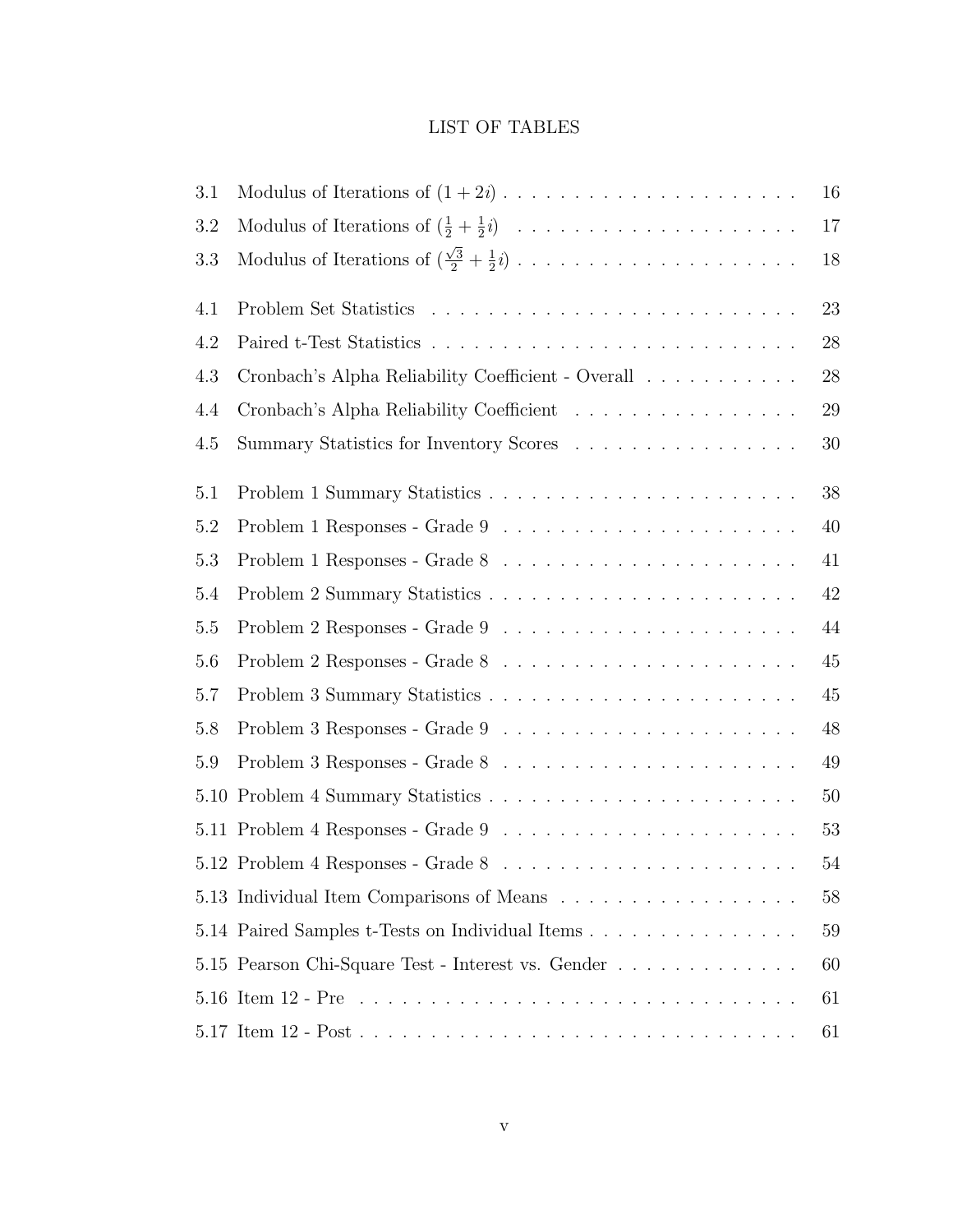# LIST OF FIGURES

| 4.1 Pre Test Problem Set Scores - Grade 9 24         |  |
|------------------------------------------------------|--|
| 4.2 Post Test Problem Set Scores - Grade 9 25        |  |
| 4.3 Pre Test Problem Set Scores - Grade 8 26         |  |
|                                                      |  |
| 4.5 Pre Test Interest Inventory Scores - Grade 9 31  |  |
| 4.6 Post Test Interest Inventory Scores - Grade 9 34 |  |
| 4.7 Pre Test Interest Inventory Scores - Grade 8 35  |  |
| 4.8 Post Test Interest Inventory Scores - Grade 8 36 |  |
|                                                      |  |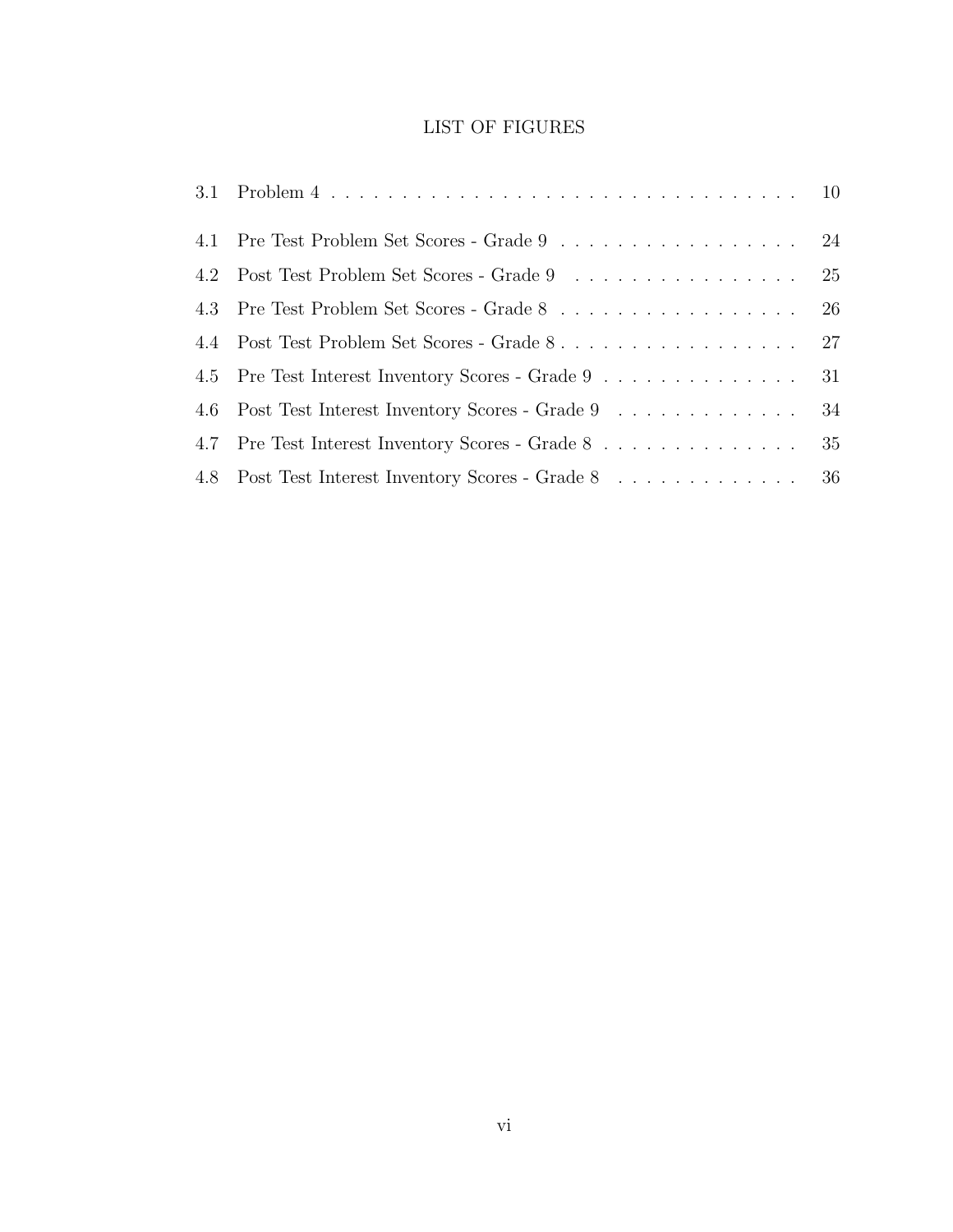## ABSTRACT

The algebra and geometry of complex numbers were presented to eighth and ninth grade mathematics classes. The purpose of the presentations was to determine if this college level mathematics would have an influence on the algebra and geometry skills of the K-12 students. Pre and post surveys were employed. Results showed an increase in both student mathematics skills and student interest in the ninth grade class. In the eighth grade class there was not a significant improvement. It may be conjectured that ninth grade students benefit from this kind of intervention, but that the average eighth grade student does not have the mathematical skills required to handle the college level material.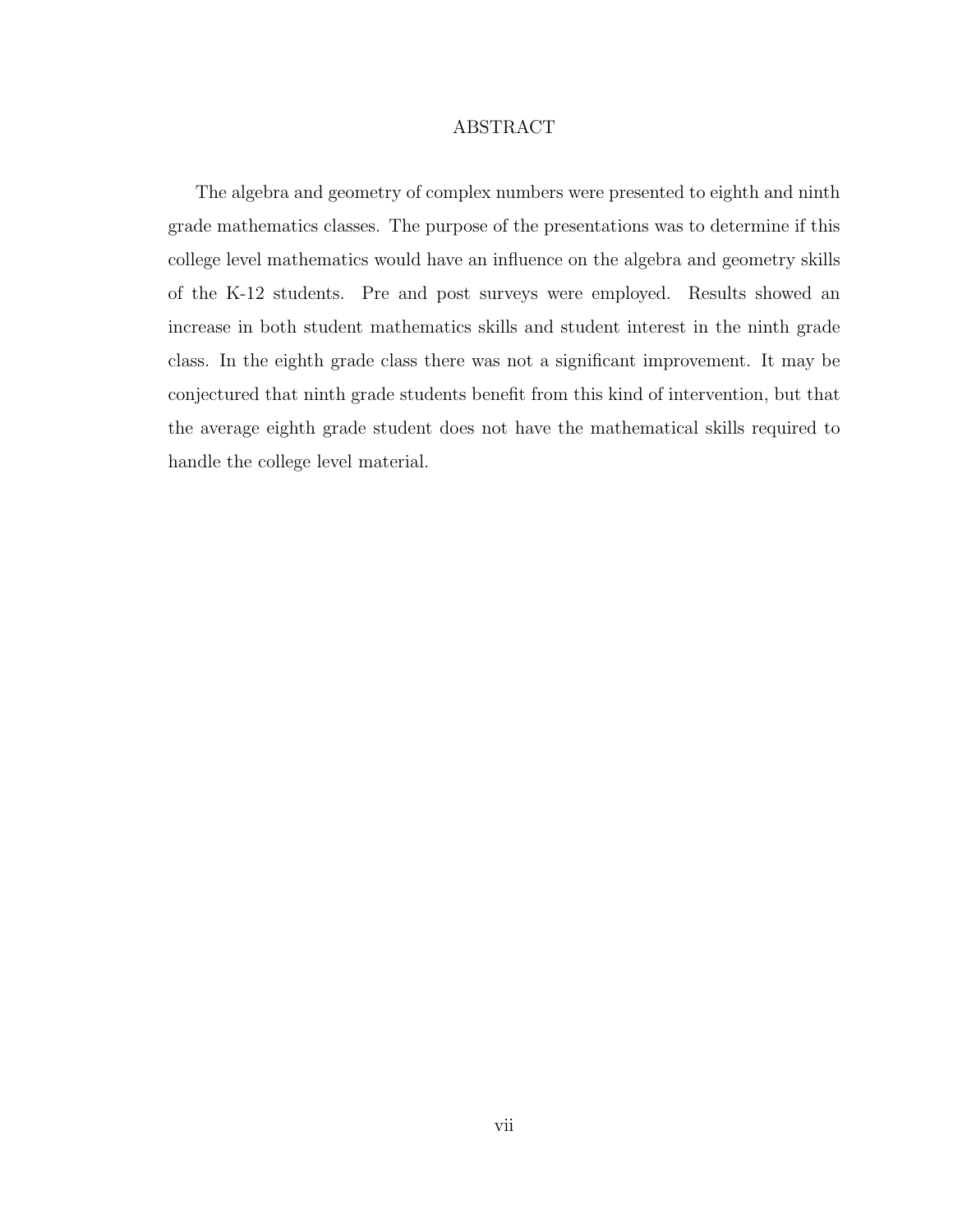# CHAPTER I INTRODUCTION

The study was implemented with two goals in mind. The first goal was to improve students abilities in the areas of algebra and geometry. The second goal was to improve their attitudes and feelings toward mathematics. College level mathematics were introduced, specifically in the area of complex analysis. The improvement of student abilities was of utmost importance. Achievement of American middle school students is low. [6] Many students arrive at college poorly prepared for college algebra. They lack a solid understanding of fractions, and of operations involving fractions. This a very basic, but extremely important, building block for all of mathematics. Shortcomings exist in other areas as well, such as operations involving radicals and fractional exponents. This study hoped to alleviate some of those difficulties for the students involved.

The concept of outreach is explained in great detail in the literature review. It involves a collaboration between institutions of higher learning and K-12 schools. This collaboration takes place at the K-12 school. Professors and graduate students visit the classroom, either during or after school. Sometimes lessons are presented, other times there is just an interaction with perhaps a challenging math game involved. The benefits of these interactions have also been explored with greater detail in the literature review in this paper.

This study was aimed toward middle school students. There are eight middle schools in the City of Lubbock. The Lubbock Independent School District website gives figures for the demographics of the whole district. The school district population has the following apportionment: Anglo/Other -  $40\%$ , Hispanic -  $45\%$ , and African-American - 15%. The demographics of the junior high schools that were visited were noted also. The school where the ninth grade class was held was 87.8% Hispanic, 6.7% White/Other, and 6.5% African-American. The eighth grade class was form a school that was 49.7% Hispanic, 40.9% White/Other, and 9.3% African-American.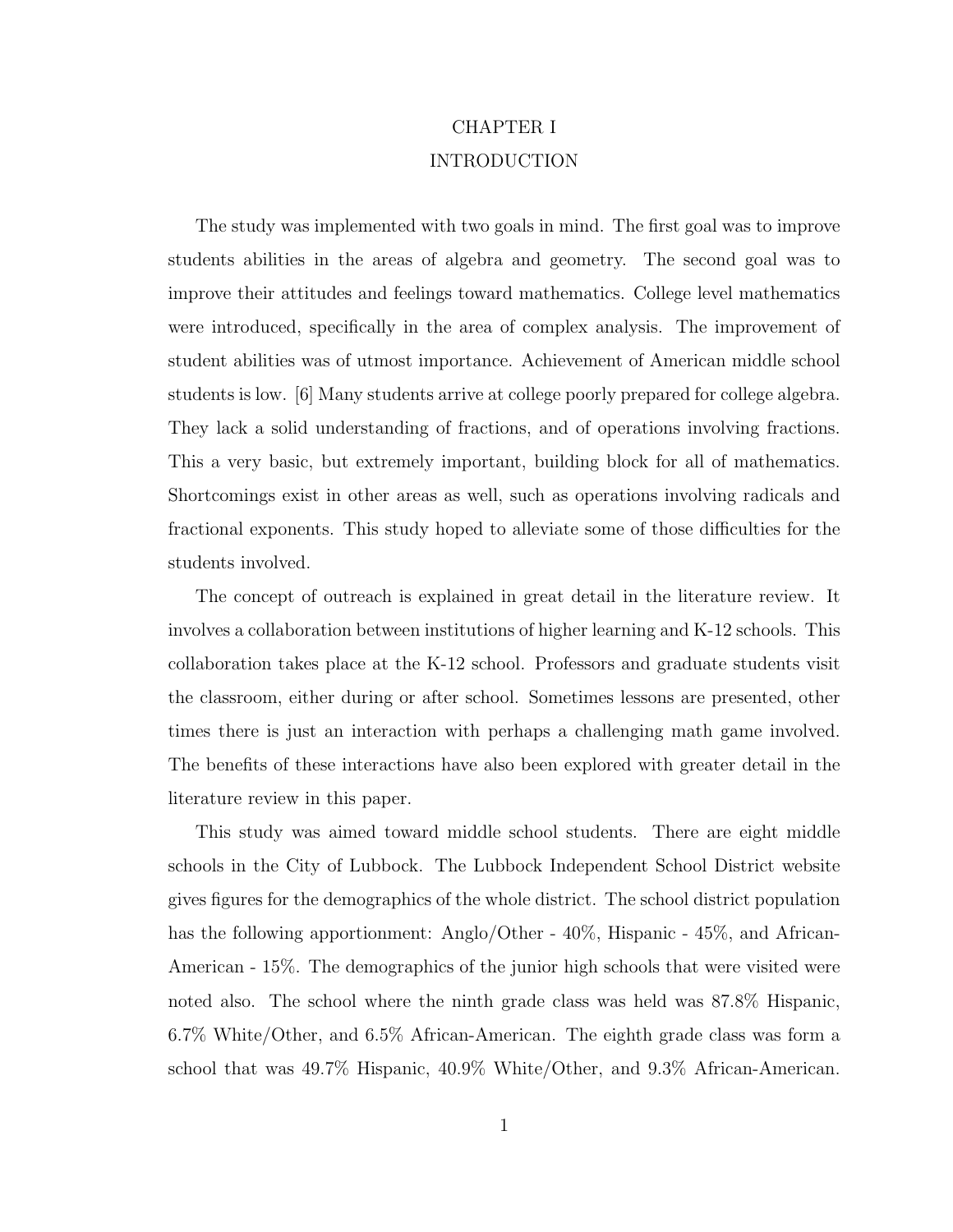There were fourteen students in the ninth grade class, seven boys and seven girls. The eighth grade class had seventeen students, seven boys and ten girls.

Pre and post tests in the areas of algebra and geometry skills and mathematics attitudes were administered on the first and last days of the study. A series of seven lessons covering topics in complex analysis were presented to the students. These lessons were fifteen to twenty minutes in length and were presented daily. On the next to last day of this study the students were allowed to go the computer lab and play a challenging math game. In all, the students were visited for ten consecutive school days. The study was presented to a ninth grade class first, and then to an eighth grade class.

Again the purpose of this study was to increase their algebra and geometry skills and improve their attitudes toward mathematics. Our objectives were to not only measure quantitatively the change that took place over the two week period in skills and attitudes, but also to notice qualitative aspects such as student attitudes during the lesson, student participation, and the methods with which the student used to solve problems presented both verbally and on the written test.

There has been another similar study done, by Leah Chenault, a Texas Tech graduate student. A summary of her study, along with other related issues, appears in the literature review. The procedures chapter gives even more detail about the specifics of this study and how it was conducted.

A thorough description of the items in the problem set follows the procedures chapter. Each lesson is then described as does an explanation of the interest inventory. Statistical analyses of both the problem set and the interest inventory are listed in great detail. Analysis was done on both the overall results and individual items. Conclusions and suggestions for future studies conclude this study.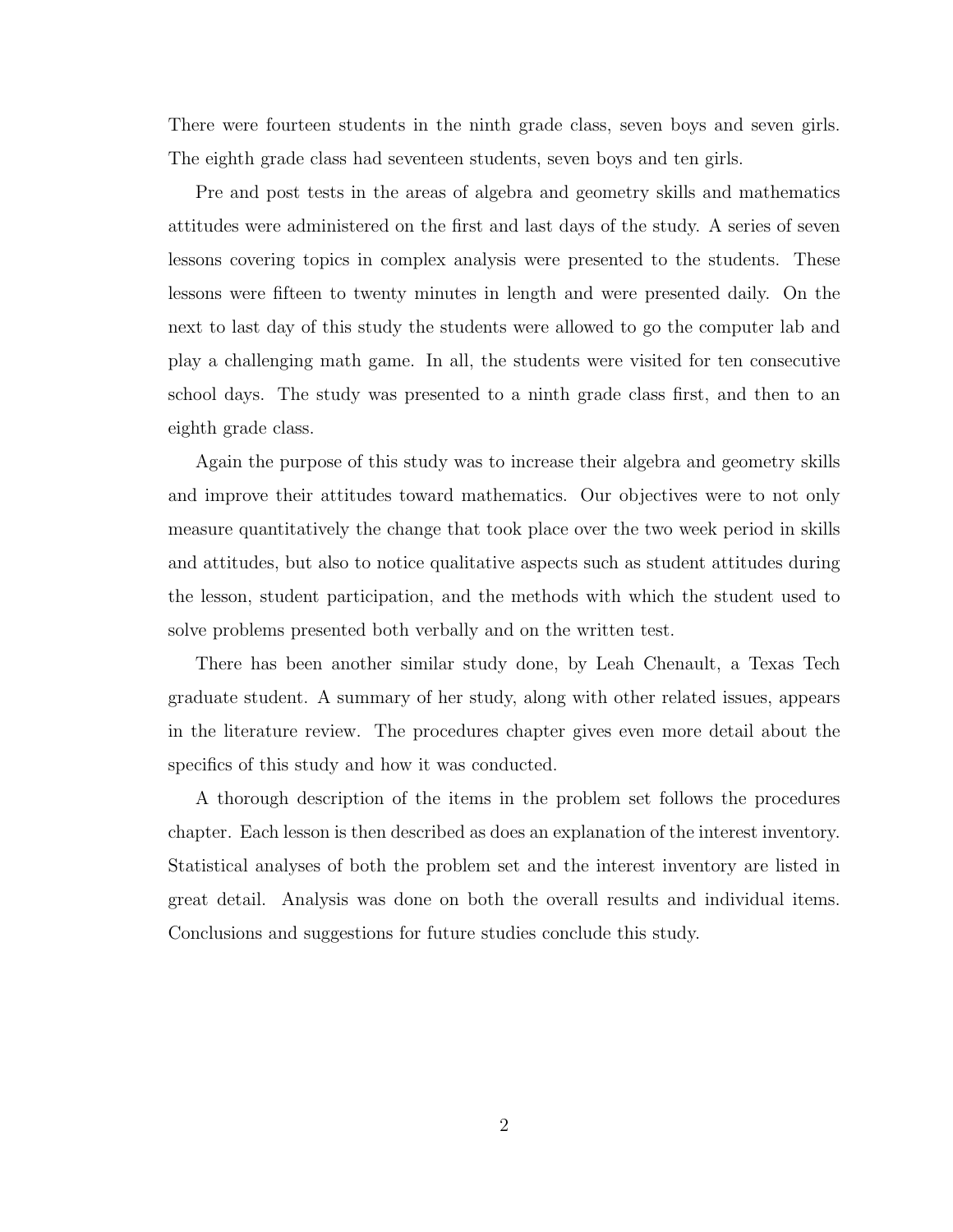# CHAPTER II LITERATURE REVIEW

A search of the literature in the field of mathematics education did not provide any studies directly relating to the introduction of college level mathematics in K-12 schools to motivate or excite students. There were also no studies that aspired to increase students mathematical abilities by introducing more complex material. A study done by a Texas Tech graduate student in the spring of 2005 did not come up in the literature search. The study was done by Leah Chenault, titled "Improving the Algebra and Geometry Skills of High School Students Using Complex Variables and Complex Transformations." The study was performed at a Lubbock area low-income high school. Lessons were presented to twenty nine algebra and geometry students concerning transformations in the complex plane, material that is usually not covered until a student attends college. Pre and post skills tests were administered, and the increases in student ability were significant. Pre and post interest surveys were also administered, with the result showing a very modest increase in student attitude toward mathematics.

Since the goal of this study was to increase student ability and improve student attitudes toward mathematics, and this was attempted using college intervention, we will take a look at the roles that departments of mathematics at institutions of higher education play in K-12 education. Byrne states that engagement or outreach will be the defining characteristic of the university of the future. [2] On page 127 of their article, Cohen, Raudenbush, and Ball state that "Teachers and students are more likely to exert themselves if schools are linked to institutions of higher education." [3] Thus the presence of Texas Tech University graduate students and professors was intended to create a positive presence and to motivate the students to learn.

The University of Tennessee started an outreach program. Outreach "is loosely defined as any activity that enhances the teaching and learning of mathematics outside the department, in particular in K-12 education and community colleges." [6]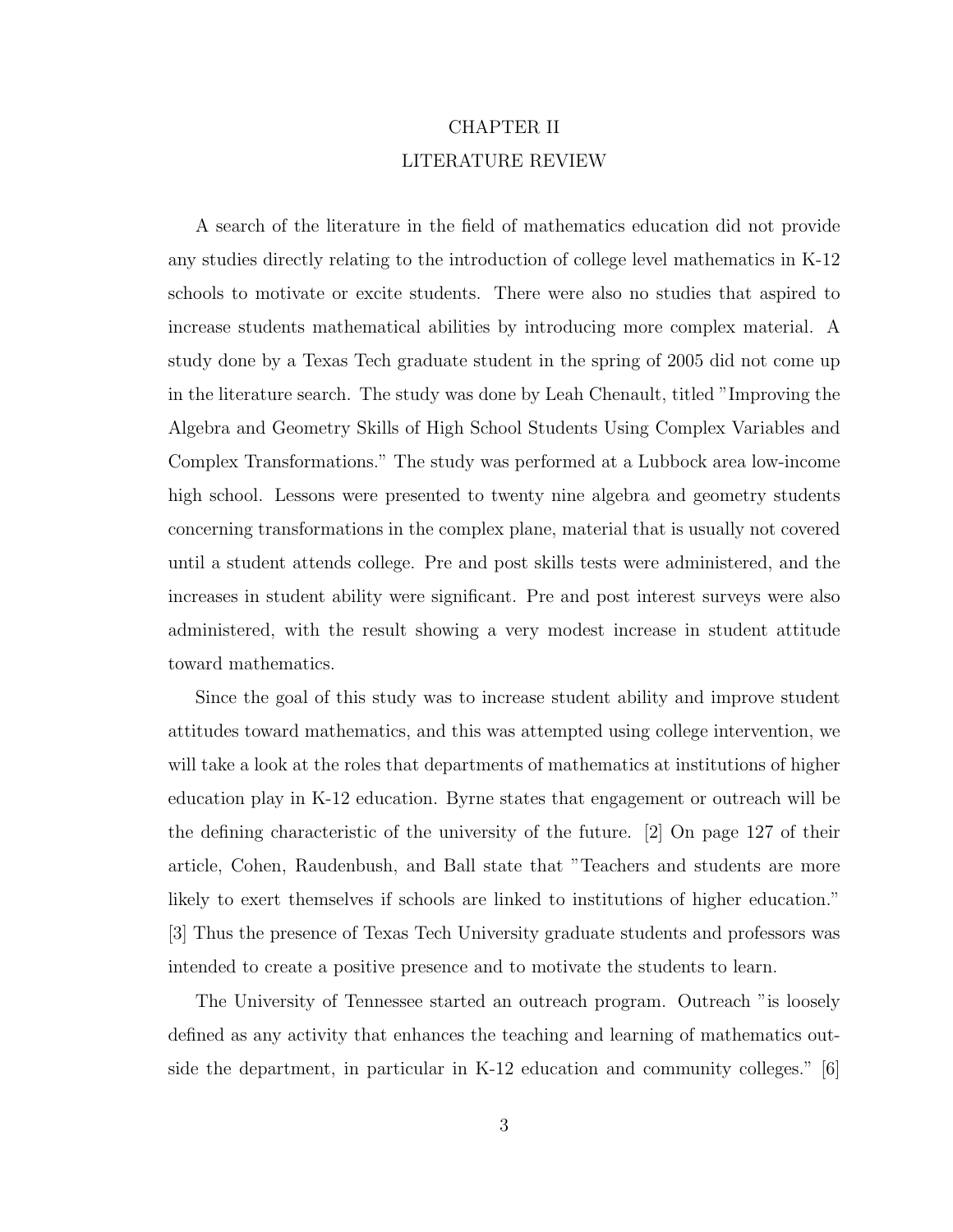The program endeavored to interact with area schools, impact the K-12 mathematics content, and examine how future mathematics teachers should be taught. [5] Lower-level undergraduates were sent to assist in K-12 mathematics classrooms to increase the visibility of the mathematics department. [6] The classroom teacher, the mathematician, and the undergraduate student all should work together and strive to help ensure the success of the mathematics students. It is important to note that this collaboration is just that, a collaboration. It is a voluntary relationship. The graduate student or professor who enters the classroom is not judging the teacher, only trying to supplement, assist, and work in a partnership for the greater benefit of the students. Conway, Davis and Dwyer reported some exciting and promising results generated by this outreach program. [4] An invitation to serve on the textbook committee for the Knoxville area was one result. Sponsorship and increased participation in the Tennessee Math Contest was another. Another great result was an increase in enrollment in mathematics educations programs at the University of Tennessee. These successes have also sparked similar interests at other mathematics departments, including the University of Kentucky, Iowa State University, and Texas Tech University.

Voluntary summer programs, such as the Texas Pre-freshman Engineering Program (TexPREP), are another example of K-12 students working with colleges. It is available to high school and junior high school students. According to the web page sponsored by TexPREP-Lubbock, the students who participate in this program are high-achieving students with an interest in science, mathematics, and engineering. [15] Special attention must be made so that outreach programs are not restricted to students who meet certain criteria, but must be available to all students. The outreach programs at the University of Tennessee and at Texas Tech University are examples of programs that are available to all students.

Other attempts to improve mathematics education involve curriculum changes, improvements in teacher education, and improving or revising national testing standards. One of the more well known policies is the No Child Left Behind Act of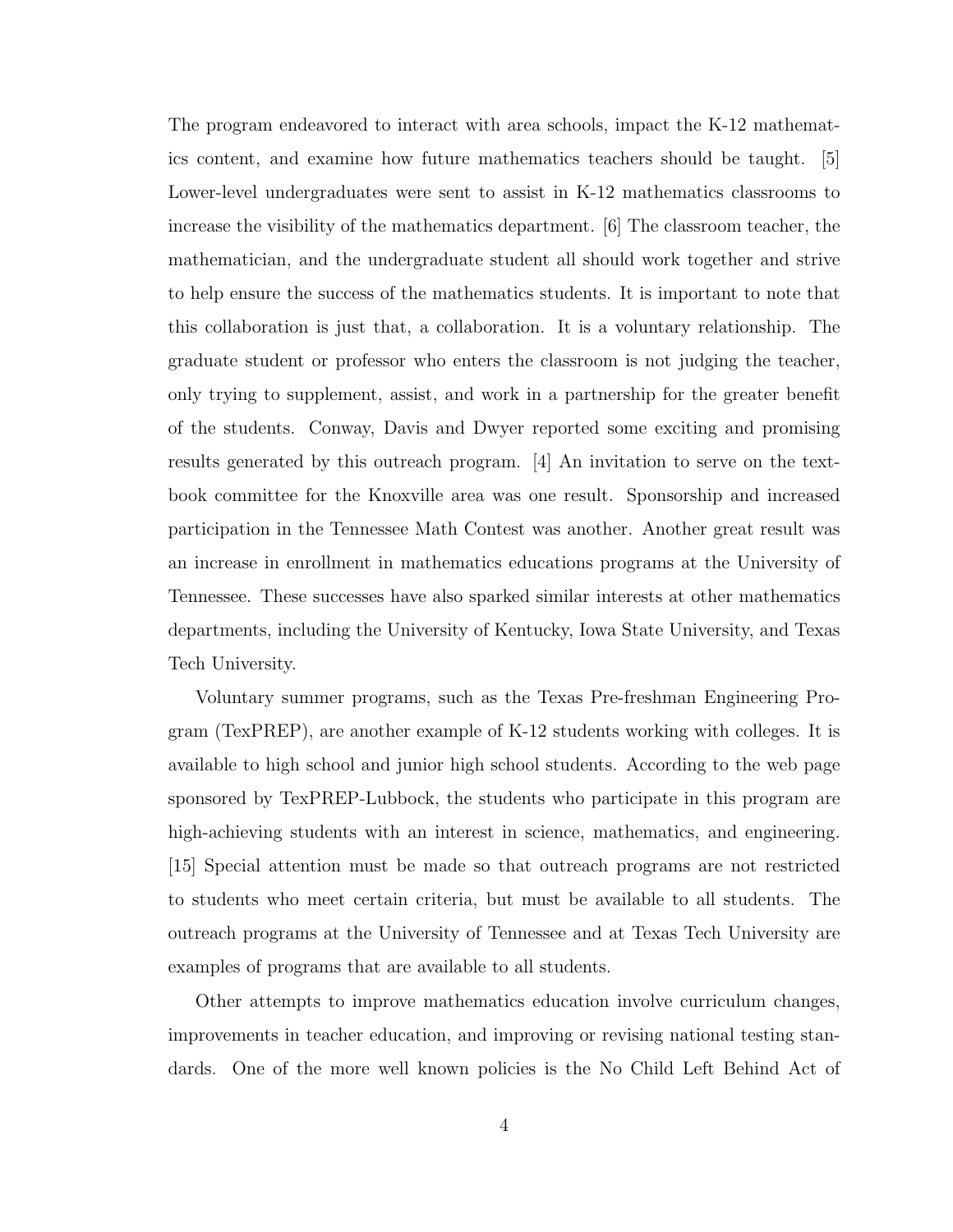2001. In order to effectively enforce this act, accountability became a major focus. [12] States and school districts began curriculum and standards changes in order to comply with this federal legislation. This in turn prompted school districts to more closely look at their teacher training standards in order to also ensure compliance. One of the methods of measuring accountability are standardized tests. In Texas, the Texas Assessment of Knowledge and Skills (TAKS) test is an example of such a test. The corresponding curriculum, the Texas Essential Knowledge and Skills (TEKS) was developed and refined in order to better prepare students for both college level mathematics and life after high school for those students who do not attend college. The problems assigned to students in this study addressed specific TEKS standards.

In addition to adjusting curricula, states are also trying to improve their teacher training programs. Widespread agreement exists that mathematics education in the United States needs improvement. [8] Good content knowledge, though extremely important, is only part of being a successful teacher. There are teachers who are brilliant in their area but can't teach very well. There are also teachers who teach well, but lack in content knowledge. They may may not be able to "provide multiple interpretations of concepts - particularly representations that provide concrete explanations or tie-ins to the real world." [10] There are may articles and ideas about what makes a good teacher. Ball explains that teachers have to be good listeners, be flexible, and be able to communicate mathematical ideas in a variety of ways in order to reach all of their students. [1] Professional development programs and teacher workshops are becoming more prevalent in order to address the issue of improving the quality of mathematics teaching.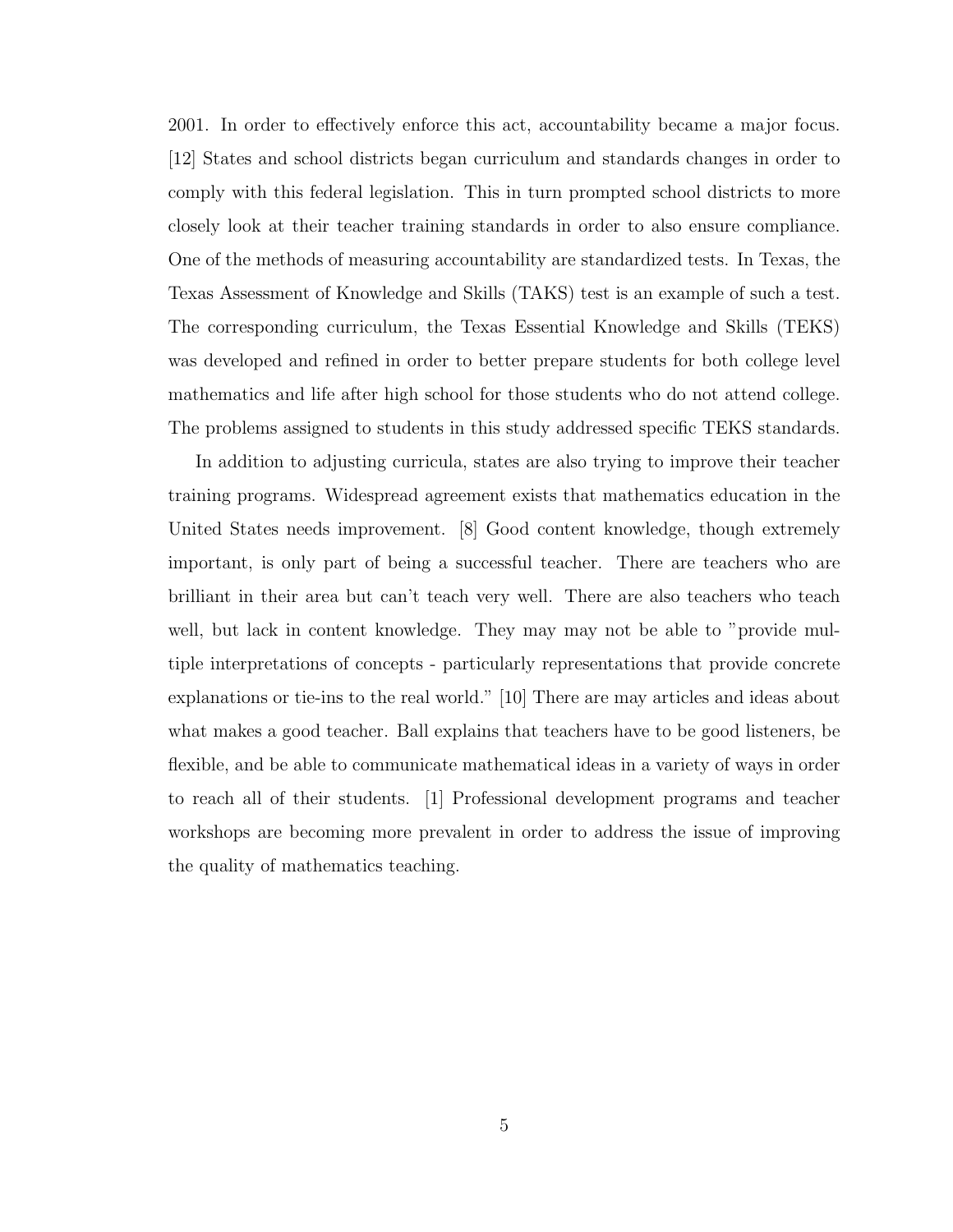# CHAPTER III PROCEDURES

## 3.1 Procedure Summary

The students involved in this project were from Lubbock area junior high schools. Each of these junior high schools is considered low income by federal standards. [13] The school where the ninth grade class was held was 87.8% Hispanic, 6.7% White/Other, and 6.5% African-American. There were fourteen students in the class, seven boys and seven girls. The eighth grade class was form a school that was 49.7% Hispanic, 40.9% White/Other, and 9.3% African-American. The class consisted of seventeen students, seven boys and ten girls. The research was done in the spring of 2004. The original plan was to conduct this study with a group of ninth grade students. Once this work was completed, a second study was undertaken. The purpose was to have another class with which to compare results, not only within each class, but between the two classes. Unfortunately, the second class was not another ninth grade class but was actually an eighth grade class. This difference in grades provided an additional analysis between grade levels for the study. The work was done from April 15 through April 28 with the ninth grade class and from May 11 through May 24.

These particular classes were chosen because of a previous working relationship between Texas Tech and the teachers in these two classrooms. The teacher of the ninth grade class is a graduate of Texas Tech and worked regularly with a professor from Texas Tech, allowing him to come into her classroom and present fun and challenging mathematics problems. The teacher of the eighth grade class allowed graduate students from Texas Tech to come to school in the afternoons for a math club tutoring and problem solving session.

The study had two goals, increase student abilities and proficiency in mathematics and improve student interest in mathematics. Students were given a consent form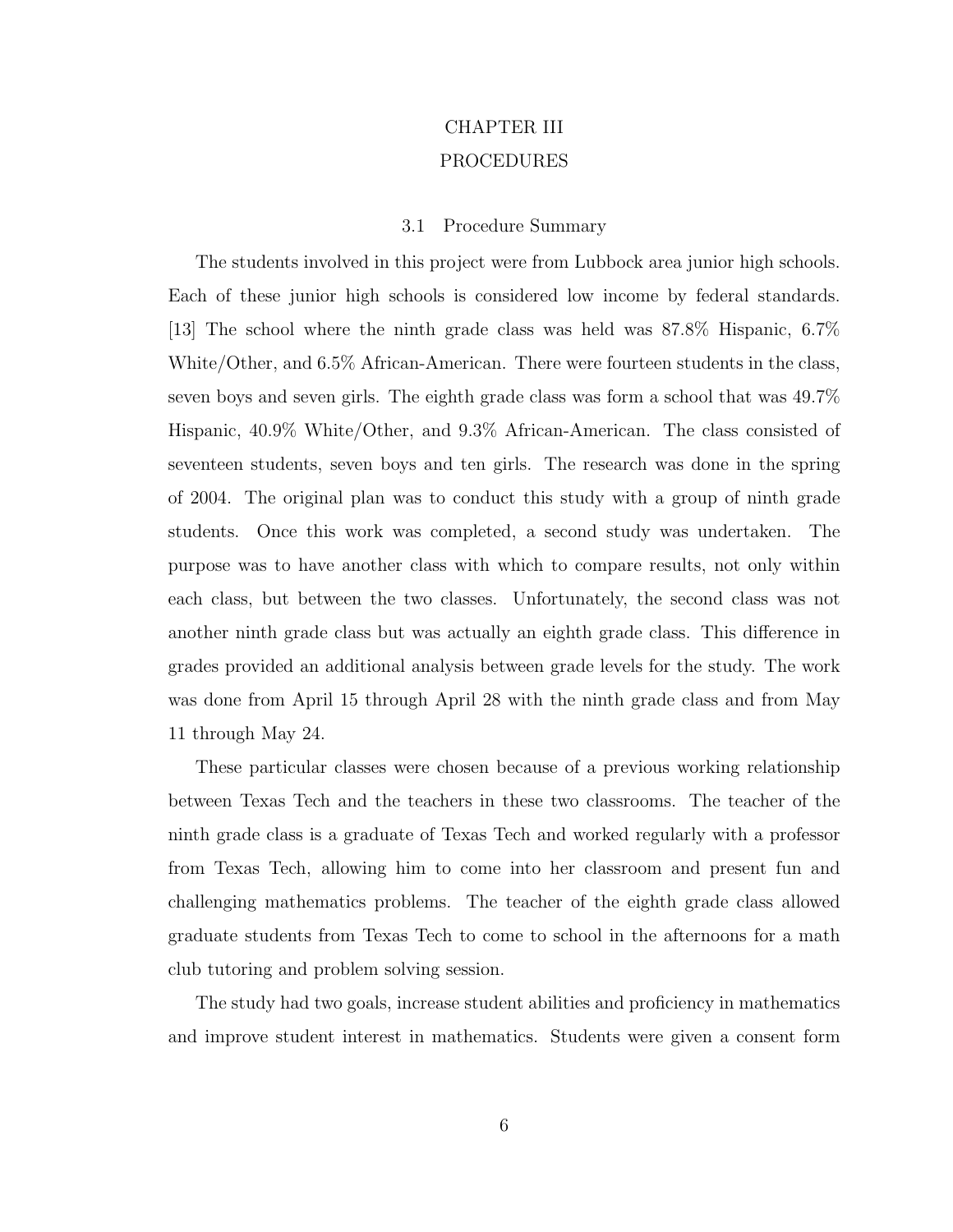and asked to take it home for their parent(s) or guardian(s) to sign. A problem set designed to test student proficiency was administered on the first day of this study. This problem set is found in the Appendix. The students also completed an interest inventory on the first day. This survey can also be found in the Appendix. The same problem set and interest inventory were also administered on the last day of the study. These forms were numbered in order to directly compare individual differences. The study also consisted of a series of seven lessons presented to the students over a period of two weeks, each lasting approximately fifteen to twenty minutes. The lessons were presented each day. A benefit of everyday lessons was that the measurement of differences in the problem set would hopefully be attributable to the project and not just due to normal learning within a longer time frame. The day before the post tests were administered was spent in the computer lab. The students were directed to a web site with interactive activities involving fractals and other challenging mathematics activities. The latter mentioned mathematics activities, though not related to this study, were a nice diversion and were enjoyed by the students very much.

This study used a mixed methods approach. The majority of work done was quantitative and of a statistical nature. Scores were recorded for both the problem set and the interest inventory. Analysis was performed not only on each individual set, but also on the difference between pre and post tests as well. There was also a qualitative component to this study. Attention was also paid to the work done by the students in areas other than scores. We wanted to look at the processes students used in solving problems, both good and bad.

#### 3.2 Problem Set

## 3.2.1 Problem Set Summary

This study aimed to not only introduce the students to college-level mathematics, but to increase the students' proficiency in their algebra class as a result of this exposure. The students were given a set of four problems on the first day of this study, and also on the last day of the study. The problem sets were the same both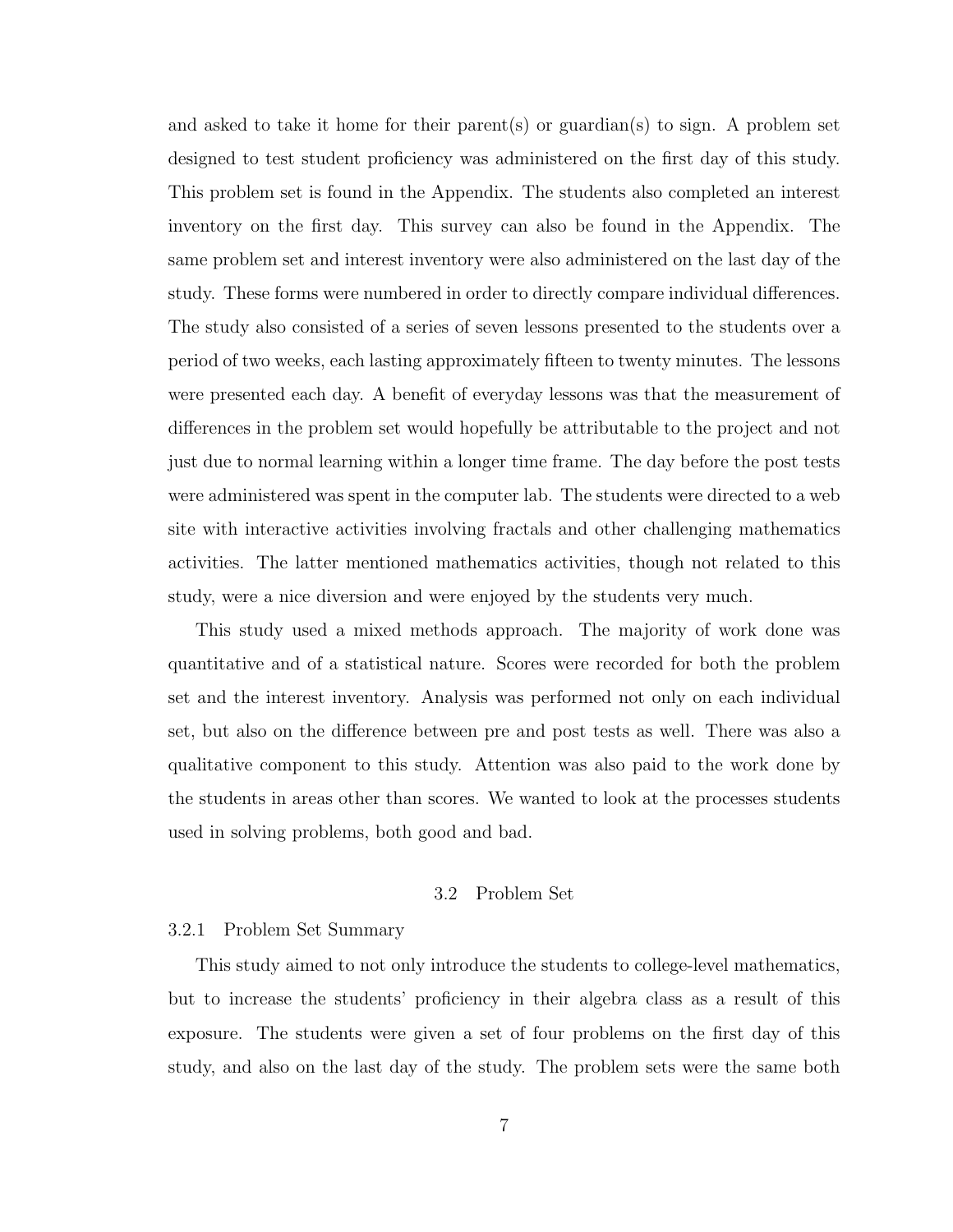times. The problems were selected in order to not only test skills that are outlined by Texas Essential Knowledge and Skills for Mathematics (TEKS), but also skills that were used in the lessons. These skills relate to both the work with complex variables and fractals for the study and also to the concepts presented in the students' everyday algebra lessons. Each problem was graded on a scale of five points, with partial credit for completion of concepts within the problem.

### 3.2.2 Problem 1

Problem 1 asked "What is the distance from the point (4,3) to the origin?" The solution is 5. This problem was designed to test a several concepts. First of all, the problem tested the student's knowledge of how to plot a point in the cartesian plane. This concept is referenced in the TEKS standards, Chapter  $111.24(b)(7)(D)$ , which states the student is expected to "locate and name points on a coordinate plane using ordered pairs of rational numbers." [TEKS] With the point plotted correctly, we next wanted to see if the student recognized that the distance from the point to the origin was equal to the length of the hypotenuse of a right triangle, and then use the Pythagorean Theorem to find this distance. Chapter  $111.24(b)(7)(C)$  states the student is expected to: "use pictures or models to demonstrate the Pythagorean Theorem." The concept of distance from a point to the origin is equivalent to the modulus of a complex number. Later on, the students would need to find the modulus of a complex number to see if the modulus was increasing or decreasing after many iterations in a function.

#### 3.2.3 Problem 2

Problem 2 asked "If  $f(z) = z^2$ , what is the value of  $f(0)$ ?" The solution is 0. This problem was chosen to see if the student could evaluate a function for a particular value. TEKS, Chapter  $111.32(b)(4)(A)$  states "The student finds specific function values." [14] The problem was relevant to this study because fractals involve many iterations of a complex number in a function. Unfortunately, this problem should have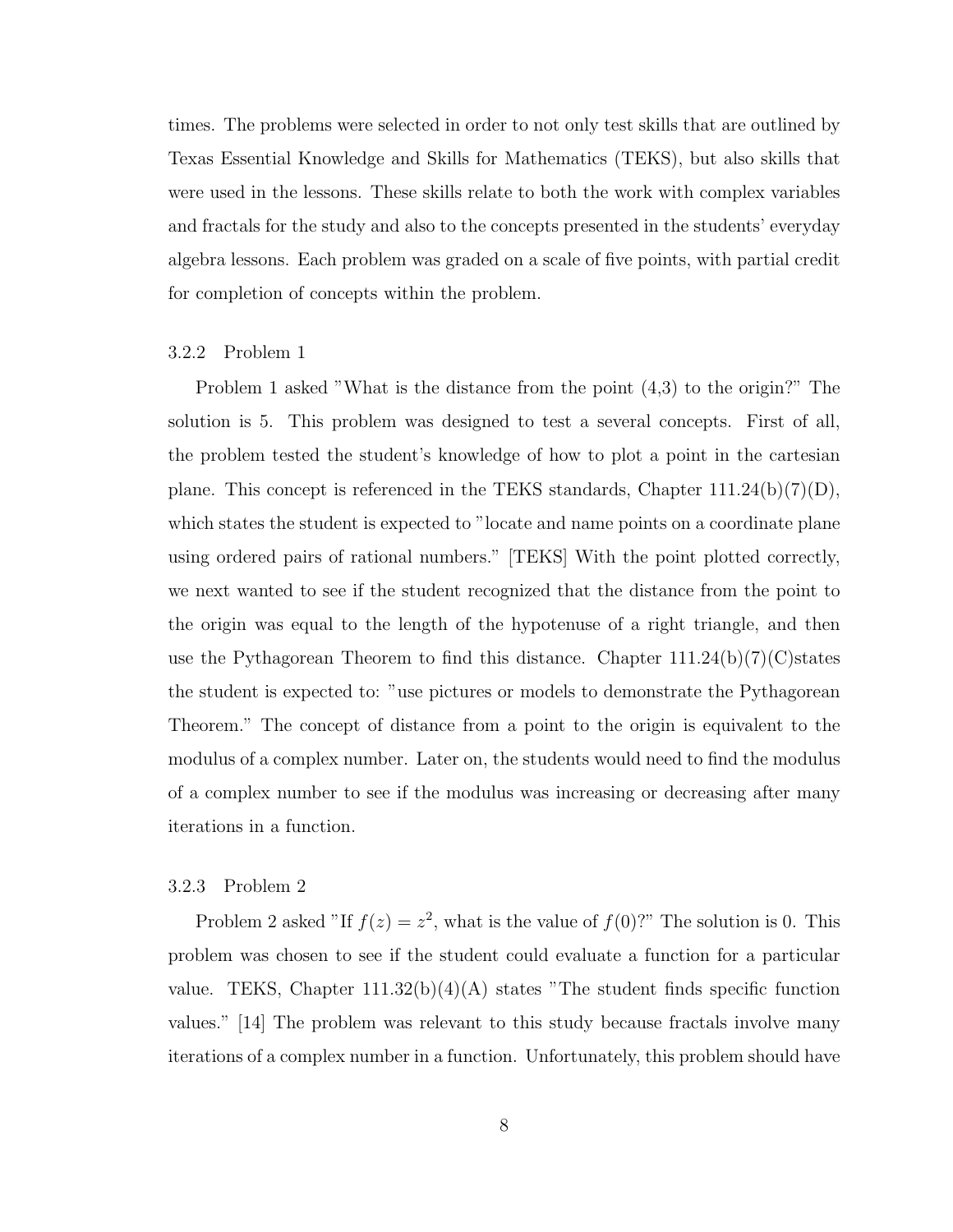been changed to more accurately test the students' ability to evaluate the function. Even just adding a constant to the end, such as  $f(z) = z^2 - 2$ , would have been an improvement because the student would have to plug in the value and do more than just squaring the number to get the answer. In this study of fractals, the students were expected to evaluate the function  $f(z) = z^2$  for complex numbers such as 2 + 3i, so a different choice of functions would have better demonstrated the students abilities in this area.

## 3.2.4 Problem 3

Problem 3 asked "What is the value of  $\sqrt{-16}$ ?" The solution is  $\sqrt{-16} = 4i$ . This problem was a test to see if the students had an idea how to find the value of an imaginary or complex number. The relevant TEKS standard is found in Chapter  $111.33(b)(2)(B)$  and states "the student uses complex numbers to describe the solutions of quadratic equations." [14] The quadratic formula for finding roots of quadratic equations is

$$
x = \frac{-b \pm \sqrt{b^2 - 4ac}}{2a} \,. \tag{3.1}
$$

Whenever the discriminant  $b^2 - 4ac$  is negative, the solution is imaginary or complex. Because fractals are constructed using functions with complex numbers, an understanding of this concept was desired.

#### 3.2.5 Problem 4

Problem 4 stated "The diagram below shows a circle with center at (0, 0) and radius of 1. Find the distance from the y-axis of the point indicated where  $x = .75$ ". The diagram is shown in Figure 3.1.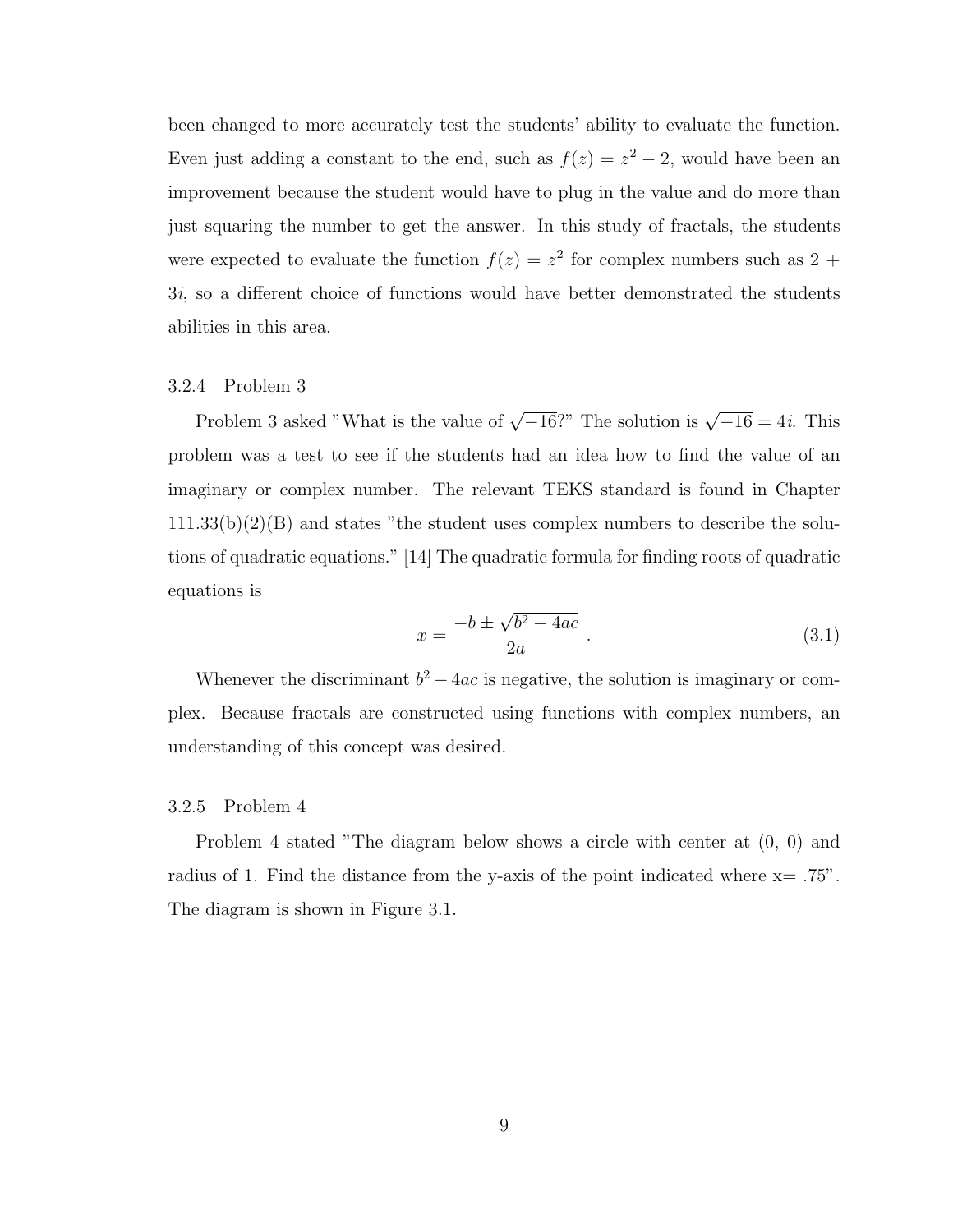

Figure 3.1: Problem 4

The solution is 0.6614 or  $\frac{\sqrt{7}}{4}$  $\frac{\sqrt{7}}{4}$ . The problem was intended to supplement the use of the Pythagorean Theorem with the introduction of the unit circle. Unfortunately, the problem has several drawbacks. The problem asked for the distance from the y-axis when it should have asked for the distance from the x-axis. Next, the problem specifically asked for a distance from an indicated point, yet no point was actually indicated. Another shortcoming was the absence of units in the distance. When the problem set was administered, the students were advised to find the length of y. The students should have also been advised to make corrections in their problem set. Since the corrections were only verbal, if a student didn't understand or wasn't paying attention they weren't aware of the correction. Some students answered the problem as it was asked, or didn't know how to do the problem because of its ambiguity. The same standards were expected of the students as in Problem 1. This duplication of concepts with Problem 1 was another shortcoming of this particular problem.

#### 3.3 Lessons

## 3.3.1 Lesson Summary

The lessons were designed to complement the skills already possessed by the students. Theory normally presented in undergraduate complex analysis classes was not covered in this study. A plan was mapped out in advance to progress the students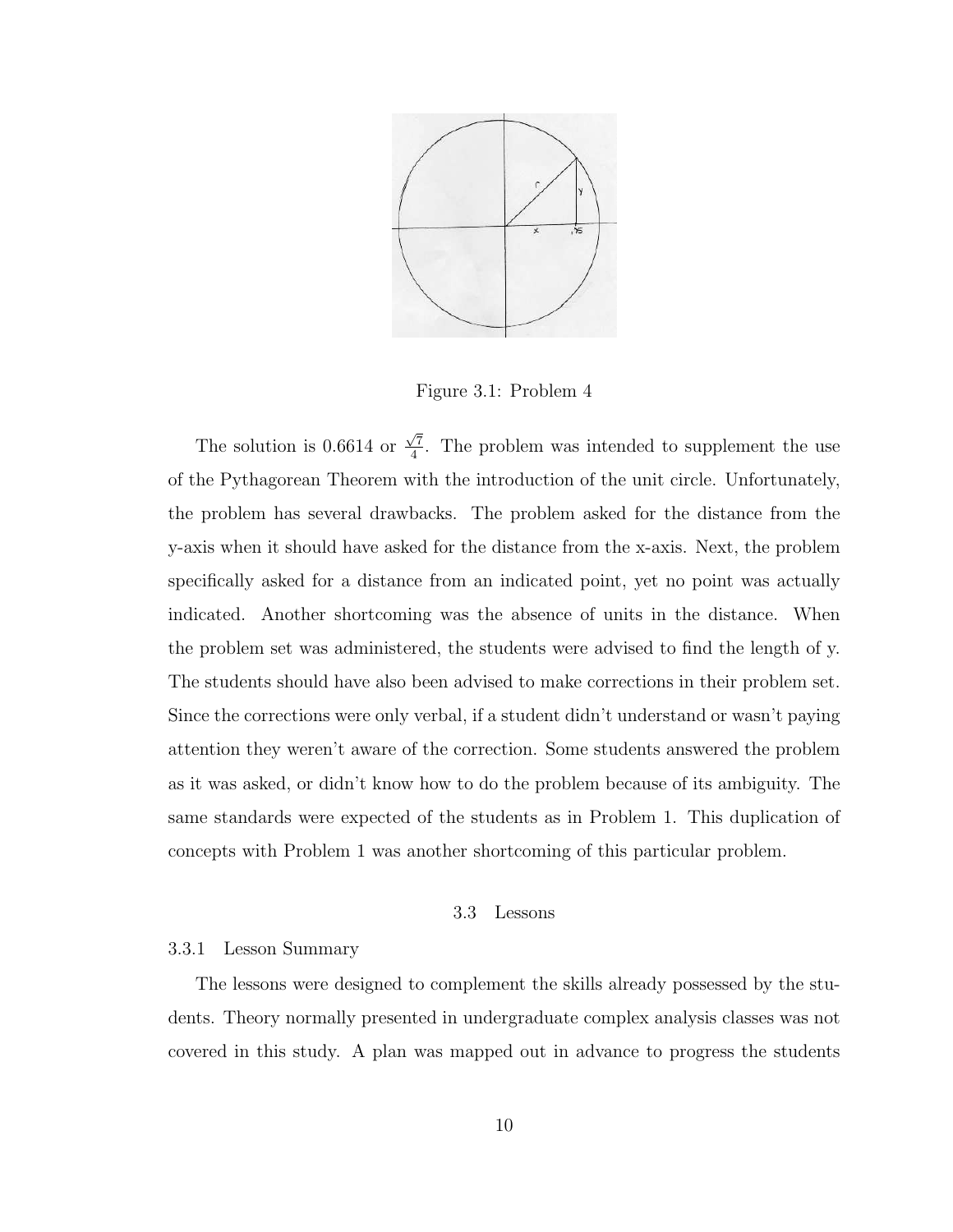through the steps necessary to produce basic fractal images. Though it was not covered in this study, the students could take what they learned from these lessons and construct fractals of a much more complex nature. Restricting our studies to a basic fractal, the *Julia set*, was also intended to keep the students from feeling overwhelmed by the complexity of the mathematics. After new concepts were presented the students worked several examples to solidify their understanding and skill with those concepts. References were made continually to known material in order to assist the students understanding. It should also be noted that the students each had scientific calculators at their disposal. This really helped in some of the more involved calculations. Unfortunately, some students use calculators for even the most basic calculations instead of using a pen and pencil to arrive at a solution.

## 3.3.2 Lesson 1: An Introduction to Complex Numbers

Lesson 1 was an introduction to complex numbers. We first defined  $i = \sqrt{-1}$ . The students were reminded that this same thing occurs when the discriminant is negative in the quadratic formula. A couple of more examples were given, such as  $\sqrt{-4} = 2i$  to give the students some practice. The students were then introduced to one notation for complex numbers,  $a+bi$ . They were shown this form first because of the fact that any number can be written in this form, the difference being that real numbers have a complex component of 0. We then defined z to be a complex number in the form  $z = x + iy$ , where x is the real part of the number and y is the imaginary part. We wrote the complex number as an ordered pair,  $z = (x, y)$ . With this notation, a natural step was to introduce the complex plane. The students quickly became adept at plotting points such as  $4 + 2i$  and  $-3 + 2i$  in the complex plane.

These basic concepts were important because fractals are created using complex numbers and the complex plane. A solid basic understanding would assist later lessons and success of this study.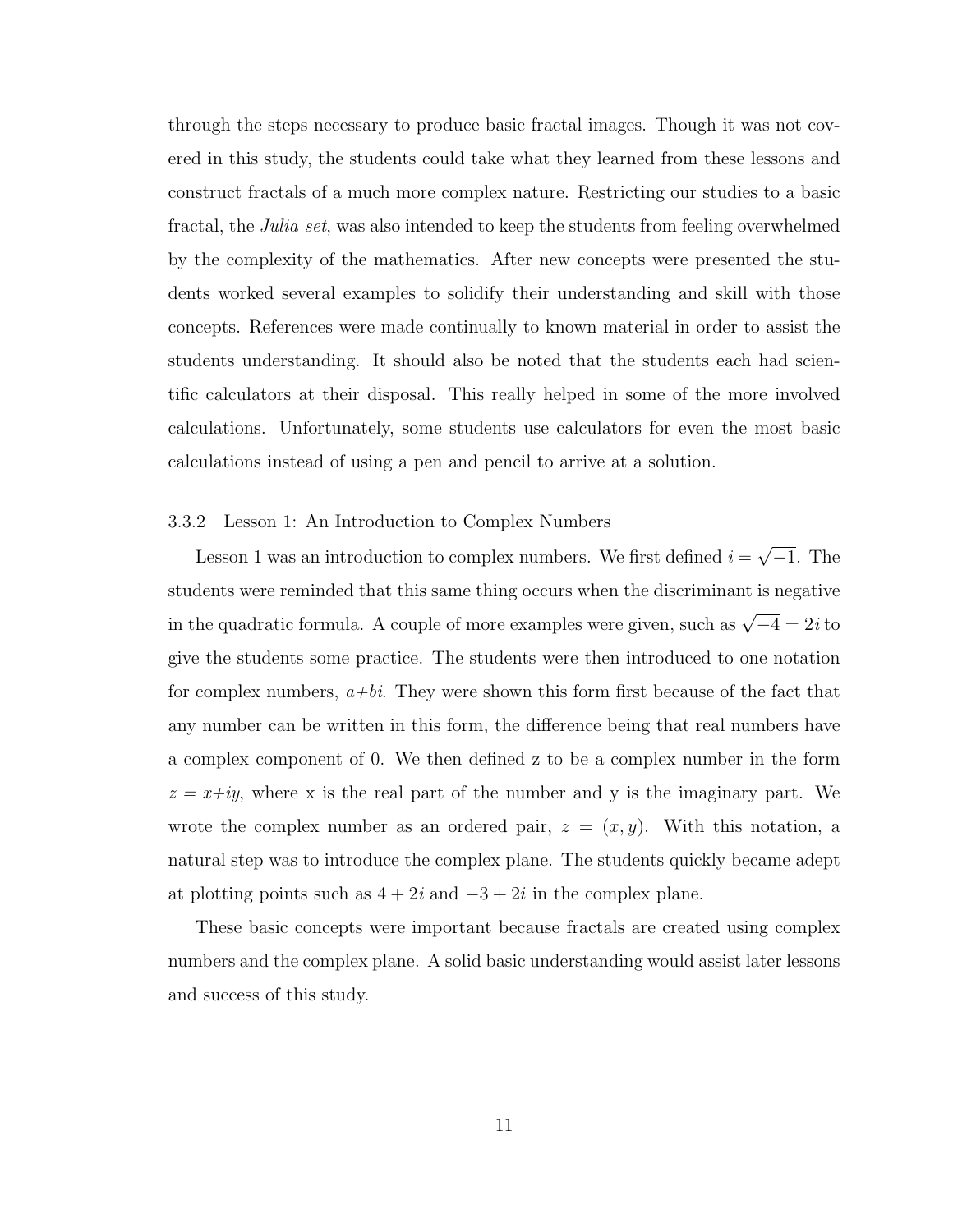#### 3.3.3 Lesson 2: Adding and Subtracting Complex Numbers

Lesson 2 instructed the students how to add, subtract and multiply complex numbers. The students were easily able to understand addition and subtraction of complex numbers. The process of adding and subtracting like terms is used over and over again in solving algebraic equations, and posed no problems for the students. They very quickly could do problems such as

$$
(3+4i) + (2-3i) = 5 + i . \tag{3.2}
$$

The students also noticed the result of adding or subtracting complex numbers when they plotted the resulting complex number. They realized that adding a number such as  $2 - 3i$  was the same as taking the original point and moving two units to the right (the real component) and going down three units (the complex component). This was one of the shorter lessons, which allowed time for us to talk with the students and received feedback about the first couple of days in this study. The students were understanding the material and were very happy to continue. When students don't understand, their motivation and attitudes suffer. This was not apparent so far in this study.

Working with complex numbers and understanding operations involving them would also be beneficial to the students' advancement to the more difficult concepts presented later in the lessons.

## 3.3.4 Lesson 3: Multiplication of Complex Numbers

The process of multiplication of complex numbers was next introduced by first reminding the students about multiplying two binomials, such as

$$
(x+3y)(2x-y) \ . \t\t(3.3)
$$

The multiplication of complex numbers is very similar.

$$
(x_1 + iy_i)(x_2 + iy_2) \t\t(3.4)
$$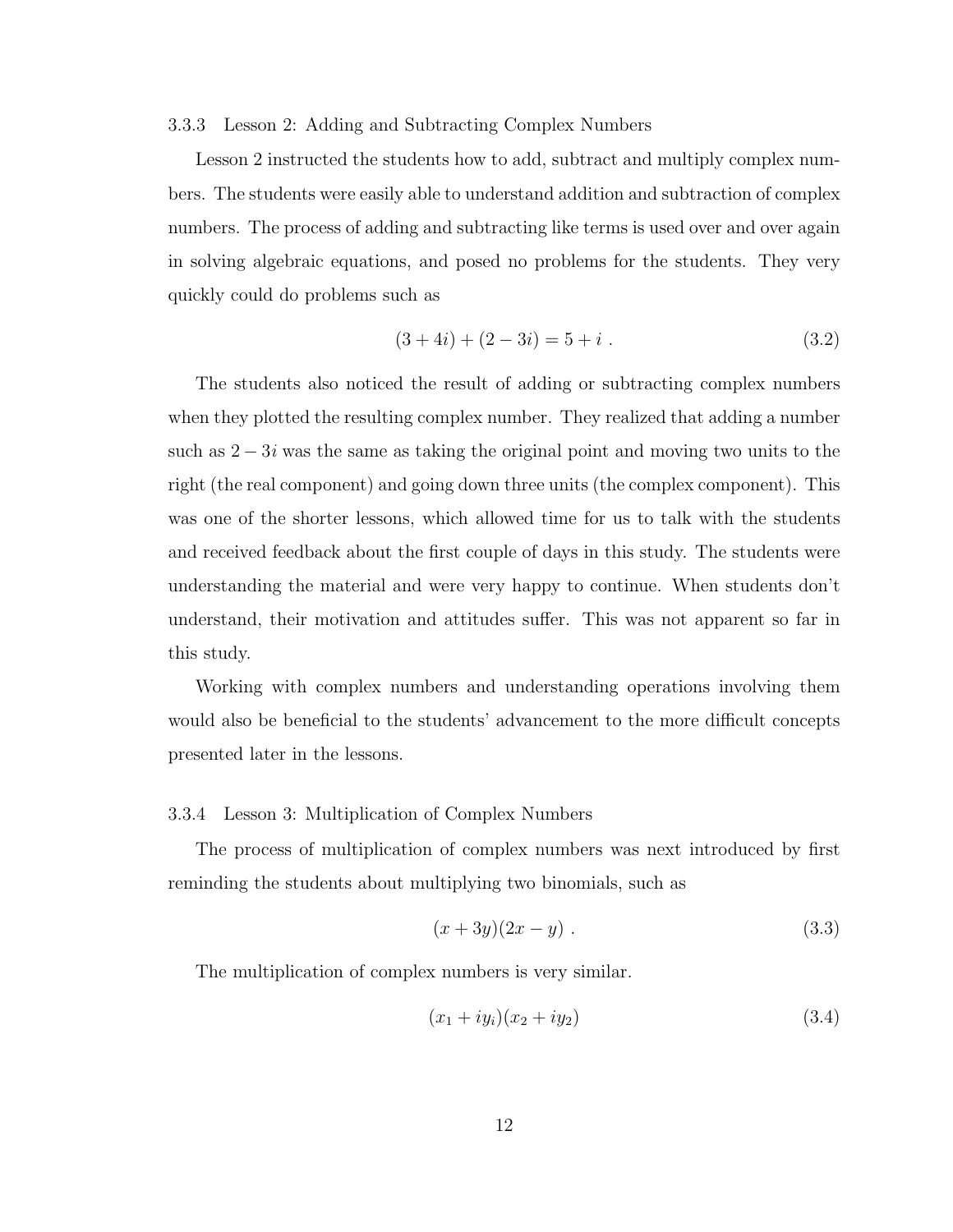When this process is carried out, the students didn't immediately know what to do with the  $i^2$  component of the answer. When they were reminded that  $i = \sqrt{-1}$ , they knew to square both sides to come up with  $i^2 = -1$ . They could now simplify their previous answer and reduce it to the standard form of a complex number with a real and an imaginary component. This process was repeated to solidify the concept. Special emphasis was placed on squaring complex numbers. A common problem with many students arose when they were asked to square a complex number.

$$
(3+4i)^2 = 9 + 16i^2 \rightarrow 9 - 16 \rightarrow -7
$$
 (3.5)

Many algebra students make this mistake by only squaring the first and last terms of a binomial, forgetting about the inner products. A solution for this mistake is to have the student write the term out twice, side by side, to remind them to fully use the distributive principle. A couple of the students in this class were guilty of this mistake, which was quickly corrected. The students also discovered another result of multiplication of complex numbers by noting the location of the resulting complex number. The students quickly noticed that when a complex number is squared, the angle which is formed by a line from the the original complex number to the origin and the x-axis is doubled. This was confirmed when they took a number such as  $2 + 2i$  which lies at a 45 degree angle from the x-axis, and squared it. The resulting complex number,  $8i$  lies directly on the y-axis,  $90$  degrees from the x-axis.

Multiplication of complex numbers is one of the most important concepts in the creation of fractals. A complex number is multiplied by itself, usually many times. Though computers would later be used when the calculations became too plentiful to be done by hand, a basic understanding of this process was absolutely essential for this study.

#### 3.3.5 Lesson 4: Modulus of Complex Numbers

The next topic was the explanation of the modulus of a complex number. Modulus was defined for the students as the distance between the origin and the point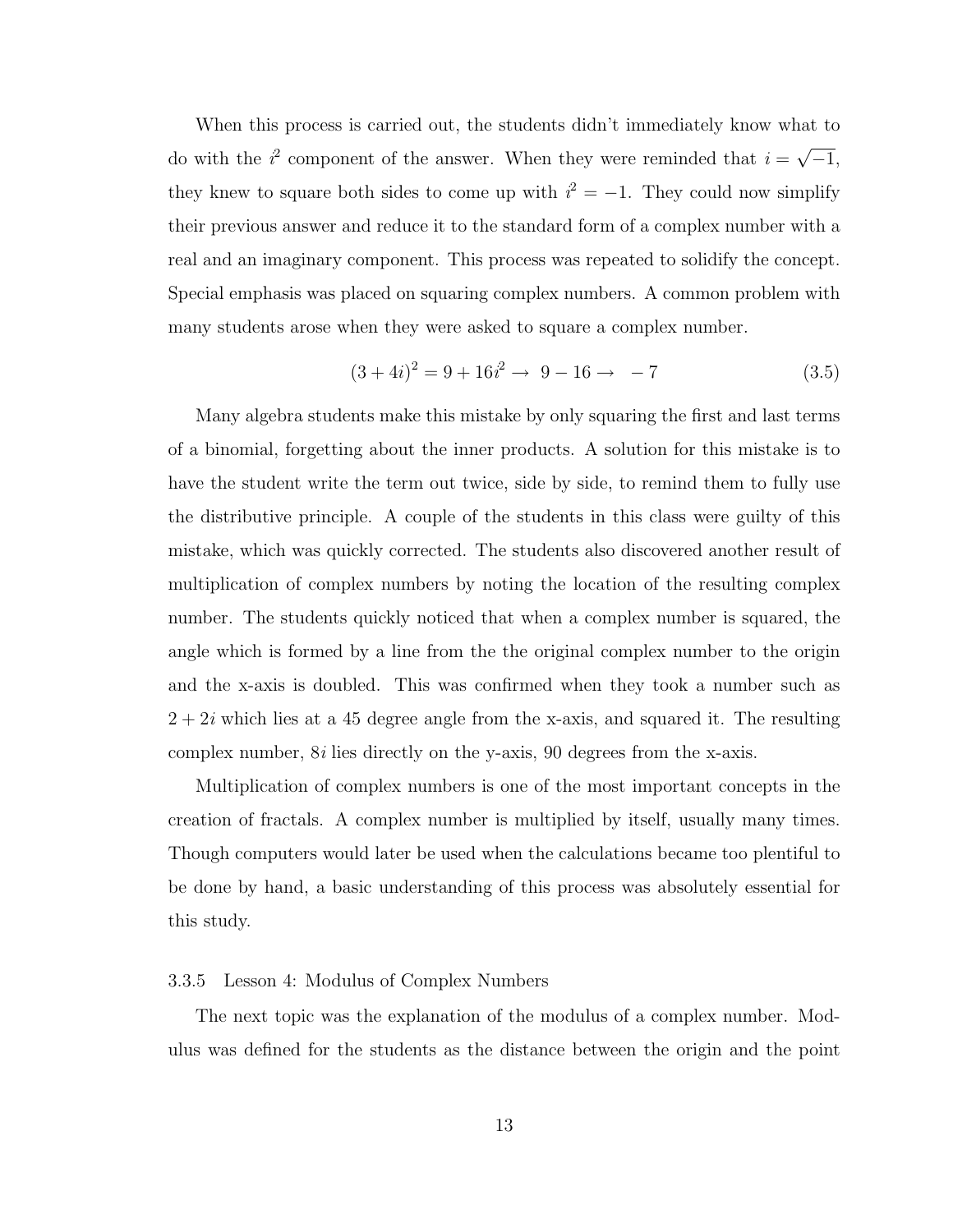$z = (x, y)$ . More than one student commented that was just like Problem 1 in the problem set, a good observation. The students were shown the formula to calculate the modulus and reminded of its relation to the Pythagorean Theorem.

$$
|z| = \sqrt{x^2 + y^2} \tag{3.6}
$$

When one student asked why absolute value was used, another student replied that distance can never be negative. This type of student interaction and cooperation is very encouraging. Sometimes an idea or suggestion will be more well received from another student than if it came from a teacher. The students were also asked about what happens to the modulus when a complex numbers are multiplied. To investigate, students were asked to find the modulus of  $3 + 4i$ , which they found to be 5, using the previous formula. They were also asked to find the modulus of  $6 + 8i$ , which they found to be 10. They were then asked to find the product of the two complex numbers, and then to find the modulus of that resulting complex number. They first found the product.

$$
(3+4i)(6+8i) = -14+48i
$$
\n(3.7)

The modulus was then calculated.

$$
|-14 + 48i| = \sqrt{(-14)^2 + 48^2} \rightarrow \sqrt{2500} \rightarrow 50
$$
 (3.8)

The students were not immediately told about the relation of the modulus of the product in relation to the modulus of the two factors. They were asked to come up with the relation on their own. There was a bit of silence, so equation  $(3.7)$  was written on the board with the modulus of each component written directly below the corresponding component. They immediately saw that the modulus of the resulting product of the two complex numbers was the product of the modulus of each of the complex numbers. Another example was given, and the students quickly guessed the answer before the problem was completed. A visual interpretation was also given by plotting both of the original complex numbers and the resulting product all in the complex plane. One final example of modulus was presented. The modulus of  $2 + 3i$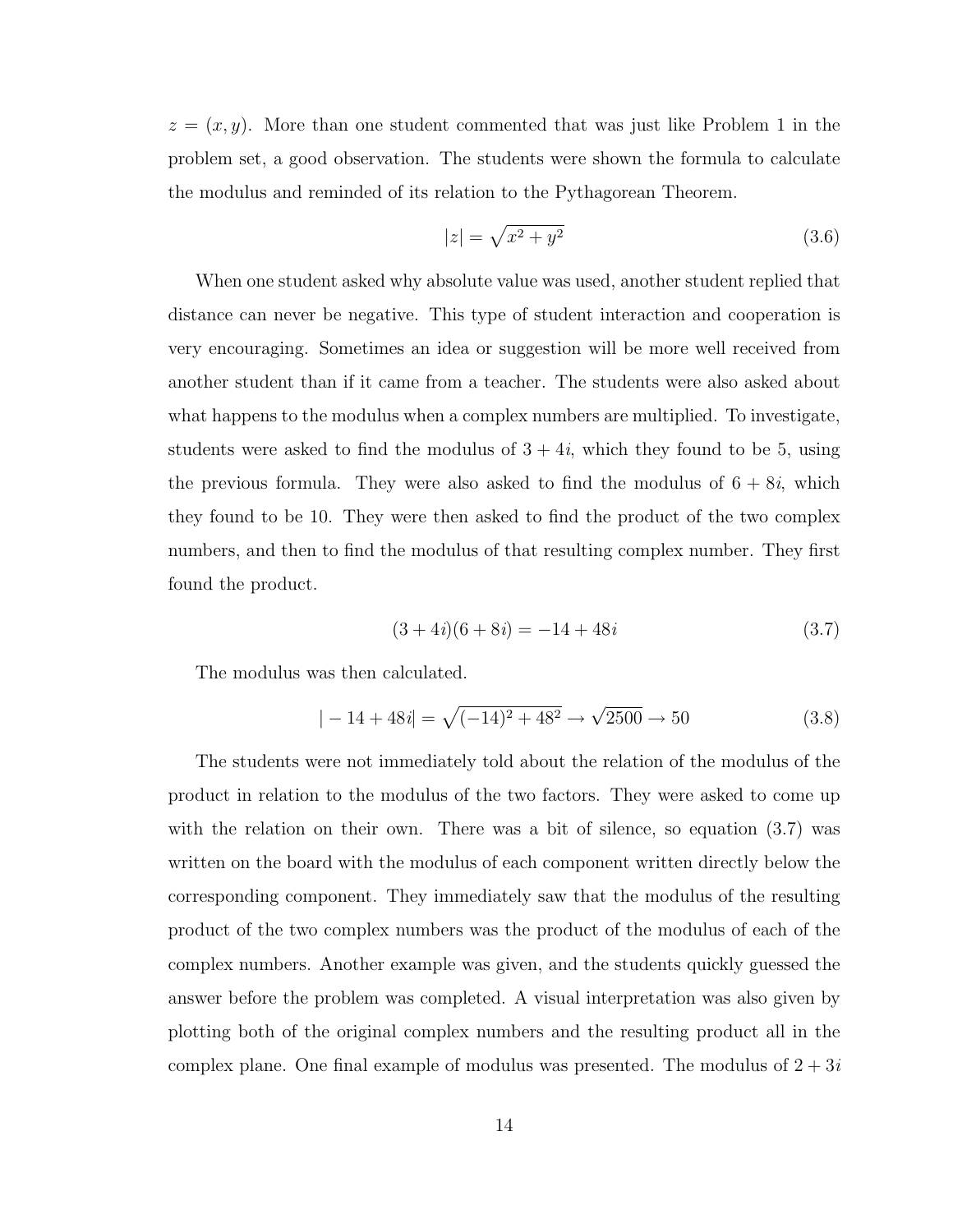was assigned. The result,  $\sqrt{13}$ , reminded the students that answers are not always integers.

When a complex number is multiplied by itself over and over, it was very useful to see what happened to the resulting complex number. The modulus will be later used to determine convergence or divergence, concepts integral to the creation or construction of fractals.

# 3.3.6 Lesson 5: Functions

As mentioned previously in Problem 2 in the Problem Set Summary, the students have already been introduced to functions. They are taught that a function is a representation of one quantity that is dependent on another. They have also have been taught to find specific function values. The lesson began with a review of the very basic idea that in the expression  $y = x + 3$  the value of y is dependent on the value of x. We next used the notation  $f(x)$  to replace y. The students were given a function such as  $f(x) = 2x + 7$  and asked to evaluate it for some value of x, say 3. We wrote  $f(3) = 2(3) + 7$  and found the solution to be 13. They were instructed to finish the problem and find a specific value, rather than leaving the answer as  $2(3) + 7$ . We then progressed to evaluating functions with complex variables, starting with a basic function  $f(z) = z^2$ . The students were asked to evaluate this function with  $z = 2 - 4i$ . This also gave the students another opportunity to use the multiplication process from the previous lesson. The solution was shown to be  $-12 - 16i$  without much of a problem. The students worked another problem for practice.

Functions of the form  $f(z) = z^2 + c$  are used to create the *Julia set*, one of many fractals. The student must be able to evaluate functions of this type using complex numbers in order to create fractals.

#### 3.3.7 Lesson 6: Julia Sets

The type of fractal we were planning to create was a *Julia set*. Fractals can be extremely complicated, but this particular fractal is not as difficult as many others are.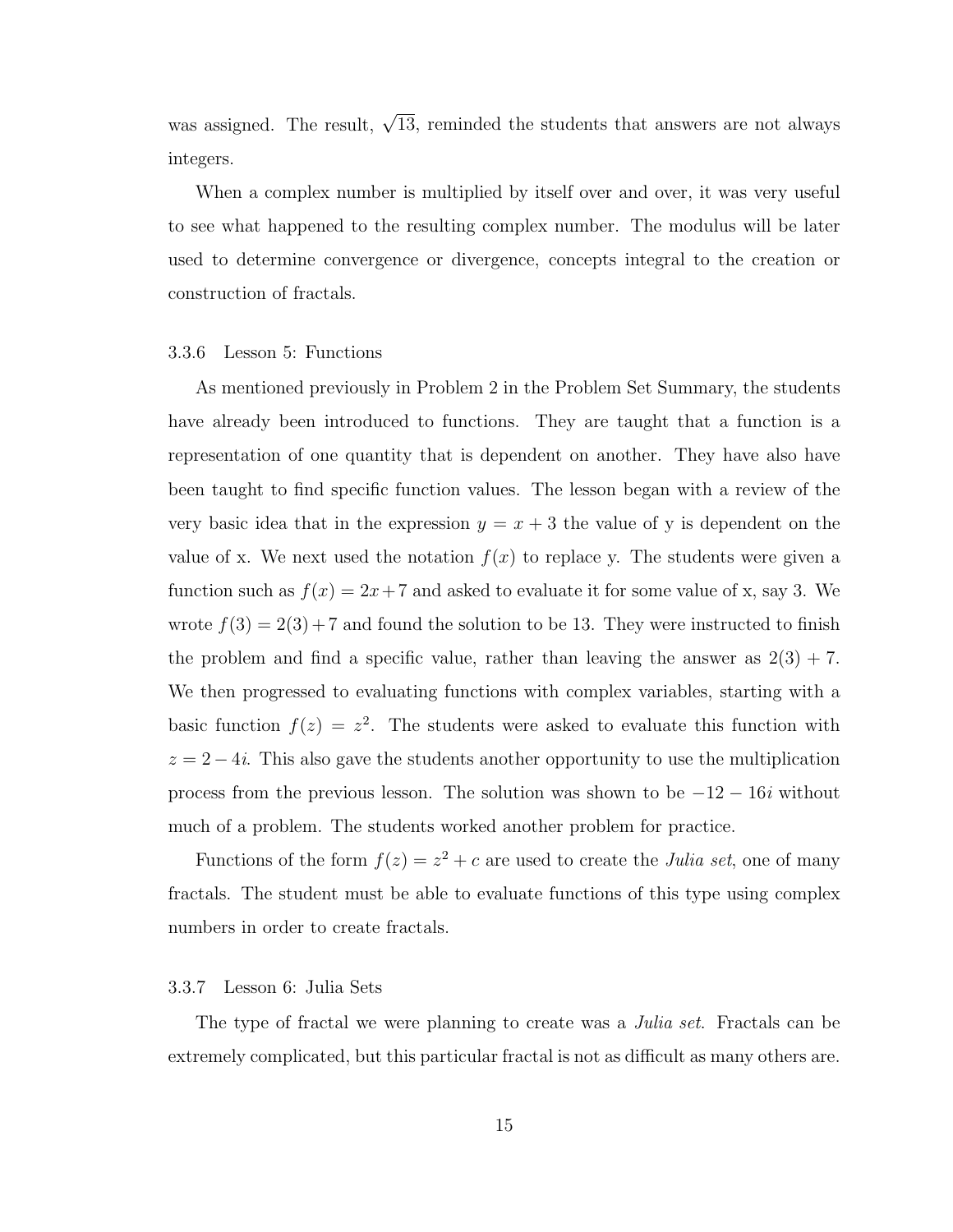The *Julia set* is constructed using the principles taught in the previous lessons. We first began by re-introducing the function  $f(z) = z^2$ . Another form of this function, specifically  $f(z) = z^2 + c$  was also shown. In this latter form, c can be any real number. This lesson was taught with the simplest form, with  $c = 0$ , with the understanding that the same concepts apply for other values of c also. It just happens that the results are very nice and clean when  $c = 0$ . One additional process with this function was explained. The students were instructed in the process of iteration. They were told that once they evaluated a function for a specific complex number, they would use that result and evaluate the function again for the resulting number. They would continue this process for two or three steps and then examine the result. A random complex number was selected by the students,  $1+2i$ , and the function  $f(z) = z<sup>2</sup>$  was evaluated.

$$
f(1+2i) = (1+2i)^2 = -3 + 4i
$$
 (3.9)

$$
f(-3+4i) = (-3+4i)^2 = -7 - 24i
$$
 (3.10)

$$
f(-7 - 24i) = (-7 - 24i)^2 = -527 - 336i \tag{3.11}
$$

The students were then asked to find the modulus of the original starting complex number, along with each of the resulting complex numbers. Table 3.1 summarizes these results.

| Complex Number  | Modulus    |
|-----------------|------------|
| $(1+2i)$        | $\sqrt{5}$ |
| $(-3+4i)$       | 5          |
| $(-7 - 24i)$    | 25         |
| $(-527 - 336i)$ | 625        |

Table 3.1: Modulus of Iterations of  $(1 + 2i)$ 

When asked about the modulus after repeated iterations, the students quickly responded that it was "getting really big." They were asked what the modulus would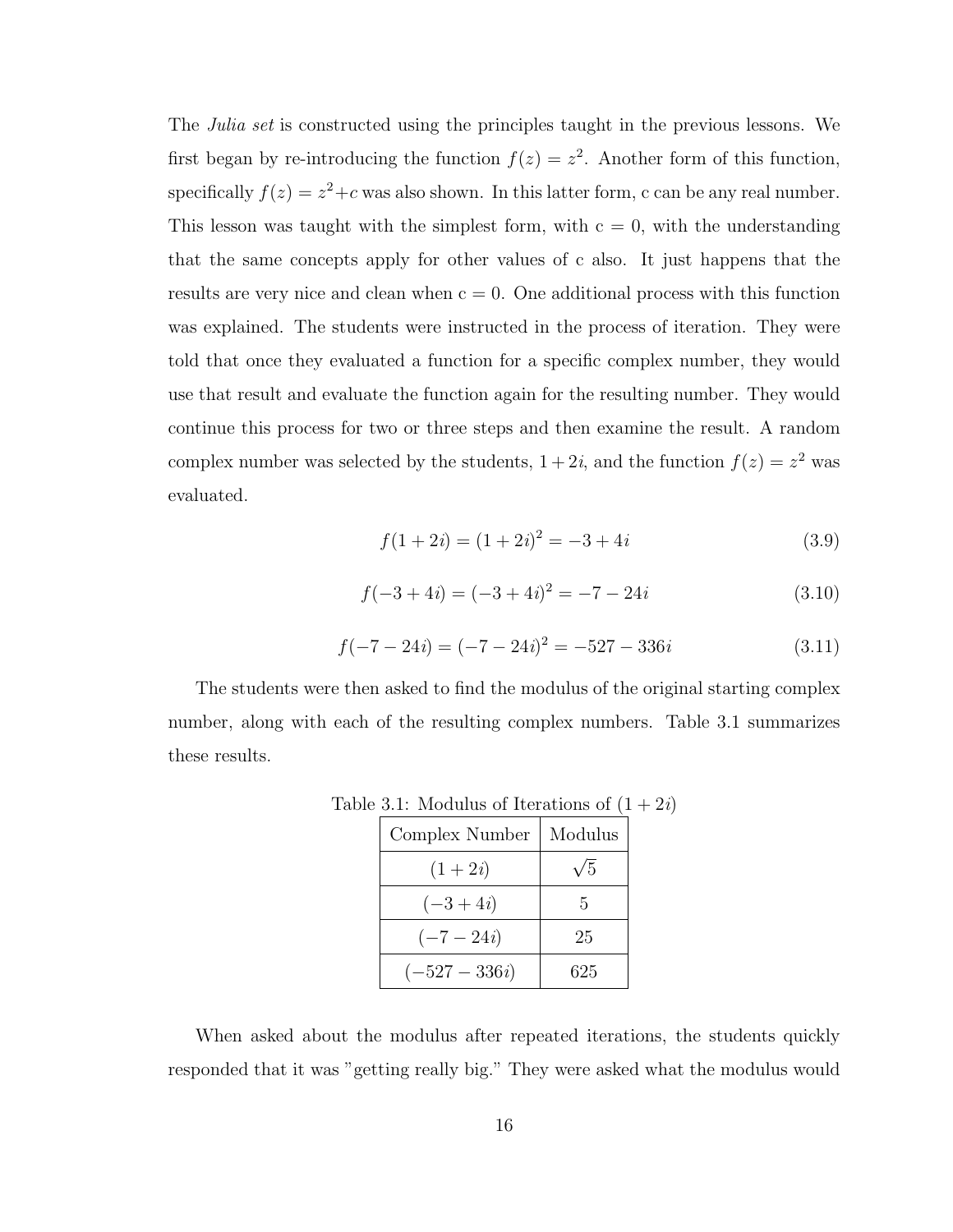be of the next iteration, they responded  $625^2$ , which is correct.

The students were next assigned to do the same operation, only with a number assigned to them. They were assigned the complex number  $\frac{1}{2} + \frac{1}{2}$  $\frac{1}{2}i$ . They were given extra assistance with this part of the lesson. The results follow.

$$
f(\frac{1}{2} + \frac{1}{2}i) = (\frac{1}{2} + \frac{1}{2}i)^2 = \frac{1}{2}i
$$
 (3.12)

$$
f(\frac{1}{2}i) = (\frac{1}{2}i)^2 = -\frac{1}{4}
$$
\n(3.13)

$$
f(-\frac{1}{4}) = (-\frac{1}{4})^2 = \frac{1}{16}
$$
 (3.14)

Table 3.2 lists the modulus of each result.

| Complex Number                 | Modulus     |
|--------------------------------|-------------|
| $(\frac{1}{2} + \frac{1}{2}i)$ | $\sqrt{.5}$ |
| $\left(\frac{1}{2}i\right)$    | .5          |
| $\left(-\frac{1}{4}\right)$    | .25         |
| $\left(\frac{1}{16}\right)$    | .0625       |

Table 3.2: Modulus of Iterations of  $(\frac{1}{2} + \frac{1}{2})$  $rac{1}{2}i)$ 

Again the students were asked to comment on the modulus of the complex number as it was iterated. Again they responded correctly, noting that it was decreasing. One more example was presented, using the complex number  $\frac{\sqrt{3}}{2} + \frac{1}{2}$  $\frac{1}{2}i$ . This point was chosen because it lies on the unit circle. The calculations were done before the lesson and presented on the board. The results for the iterations are shown below.

$$
f(\frac{\sqrt{3}}{2} + \frac{1}{2}i) = (\frac{\sqrt{3}}{2} + \frac{1}{2}i)^2 = \frac{1}{2} + \frac{\sqrt{3}}{2}i
$$
 (3.15)

$$
f(\frac{1}{2} + \frac{\sqrt{3}}{2}i) = (\frac{1}{2} + \frac{\sqrt{3}}{2}i)^2 = -\frac{1}{2} + \frac{\sqrt{3}}{2}i
$$
 (3.16)

$$
f(-\frac{1}{2} + \frac{\sqrt{3}}{2}i) = (-\frac{1}{2} + \frac{\sqrt{3}}{2}i)^2 = -\frac{1}{2} - \frac{\sqrt{3}}{2}i
$$
 (3.17)

$$
f(-\frac{1}{2} - \frac{\sqrt{3}}{2}i) = (-\frac{1}{2} - \frac{\sqrt{3}}{2}i)^2 = -\frac{1}{2} + \frac{\sqrt{3}}{2}i
$$
 (3.18)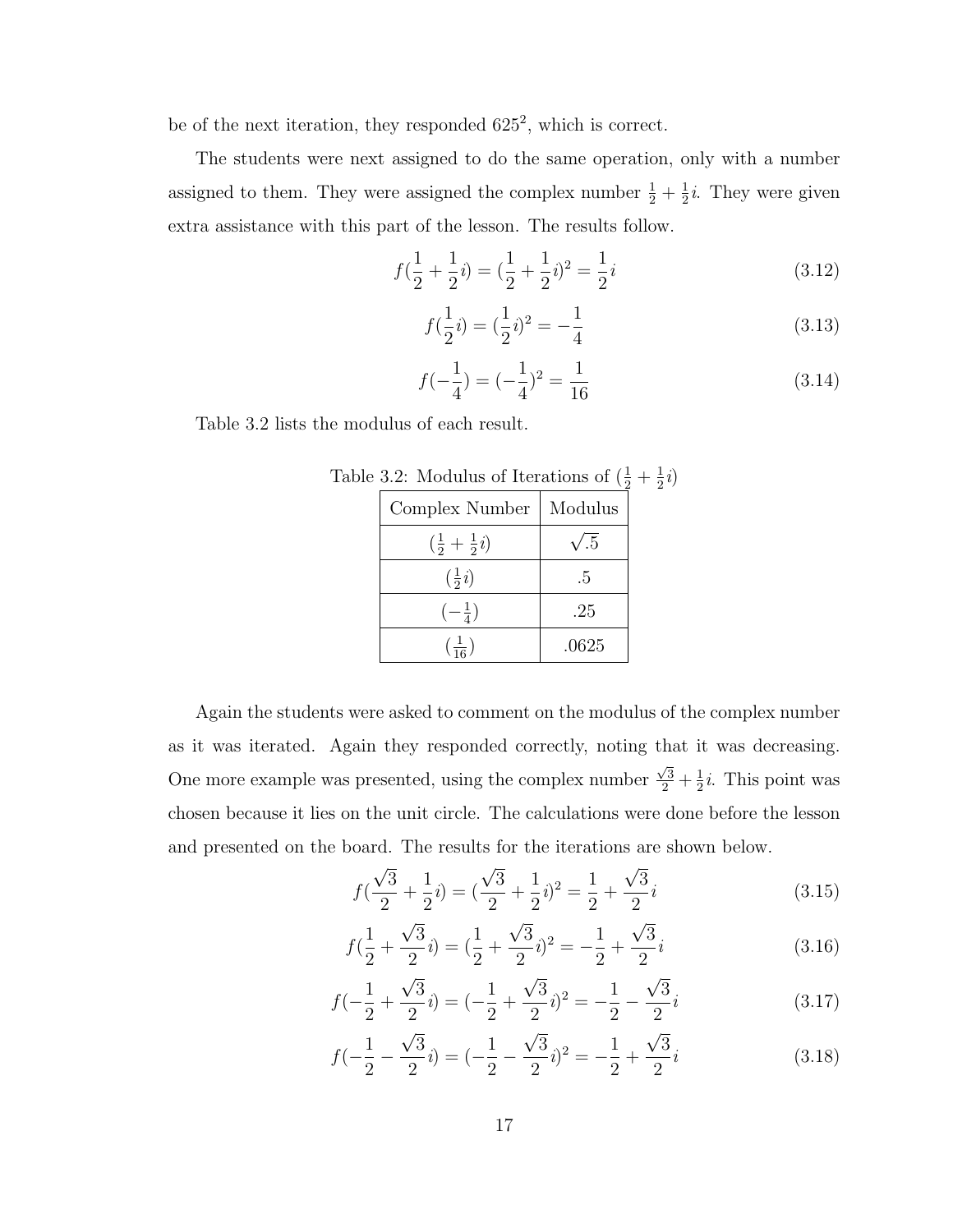| Complex Number                                    | Modulus |
|---------------------------------------------------|---------|
| $(\frac{\sqrt{3}}{2} + \frac{1}{2}i)$             |         |
| $(\frac{1}{2} + \frac{\sqrt{3}}{2}i)$             |         |
| $\left(-\frac{1}{2} + \frac{\sqrt{3}}{2}i\right)$ |         |
| $\left(-\frac{1}{2}-\frac{\sqrt{3}}{2}i\right)$   |         |
| $\left(-\frac{1}{2} + \frac{\sqrt{3}}{2}i\right)$ |         |

Table 3.3: Modulus of Iterations of  $\left(\frac{\sqrt{3}}{2} + \frac{1}{2}\right)$  $rac{1}{2}i)$ 

Table 3.3 lists the modulus of each result. The repetition or cycle of these results was pointed out to the students. The subjects of convergence and divergence were then introduced to the students. The terms were unfamiliar, so these terms were explained in a way so they could be understood. When the modulus of the iterations continued to grow until it got "really big" as earlier noted was explained as divergence. When the modulus of the iterations continued to get really small and continually decrease, we called it convergence. We recalled what happened to the modulus when numbers are squared from Lesson 3. Form this, the students were instructed that when the initial number has a modulus of greater than 1, the modulus will grow with repeated iterations. If the modulus of the number is less than 1, the modulus will continue to shrink until it is infinitely small. If the modulus is exactly 1 to begin with, the students noticed that it always stayed at 1.

As mentioned earlier, The Julia set is created using the function  $f(z) = z^2 + c$ . As also mentioned, the we wanted to create the set with  $c = 0$ , because it is not as complicated as the sets with other values of c. The set of iterates given by our function for each value are called *orbits*. Let  $K_0$  denote the set of all orbits that are bounded, that is they don't increase without bound. In our case, this is all of the points inside of and including the unit circle. The boundary of  $K_0$  is known as the Julia set for the function. [9] In our case, the boundary of the bounded orbits would be the unit circle itself. This is the *Julia set* we were looking for.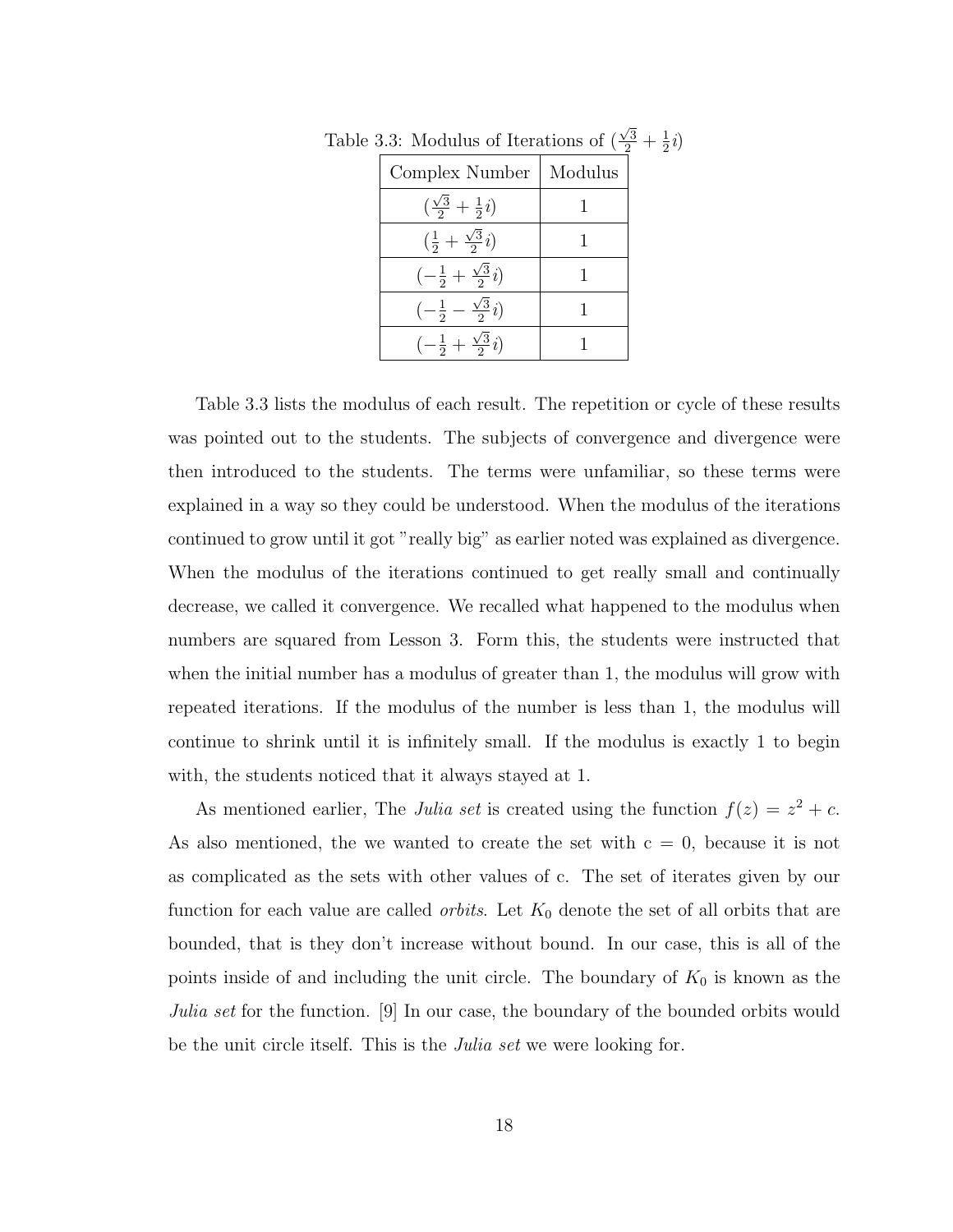Because this lesson was lengthy many of the calculations were done in advance to better utilize the time with the students. The actual construction of the *Julia set* was the culmination of the previous lessons.

#### 3.3.8 Lesson 7: Computer Programming

It can be seen from the previous lesson that the actual calculations for the iterations of complex numbers can be quite difficult. There are also an infinite number of complex numbers in the plane with which to work, thereby creating another obstacle to creating a Julia set by hand. A computer would be an invaluable tool to assist in this process. The lesson for this day was an interactive trouble shooting session to find out how to use a computer to assist in our creation of the Julia set. This particular idea of student interaction and using computers was well received by the students. There were a couple of students who had not contributed a great deal before who now were very eager to contribute. We first wanted a way to evaluate the function with all of the complex numbers. It was decided that we would use a small part of the plane, from -2 to 2 on the both real x-axis and the imaginary y-axis. This would give us good coverage in the center, and could be adjusted later if necessary. The next part was to figure out how to use all of the numbers in this area. The students suggested going row by row or column by column across our region, so we just had to figure where to start. One student suggested that we start in the upper left corner, at the point  $-2+2i$ , and go down all of the way to the point  $-2-2i$ . We could then go across and do each column until we got to the point  $2-2i$ . Everyone decided that this would be a good plan. The problem arose when the students were advised that there were still infinite points in this region, so it was suggested to them that they use small increments when going from point to point in the plane. This idea satisfied them that the plane would be aptly covered.

The students were then asked what would happen at each individual point. Suppose you start at −2+2i, what are you supposed to do next? The students responded by saying that you had to evaluate the function at that point, and then evaluate it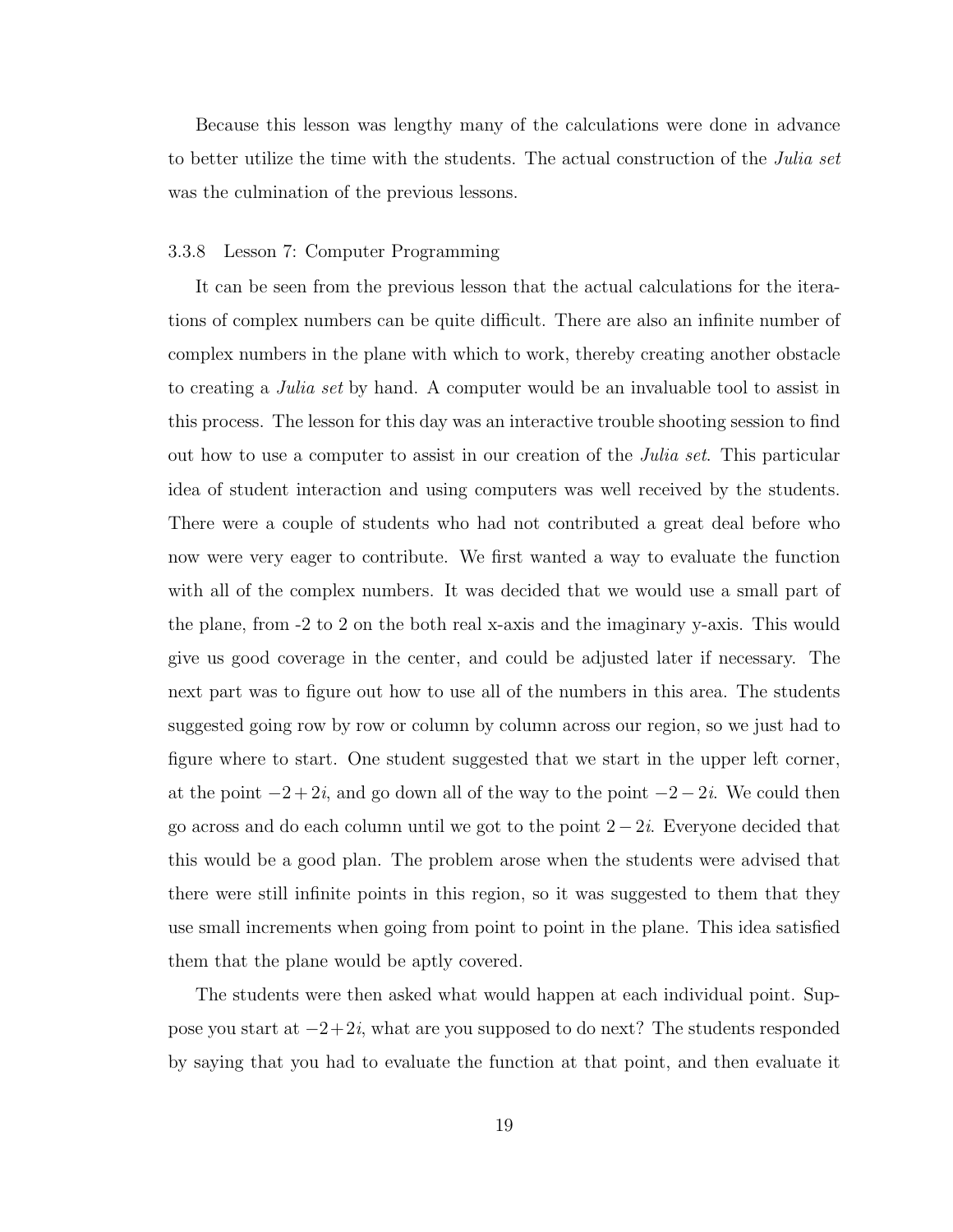again at the previous result, and continue to do so. They weren't sure of how this could be accomplished, but they did know what needed to be done.

The next issue to be addressed was what was happening to the results of these repeated evaluations. The students said that they needed to know if they were growing larger, becoming smaller, or staying the same. They did not know exactly how to do this, but they again knew what needed to be done.

The students were then shown a copy of a *Maple* program that had been written to create the Julia set. Methods for coverage of the complex numbers were explained, along with methods for iterating each of these numbers and evaluating the results. The students were shown a finished picture of what we had been working for throughout the lessons. This program is included in the Appendix.

## 3.3.9 Lesson 8: Computer Time

This next to last day of the study there was no lesson taught. we had already reached the final goal of creating a fractal, the *Julia set*. We had already set up a day for the students to go to the computer lab, kind of as a reward for participating in the study and for working hard to try to understand the complex mathematics that had been presented to them. They were first instructed to go to a particular website http://math.bu.edu/DYSYS/applets/chaos-game.html. They played a game called Chaos, where they would try to manipulate a point to a certain region by a series of moves. A best possible score is shown, which the students try to match. There are many levels, each of increasing difficulty. The students were very eager to be challenged. They would call out to the instructor and show how well they had done. It was a nice break from the classroom. They really only had about ten minutes or so in the lab because of going to and from the classroom to the computer lab, but they really enjoyed their time in the lab.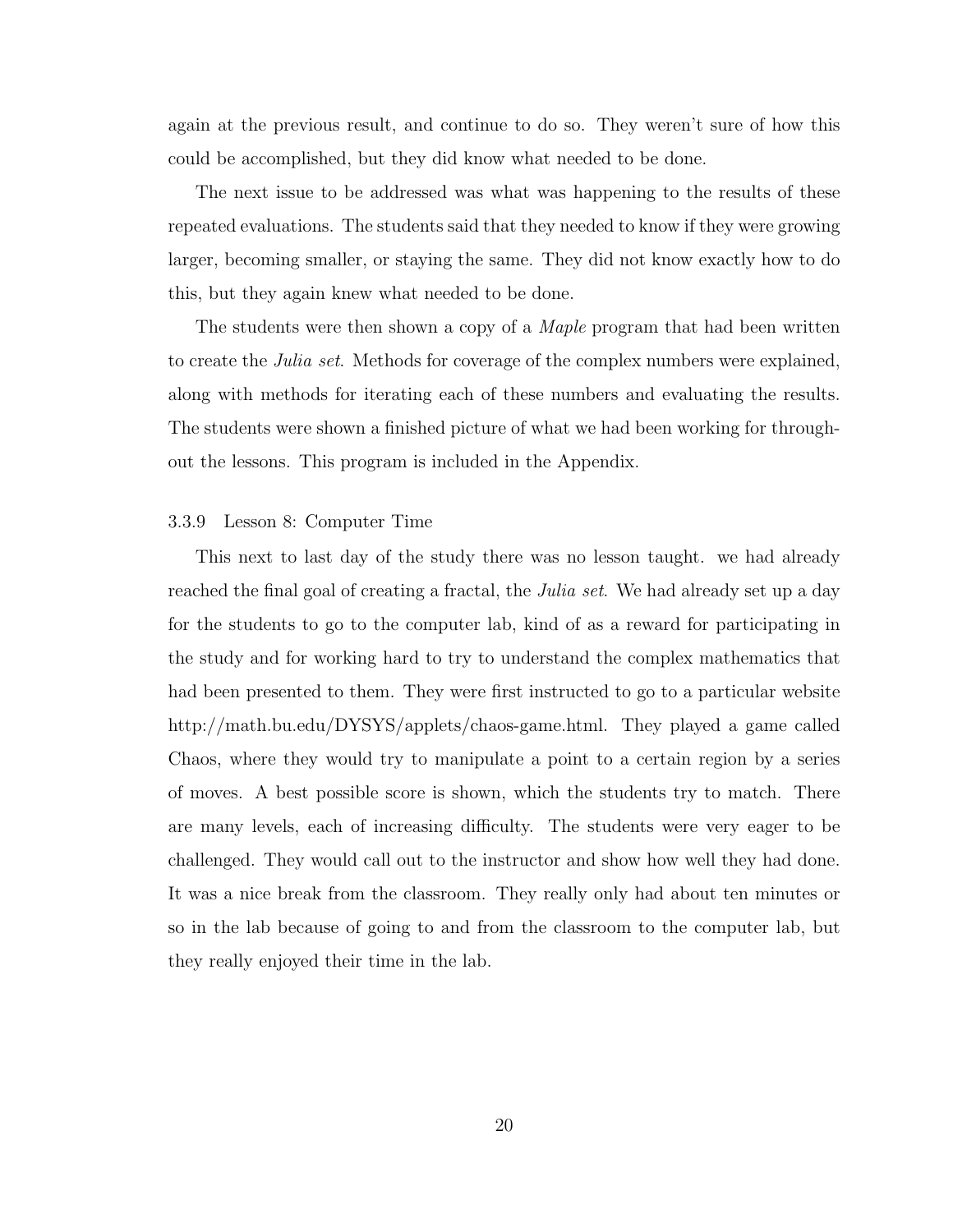### 3.3.10 Lesson Summary

The ninth grade class followed along with every lesson, and the comments expressed above in the different lessons apply to them. The eight grade class had far more difficulties, in part because they have not yet been exposed to some of the concepts. They understood plotting in the complex plane, probably because of its similarity to the cartesian plane. When asked to add and subtract complex numbers, they did very well. They had trouble when asked to multiply complex numbers. The FOIL method (first, outside, inside, last) was presented, but they did not follow. A different approach was taken, using the distributive property. Some of the students were able to catch on, but not all of the them. Several more examples were done, but some students never did catch on. The students also were completely unfamiliar with the concept of a function. After the explanation, they could somewhat follow, but once complex numbers were used in conjunction with functions the level of understanding dropped. Unfortunately, these concepts are integral in the creation of fractals such as the Julia set.

#### 3.4 Interest Inventory

In order to observe if the lessons had an impact on student attitudes toward mathematics, the students were asked to fill out an interest inventory on the first day of the study. This inventory was developed by Tara Stevens and Arturo Olivarez Jr. of Texas Tech University. [11] Their interest inventory consisted of sixty items. We thought that the students would lose interest with such a lengthy survey, so we shortened it to twenty items. The survey also asked the students their ethnicity, age, gender and expected grade in the class. It also had a space for student comments asking if any items were difficult. All of the responses on this last particular item were positive, stating that it was easy. They were also given the same inventory on the last day of the study. The interest inventory consisted of twenty items. This survey is included in the Appendix. The student were asked to rate their response from one to seven, with one indicating "sounds like me not at all" and seven indicating "sounds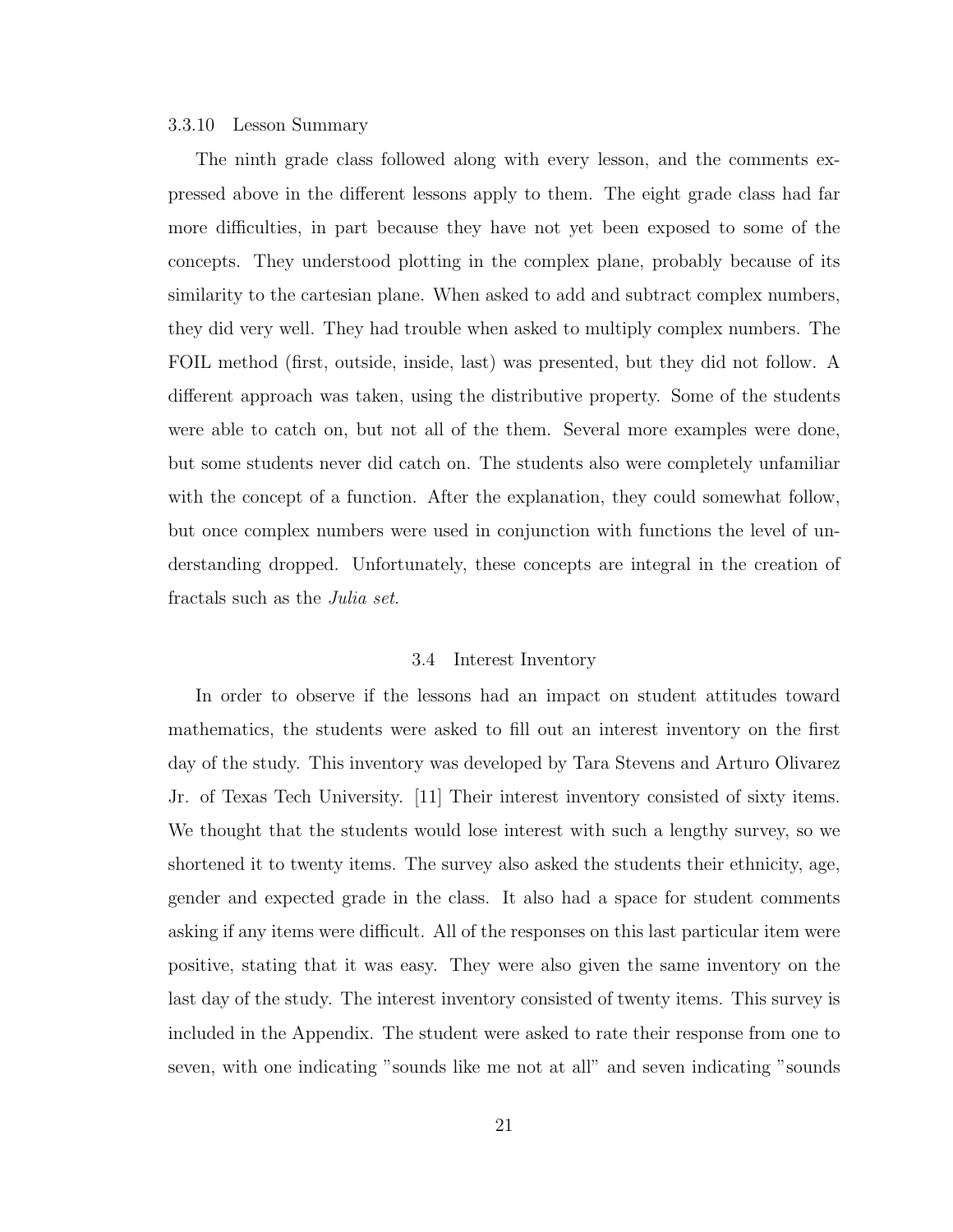like me." This type of response scale, known as a Likert scale, has been shown to provide more accurate and reliable responses than a single item scale. "By comparing the reliability of a summated, multi-item scale versus a single-item question, the authors show how unreliable a single item is; and therefore it is not appropriate to make inferences based upon the analysis of single-item questions which are used in measuring a construct." [7] The items explored different attitudes about mathematics. These could be broken down intro three sub categories: attitudes toward mathematics, students' mathematics work ethic, and importance of learning mathematics. Multiple items with in the survey tested each of these sub categories. Some items on the survey utilized a reverse scale, such as Item 17, "I am wasting my time on math." Usually a response of seven indicates a positive response, but in this case a response of seven would indicate the opposite. One benefit of having items with reverse scales is that it keeps the student from just arbitrarily marking high responses such as six or seven or even on all the way down the list. It was intended to induce the student to carefully read and respond to each question. In the analyses of the interest inventory responses, the responses on those items with inverted response scales were adjusted to facilitate the analysis and put all of the responses on the same scale.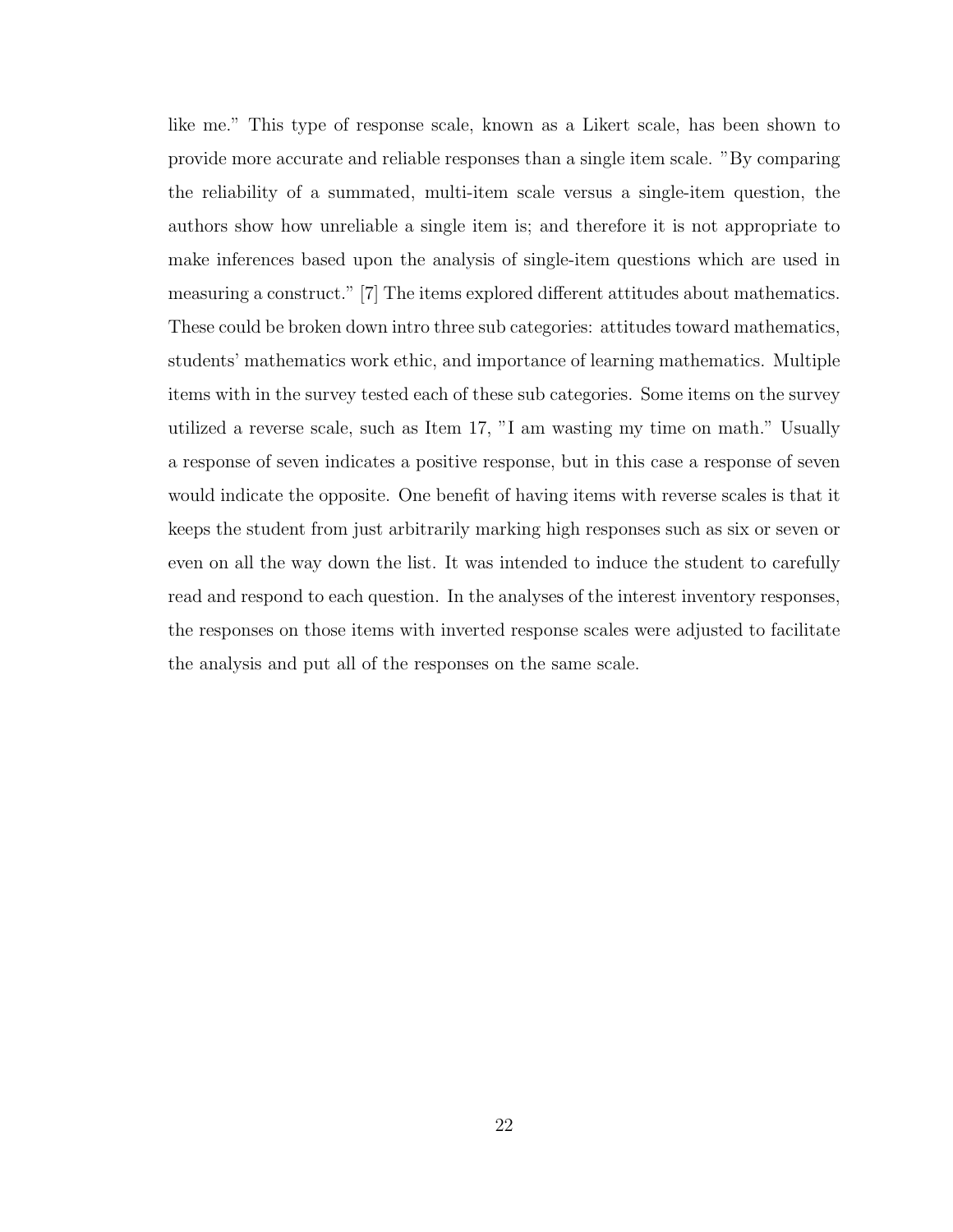# CHAPTER IV GENERAL RESULTS

#### 4.1 Problem Set Results

We now look at the results of the problem set tests. As described earlier, there were four problems that tested particular concepts relating to our study. Each problem was graded on a five-point scale. The possible total score ranged from zero to twenty. The students were awarded points for sub-concepts within each problem. The particular appropriations of points and concepts are detailed within each problem analysis. We will first analyze the overall totals and then each individual problem. Summary statistics for the problem set, including the mean score for each grade level and the maximum and minimum recorded scores are shown in Table 4.1.

|                                      | N                | Mean  | Min | Max |
|--------------------------------------|------------------|-------|-----|-----|
| Pre-problem set - Grade 9            | 14               | 8.21  |     | 20  |
| Post-problem set - Grade 9           | 14               | 15.43 | 10  | 20  |
| Pre-problem set - Grade 8            | $\vert 17 \vert$ | 1.71  |     |     |
| Post-problem set - Grade $8 \mid 17$ |                  | 3.06  |     | 12  |

Table 4.1: Problem Set Statistics

Clearly both grades had increased scores in the post-test than in the pre-test. Each class almost doubled their average. The item that stands out the most is the very large discrepancy between the scores for the eighth grade and ninth grade classes. Even after the lessons, the mean for the eighth grade students was less than half of the mean of the ninth grade students before the lessons. The mathematics behind some of the lessons and problems had not yet been introduced to the eighth grade students. They were not familiar with functions and multiplication of binomials, which was necessary for the iterations of complex numbers.

Histograms showing the distribution of the scores in the pre and post tests for the ninth grade students are shown in Figures 4.1 and 4.2, respectively. There is a clear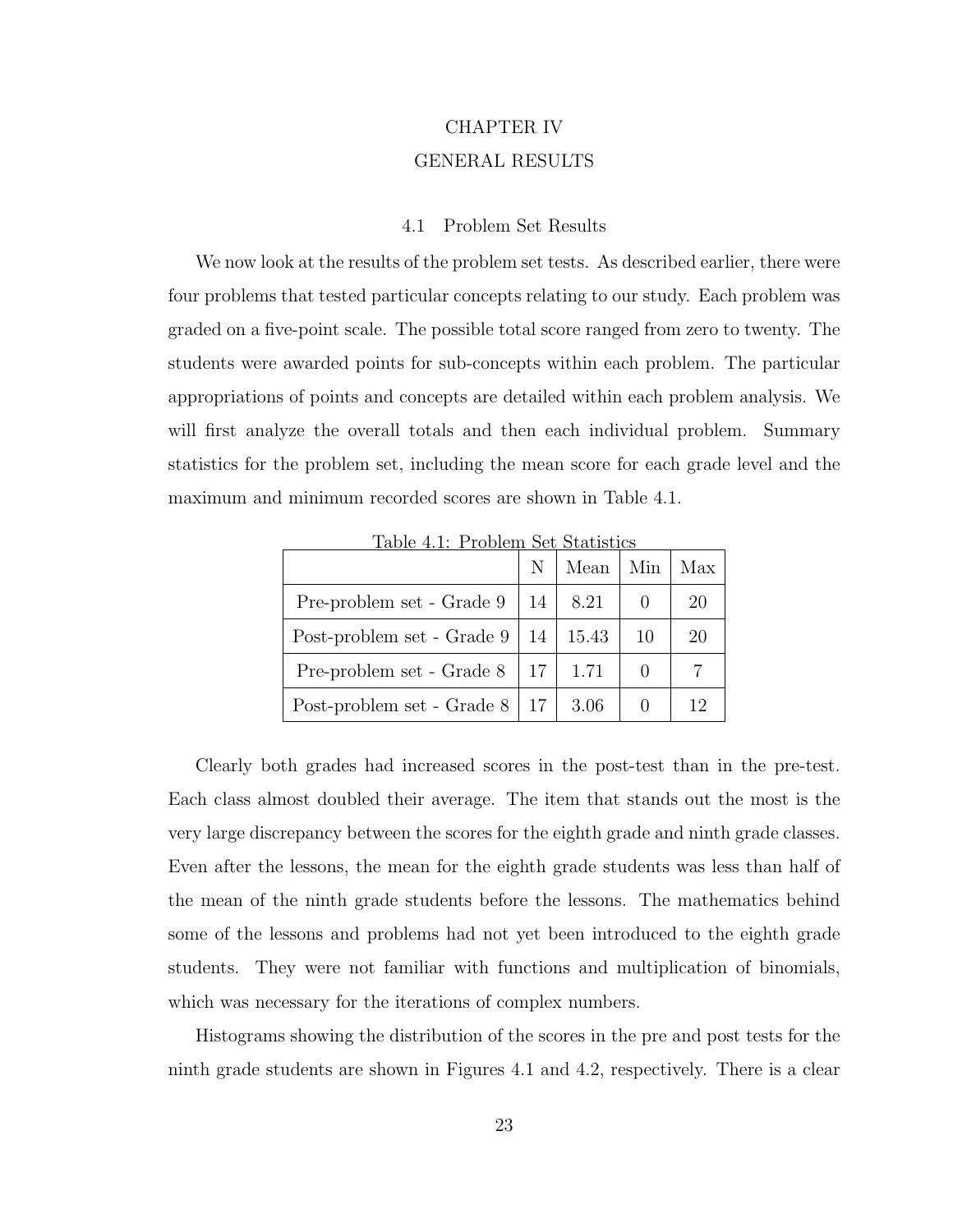shift to the right of the distribution. In the pre test, five students scored between 0 and 5, and in the post test no student scored below a 6. In the pre test three students scored between 15 and 20, while in the post test at least six students scored in that range. Histograms showing the distribution of the scores in the pre and post tests for the eighth grade students are shown in Figures 4.3 and 4.4, respectively. In this case, the shift to the right is not as dramatic as was the case with the ninth grade students. The maximum score rose seven to twelve, otherwise the scores flattened out without a large change.



Figure 4.1: Pre Test Problem Set Scores - Grade 9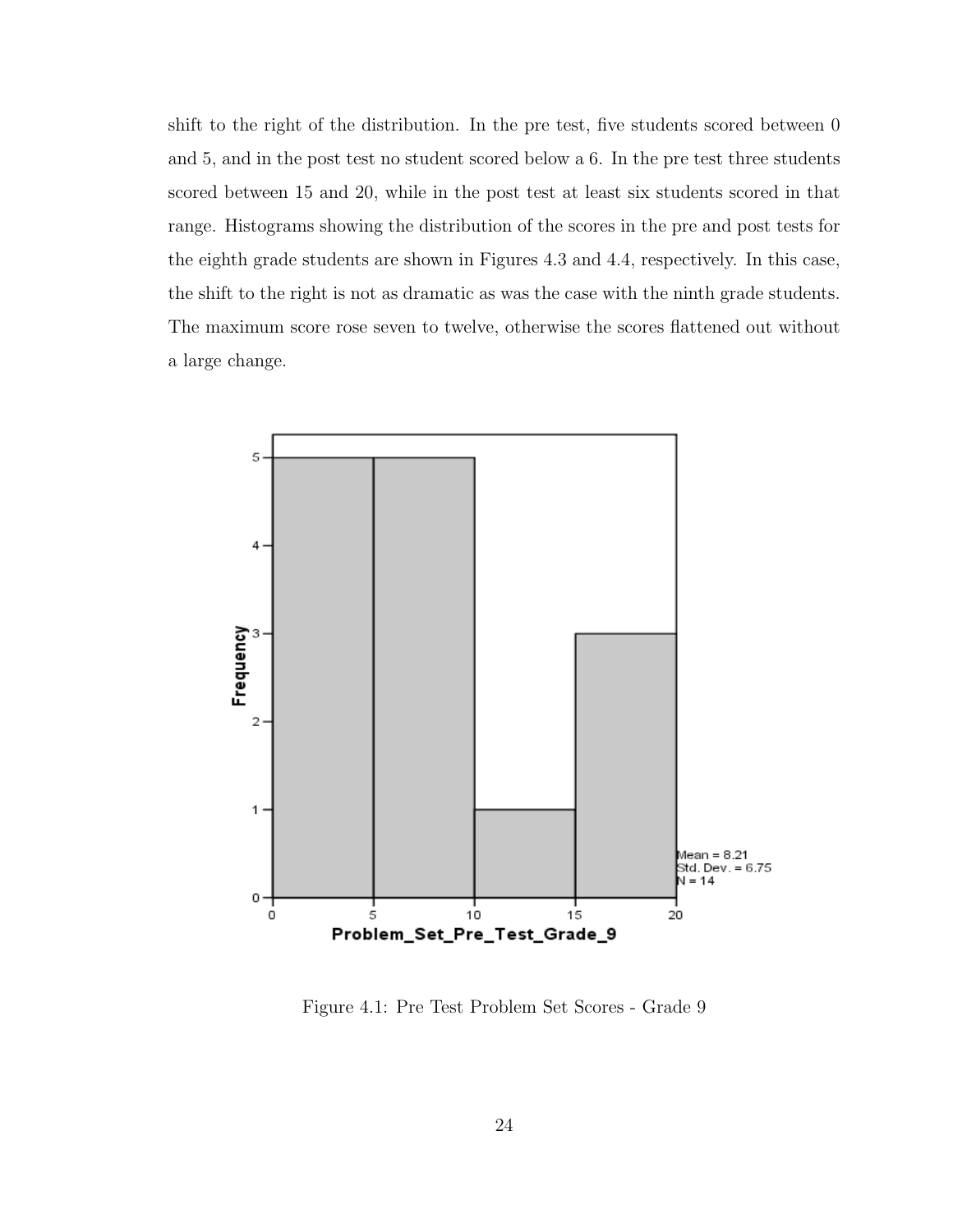

Figure 4.2: Post Test Problem Set Scores - Grade 9

A paired sample t-test was also performed to determine if the increases were statistically significant. This test has the same hypotheses and concepts as the paired sample t-tests as those performed on the interest inventory items in the previous section. The degrees of freedom (d.f.), t test statistic, and level of significance for these comparisons are shown in Table 4.2.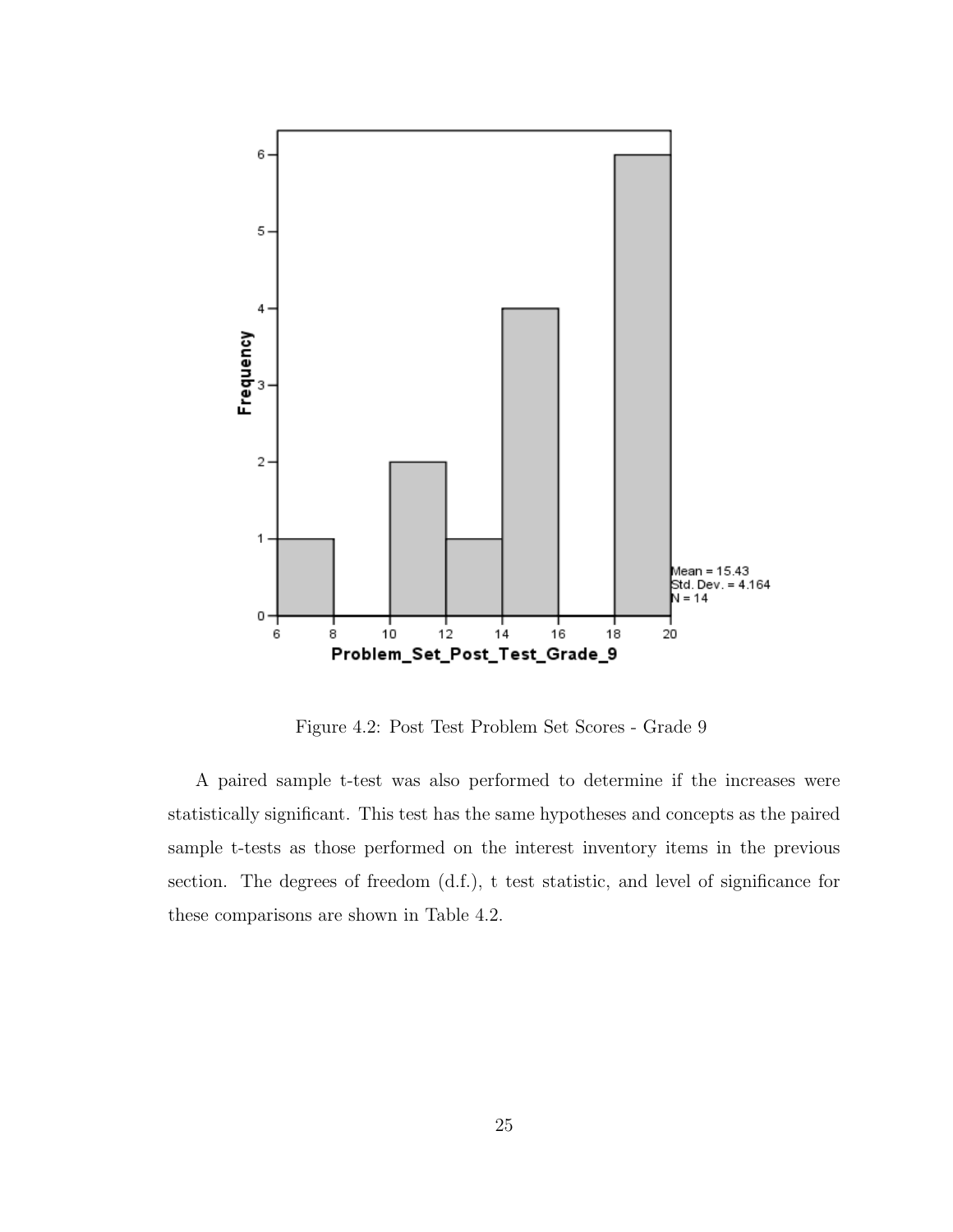

Figure 4.3: Pre Test Problem Set Scores - Grade 8

The significance level of 0.001 for the ninth grade class suggests that the difference was highly statistically significant. This indicates a difference between the pre and post problem set scores. The 95% confidence interval for the true mean difference, (-11.059, -3.370), confirms this. We do not believe the true overall difference to be zero, since zero is not in our interval. The significance level of 0.138 for the eighth grade class suggests that even though we reported a difference, it was not statistically significant. The 95% confidence interval for the true mean difference, (-3.188, .482), shows that zero is a possible value for the true mean difference. If zero was the true mean, this would indicate no difference in pre and post problem set scores.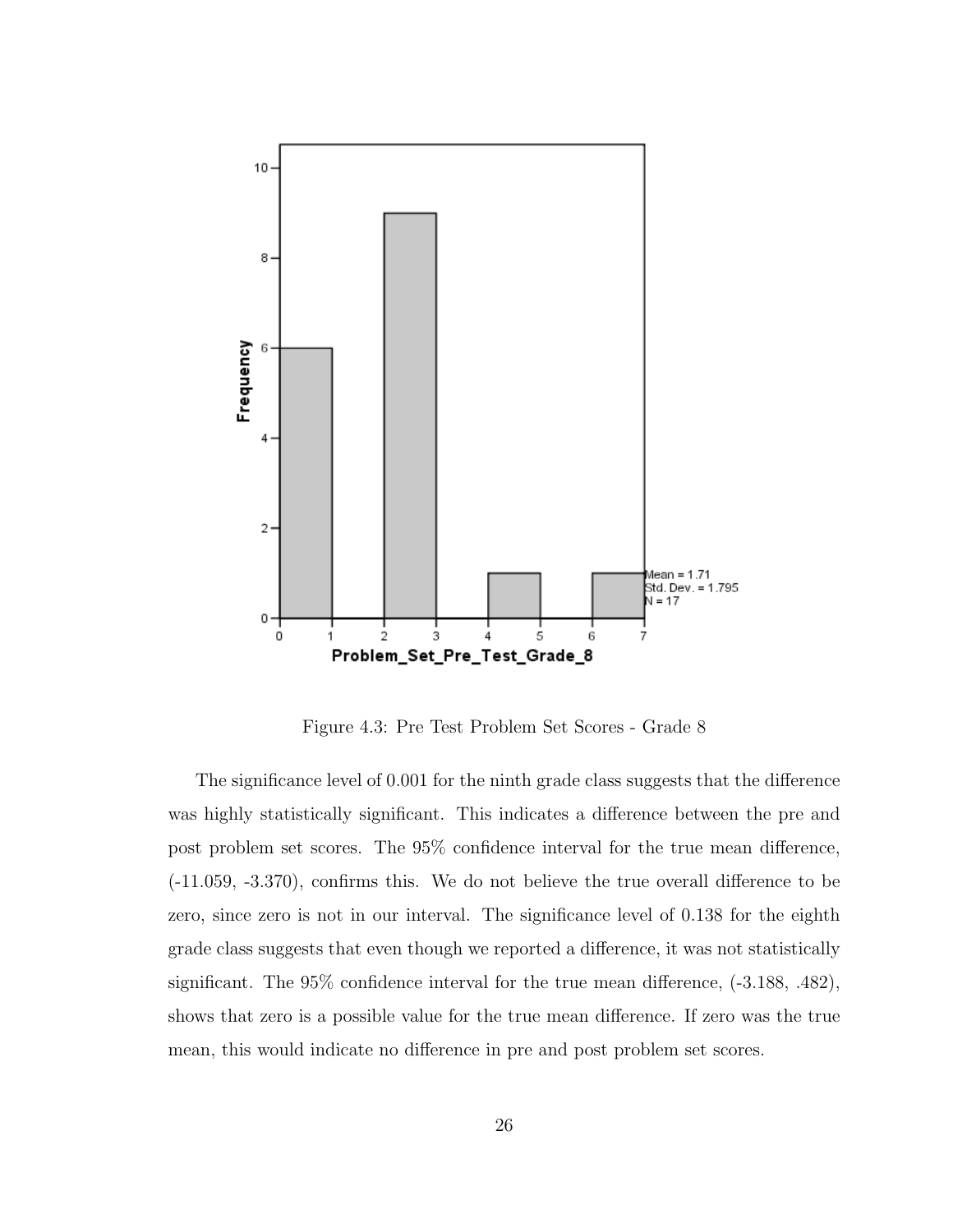

Figure 4.4: Post Test Problem Set Scores - Grade 8

#### 4.2 Interest Inventory Results

The interest inventory was administered to assess the students overall attitude towards mathematics. We hoped that through this study these attitudes would improve. A Likert scale with values ranging from one to seven was utilized, with one indicating "Sounds like me not at all" and seven indicating "Sounds a lot like me." The interest survey is attached as Appendix B. Cronbach's Alpha Reliability Coefficient for Likert-Type Scales was calculated to establish overall scale internal consistency reliability. As an extra measure, the coefficient was calculated for both the pre and post interest inventories. Table 4.3 lists these results.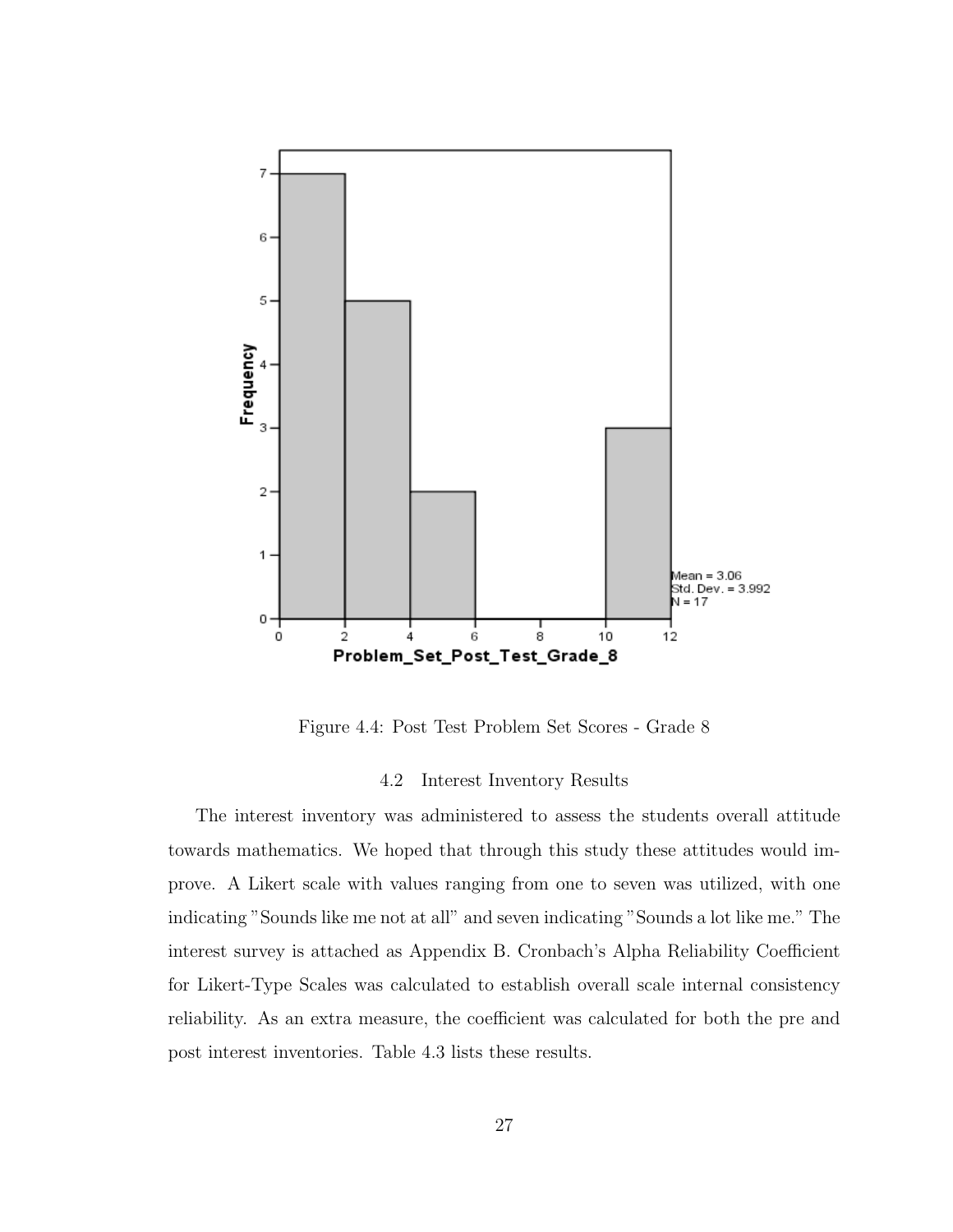|                                            | d.f. | - T.   | Significance |
|--------------------------------------------|------|--------|--------------|
| Pre - Post - Grade $9 \mid 13 \mid$        |      | -4.054 | .001         |
| Pre - Post - Grade $8 \mid 16 \mid -1.563$ |      |        | .138         |

Table 4.2: Paired t-Test Statistics

| к то. Стопрасн в тирна тепаршту соспісісня |                         |    |       |  |  |
|--------------------------------------------|-------------------------|----|-------|--|--|
|                                            |                         |    | Alpha |  |  |
|                                            | Pre-interest - Grade 9  | 14 | .859  |  |  |
|                                            | Post-interest - Grade 9 | 14 | .855  |  |  |
|                                            | Pre-interest - Grade 8  | 17 | .769  |  |  |
|                                            |                         |    |       |  |  |

Post-interest - Grade  $8 \mid 17 \mid .885$ 

Table 4.3: Cronbach's Alpha Reliability Coefficient - Overall

When Cronbach's Alpha Reliability Coefficient gets closer to 1, the greater the internal consistency of the items in the scale [1]. A good rule of thumb for the Cronbach's values follows: Alpha > .9 - Excellent, Alpha > .8 - Good, Alpha > .7 - Acceptable, Alpha > .6 - Questionable, Alpha > .5 - Poor, Alpha < .5 - Unacceptable [2]. According to these standards, both the pre-interest and post-interest results for both ninth grade and eighth grade are at least at the Acceptable level. With coefficients each above 0.850, the ninth grade rates in between Good and Excellent.

As mentioned before in Chapter 3, the interest inventory set was also broken down into three smaller sub-categories: 1) attitudes toward mathematics, 2) students' mathematics work ethic, and 3) importance of learning mathematics. The Alpha Reliability Coefficient was also calculated for these sub-categories, with the results shown in Table 4.4.

The lower values of the Reliability Coefficients in the sub-categories may be attributable to the small number of responses. The Attitudes Towards Mathematics coefficients are reasonably high, 0.778 for the post-interest coefficient and 0.768 for the pre-interest coefficient. The eighth grade results have the pre-interest numbers a bit lower, 0.679, but with a large improvement in the post-interest coefficient, 0.868.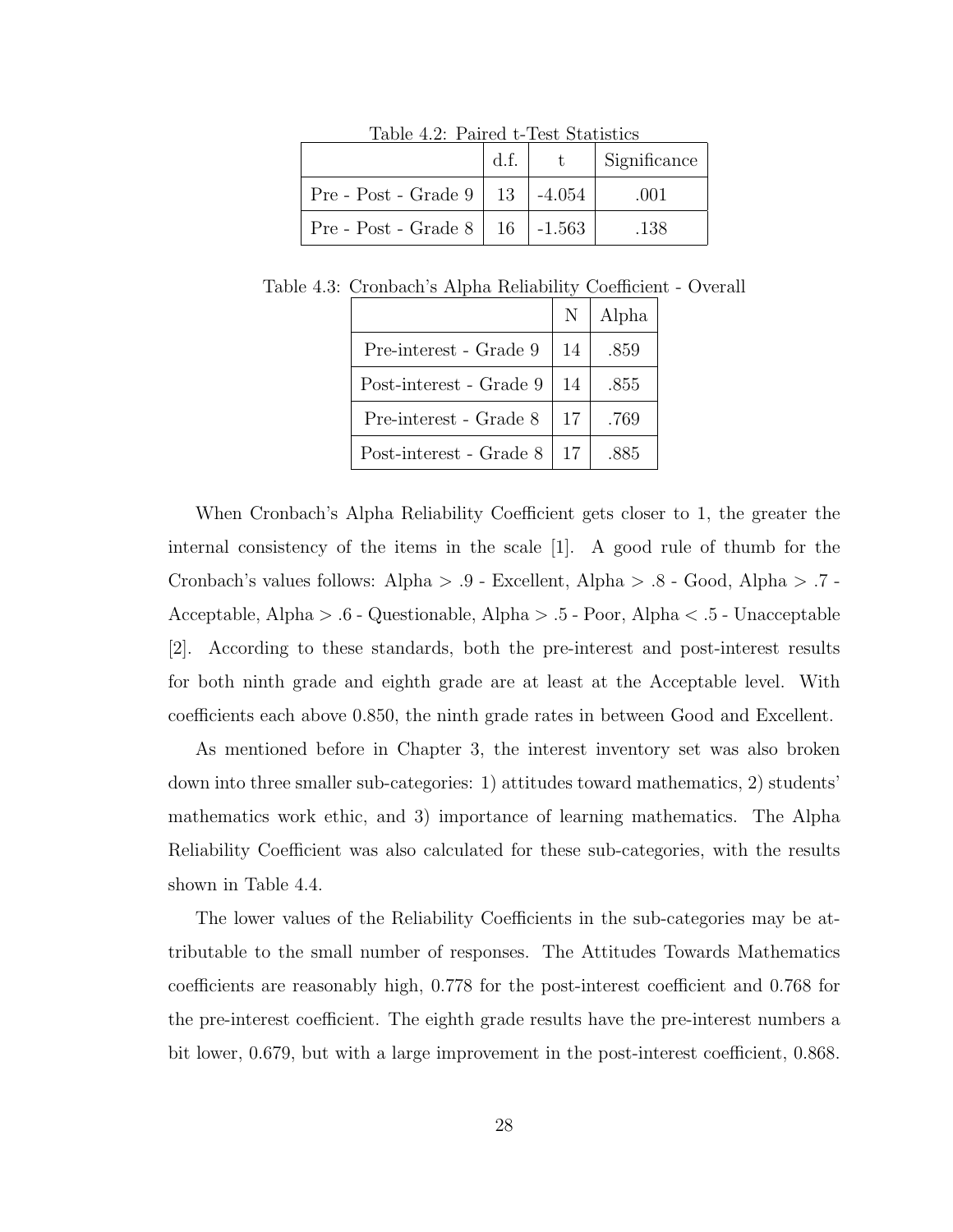|                      | Number of Responses | Alpha - Pre | Alpha - Post |
|----------------------|---------------------|-------------|--------------|
| Attitudes - Grade 9  | 9                   | .768        | .778         |
| Work Ethic - Grade 9 | 6                   | .720        | .619         |
| Importance - Grade 9 | 5                   | .427        | .706         |
| Attitudes - Grade 8  | 9                   | .679        | .868         |
| Work Ethic - Grade 8 | 6                   | .147        | .378         |
| Importance - Grade 8 | 5                   | .573        | .798         |

Table 4.4: Cronbach's Alpha Reliability Coefficient

The numbers were again reasonable for Students' Mathematics Work Ethic for the ninth grade, but were very low for the 8th grade, 0.147 and 0.378. Surprisingly the eighth grade values were higher than the ninth grade in the category Importance of Learning Mathematics in both the pre and post surveys, with the numbers becoming more reasonable in the post-interest surveys.

Now that the reliability of the interest inventory has been established, we must address the issue of validity. As mentioned earlier, this interest inventory was modelled after one developed by Tara Stevens and Arturo Olivarez Jr. of Texas Tech University. In their paper on this survey, the validity of the survey was established. However, we cannot make the same claim about the interest inventory we used due to the fact that it had been abbreviated.

A closer look can be taken at the individual surveys. Since there were twenty questions, each answer ranging in scale from one to seven, the minimum score was 20 and the maximum score was 140. Since some of the questions had an inverted scale (where seven would be the lowest score instead of the highest score), the numbers have been inverted on those questions so that all questions and analysis can be examined on an even basis. A summary of the statistics on the pre-inventory and post-inventory scores is shown in Table 4.5.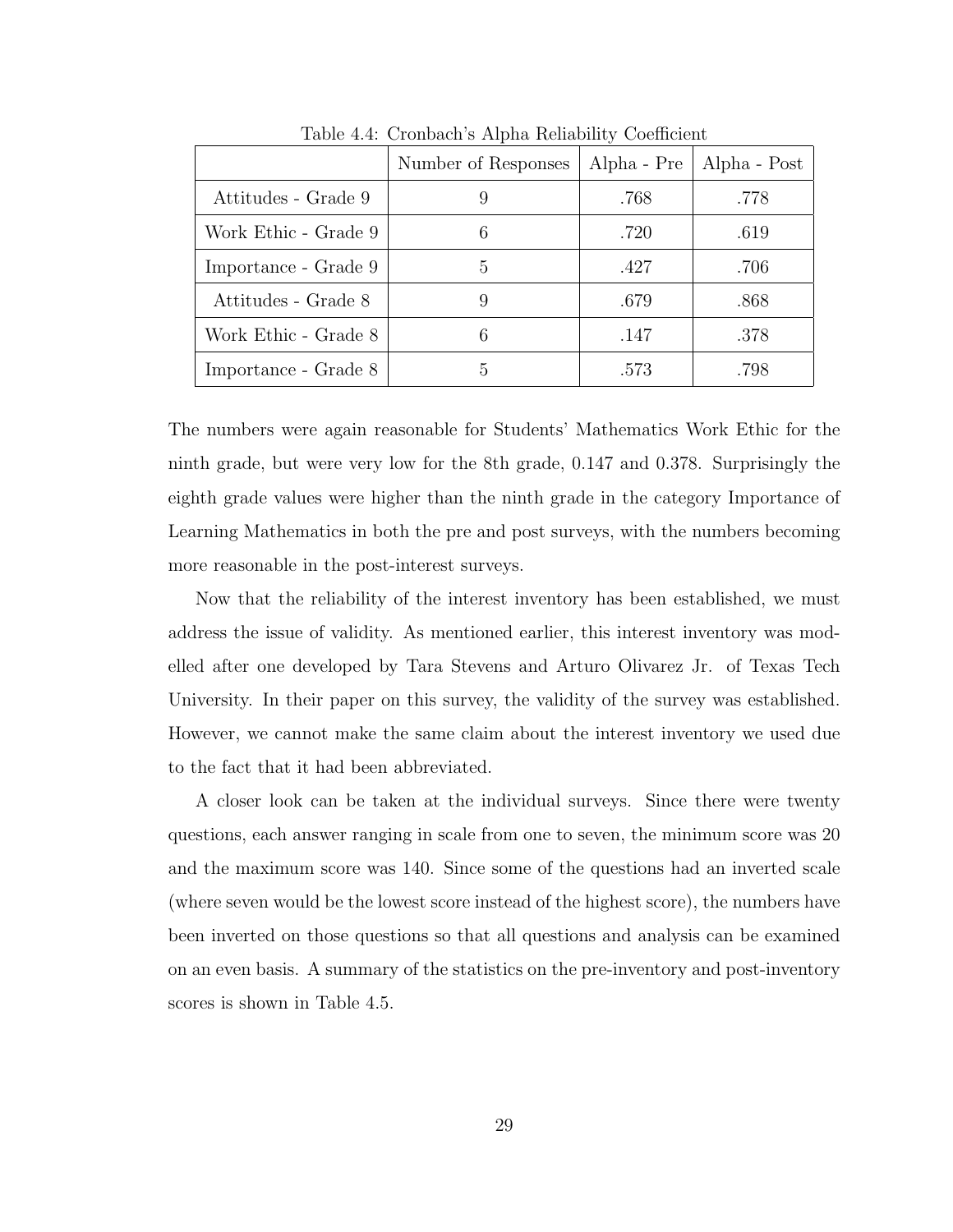|                         | N     | Mean  | Item Mean | Std. Dev. | Median | Min | Max |
|-------------------------|-------|-------|-----------|-----------|--------|-----|-----|
| Pre-interest - Grade 9  | 14    | 86.79 | 6.20      | 18.96     | 88.5   | 57  | 130 |
| Post-interest - Grade 9 | 14    | 91.00 | 6.50      | 17.91     | 90     | 60  | 135 |
| Pre-interest - Grade 8  | $-17$ | 74.35 | 4.37      | 17.49     | 68     | 50  | 102 |
| Post-interest - Grade 8 |       | 67.29 | 3.96      | 21.10     | 65     | 38  | 104 |

Table 4.5: Summary Statistics for Inventory Scores

As shown in Table 4.5, all of the numerical indicators for the ninth grade students showed a slight increase except standard deviation. This shows that while all of the scores went up, the amount of variation within the scores actually decreased by a small amount. The differences that immediately stand out are the fact that the ninth grade overall scores increased while the eighth grade scores decreased. The mean response per item went from 6.20 to 6.50 for the ninth grade students. This number is rather high, since the highest possible average would be 7.00. The eighth grade mean responses were much lower. The eighth grade post survey average of 3.96 is more than 2.5 points lower than the average for the ninth grade students. The fact that the minimum total survey score actually went down from 50 to 38 for the eighth grade students was surprising. This result is counter-intuitive to what we expected to happen with this procedure. We expected an improvement in the student interest, not a reduction. This result might have occurred because the students were frustrated at the complexity of the lessons. As mentioned before, some of the skills necessary for this study have not been introduced to them yet. Another reason for the drop may have been that this study with the eighth grade class took place right at the very end of the school year. Perhaps the students were more interested in their upcoming summer activities than in learning complex mathematics.

The histograms in Figures 4.5 and 4.6 show the pre and post interest inventory distributions, respectively, for the ninth grade students. There is a slight shift to the right, with both the minimum and maximum scores increasing, as also shown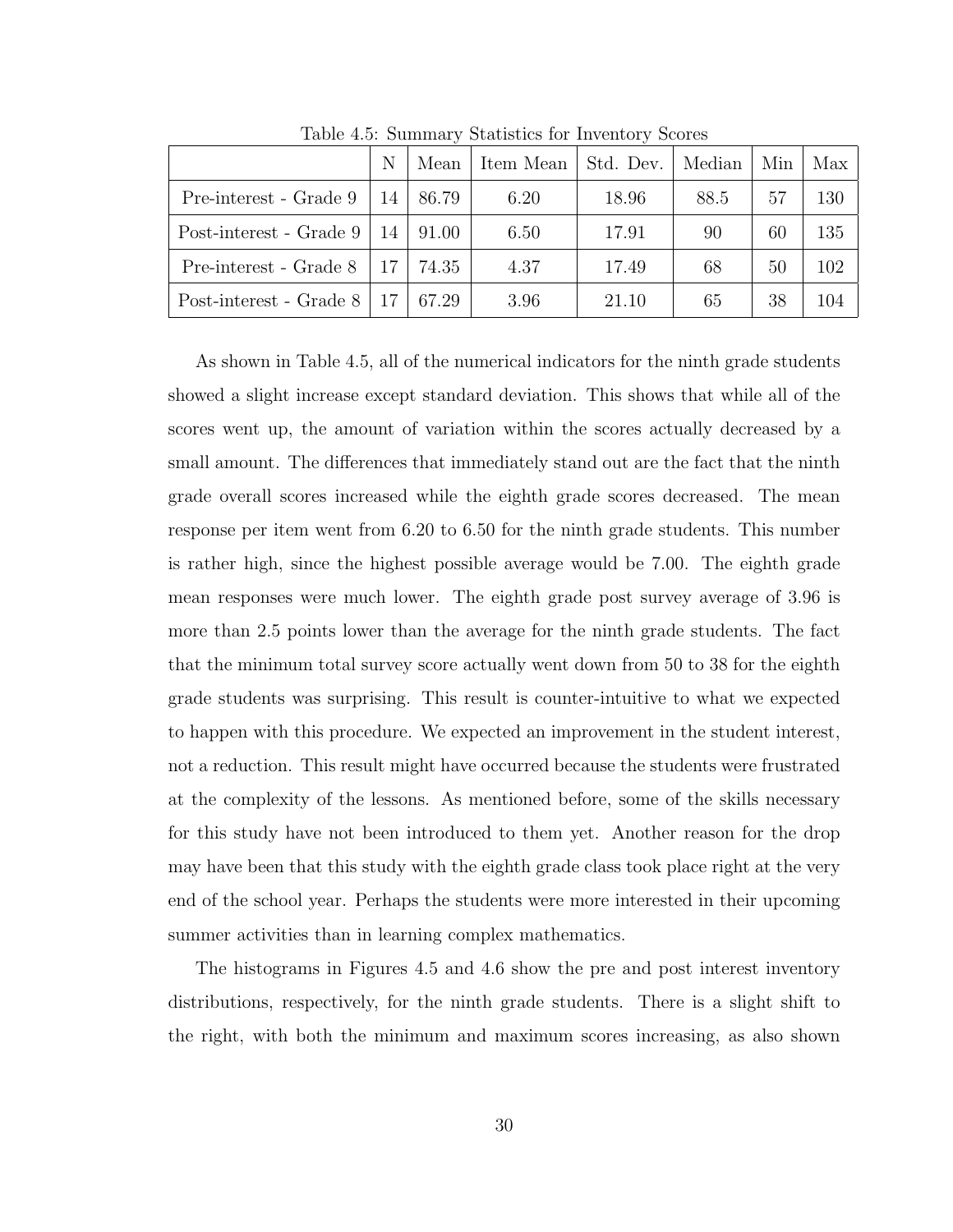in Table 4.5 The histograms in Figures 4.7 and 4.8 show the pre and post interest inventory distributions, respectively, for the eighth grade students. In this case, there is a definite shift to the left indicating lower interest after the study.



Figure 4.5: Pre Test Interest Inventory Scores - Grade 9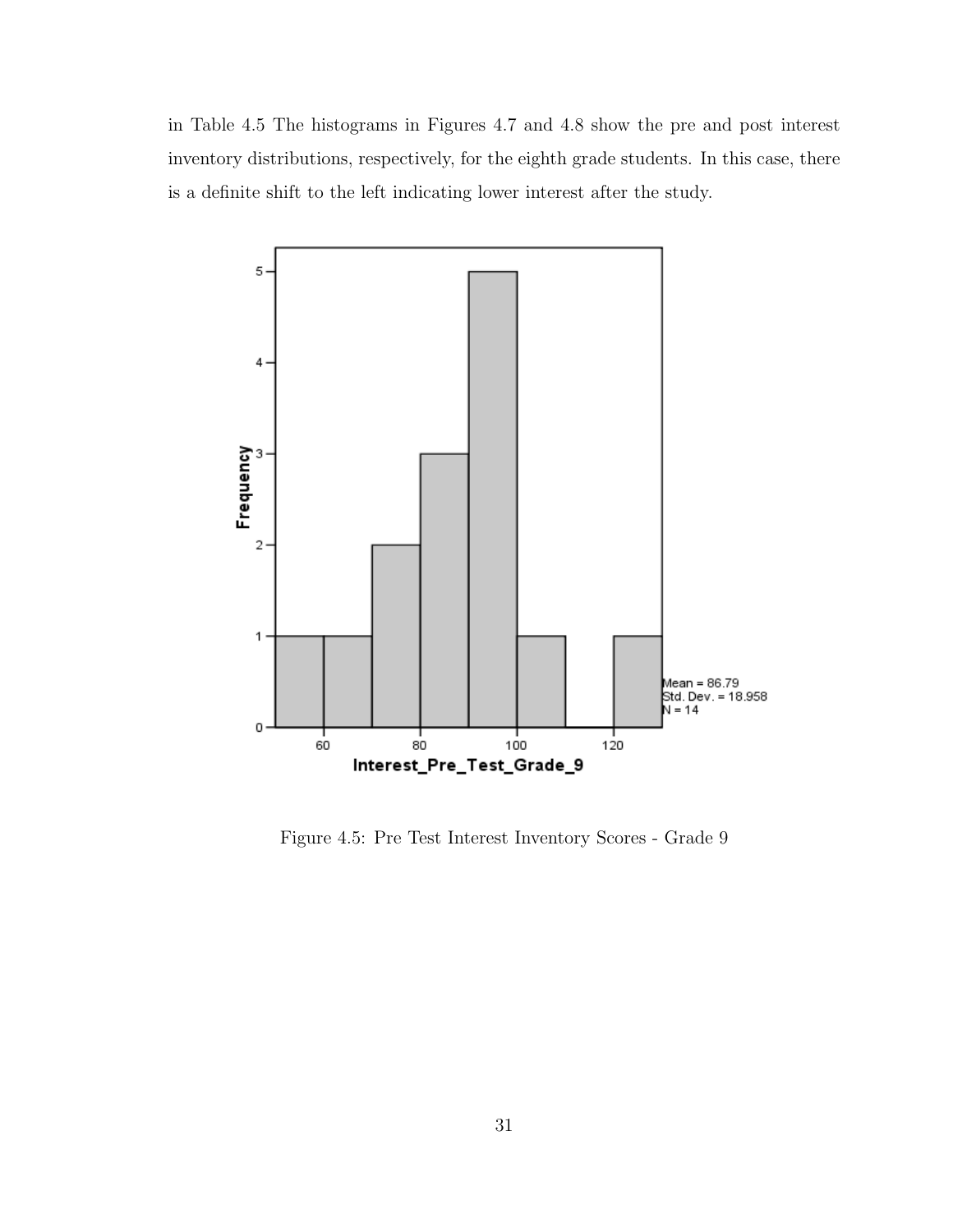After reviewing the overall mean scores, we wanted to determine if the change between pre-interest and post-interest mean scores was statistically significant. The procedure to compare these means is a paired sample t-test. The t-test is used because of the small sample size. This is a hypothesis test procedure. A hypothesis is formulated about the significance of the difference, data is analyzed, and a conclusion is drawn from the data. We are testing the hypotheses listed below.

$$
H_0: D = 0 \tag{4.1}
$$

$$
H_1: D \neq 0 \tag{4.2}
$$

In these hypotheses the letter D stands for difference. The null hypothesis,  $H_0$ :  $D = 0$ , claims the difference between the two means is zero, or there is no difference in the pre-test and post-test means. The alternate hypothesis,  $H_1 : D = 0$ , claims the difference between the two means is not zero, therefore there is a difference in the pretest and post-test means of the responses. Though there was obviously a difference in our sample means as shown in the previous tables, we are testing whether or not the difference is statistically significant. Our sample size was relatively small and we must test to see if this difference could be projected to be accurate or true for the entire population. The formula for the test statistic is shown in Equation 4.3.

$$
t = \frac{\overline{D}}{\frac{s_D}{\sqrt{n}}}
$$
\n
$$
(4.3)
$$

 $\overline{D}$  represents the mean or average of all the individual differences,  $s_D$  represents the standard deviation of these differences, and n is the sample size. The test statistic for the ninth grade class is -1.339, which implies a significance value of 0.203. This value suggests that we do not reject  $H_0: D = 0$ , and we therefore believe that the difference between pre-interest and post-interest scores is zero, or not statistically significant. The 95% confidence interval for the true mean difference is (-11.013, 2.584), which also indicates that there is no difference, because zero is included in the interval. If  $D=0$ , there is no difference. Even though all of the statistics showed an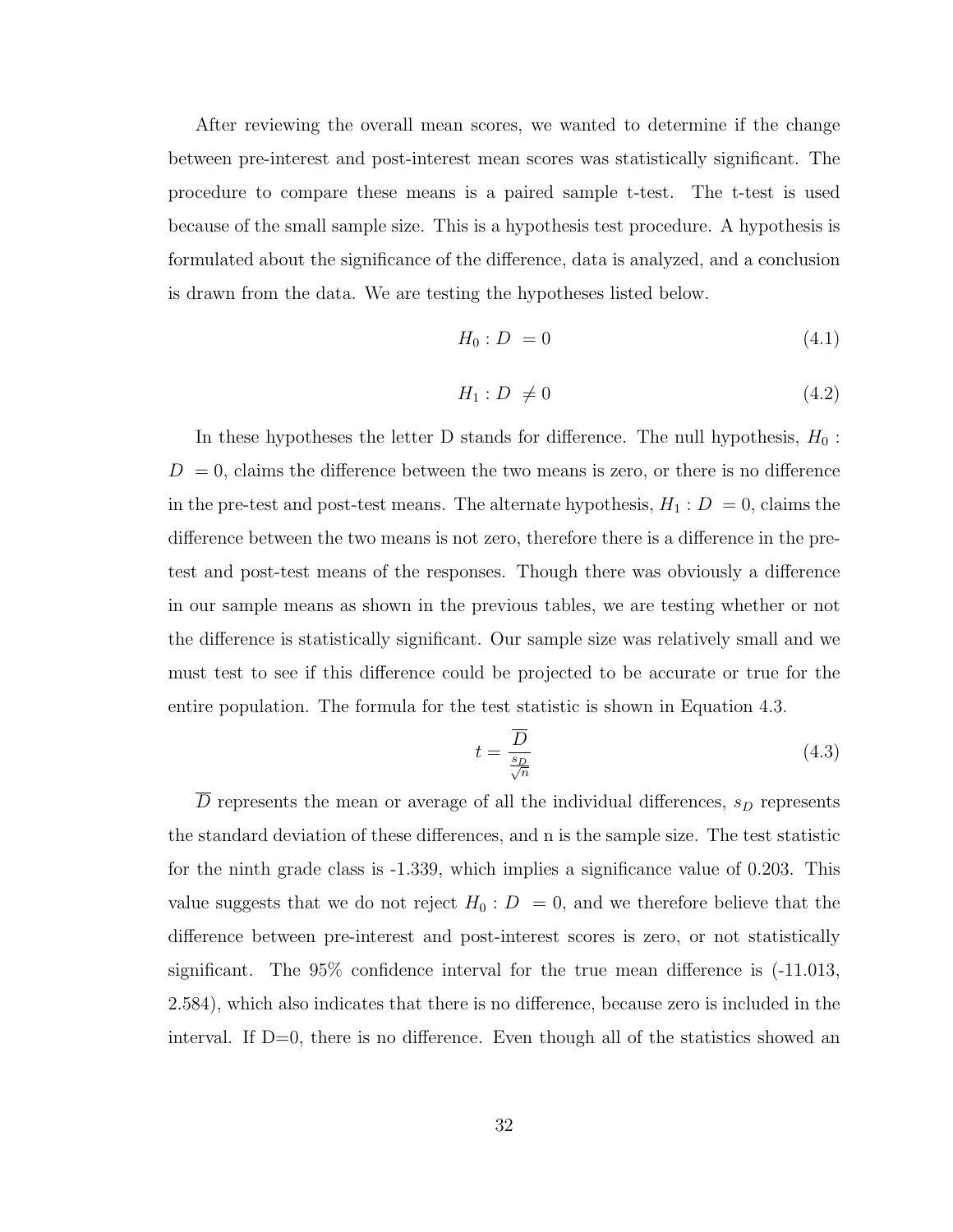increase, it must be noted that because of our small sample size we cannot conclude that the difference was statistically significant.

The same t-test was performed for the eighth grade class, with a resulting test statistic of 2.846, and a corresponding significance value of 0.012. With this result, we would reject  $H_0$ :  $D = 0$  and conclude that the difference is indeed not zero and is statistically significant. We did affect a change in the eighth grade overall mathematics attitudes. Unfortunately, this change was in the negative direction. The possible reasons for this decrease were discussed earlier in this section. The 95% confidence interval for the true mean difference is (1.801, 12.316), which also shows that there is a difference because zero is not included in the interval.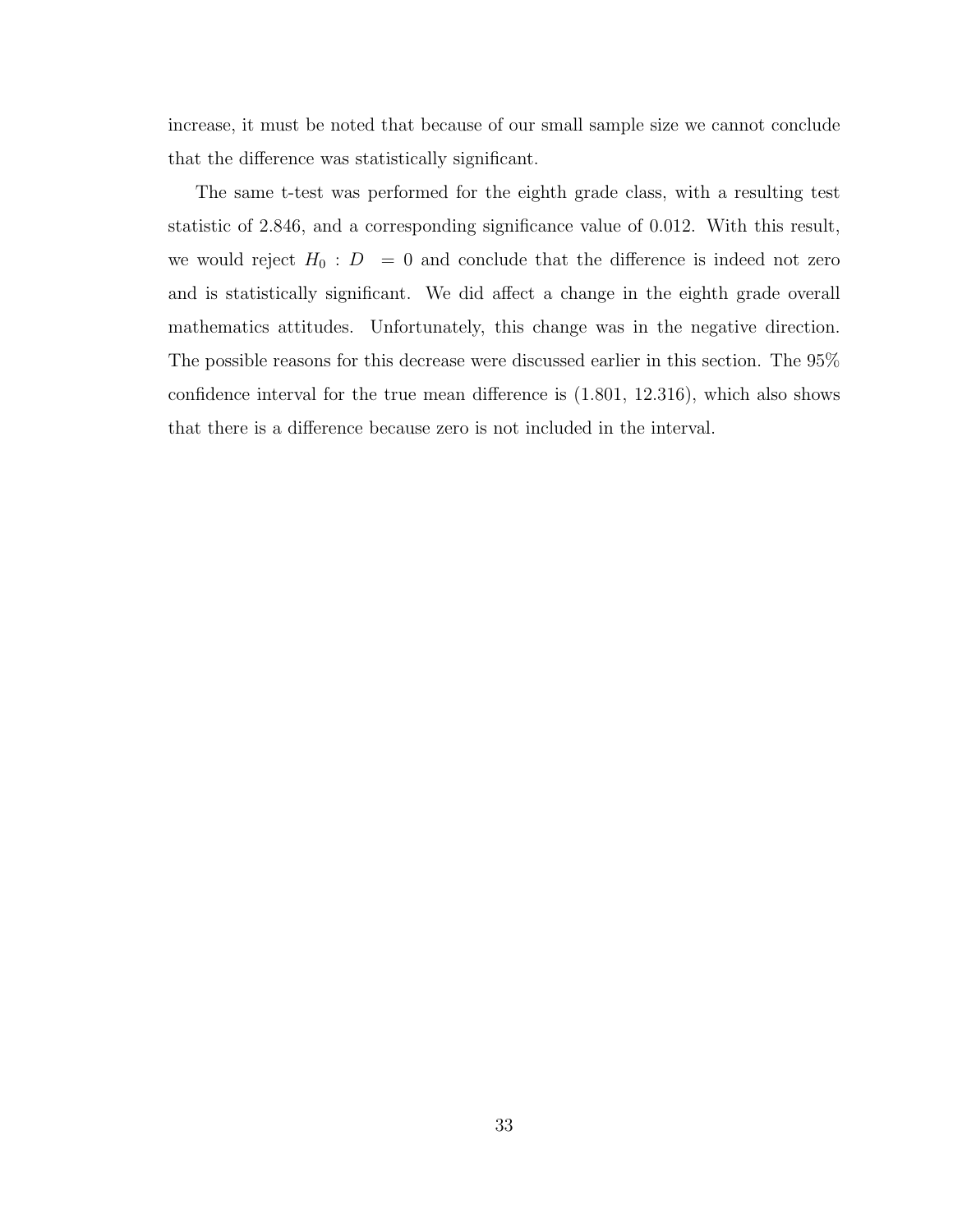

Figure 4.6: Post Test Interest Inventory Scores - Grade 9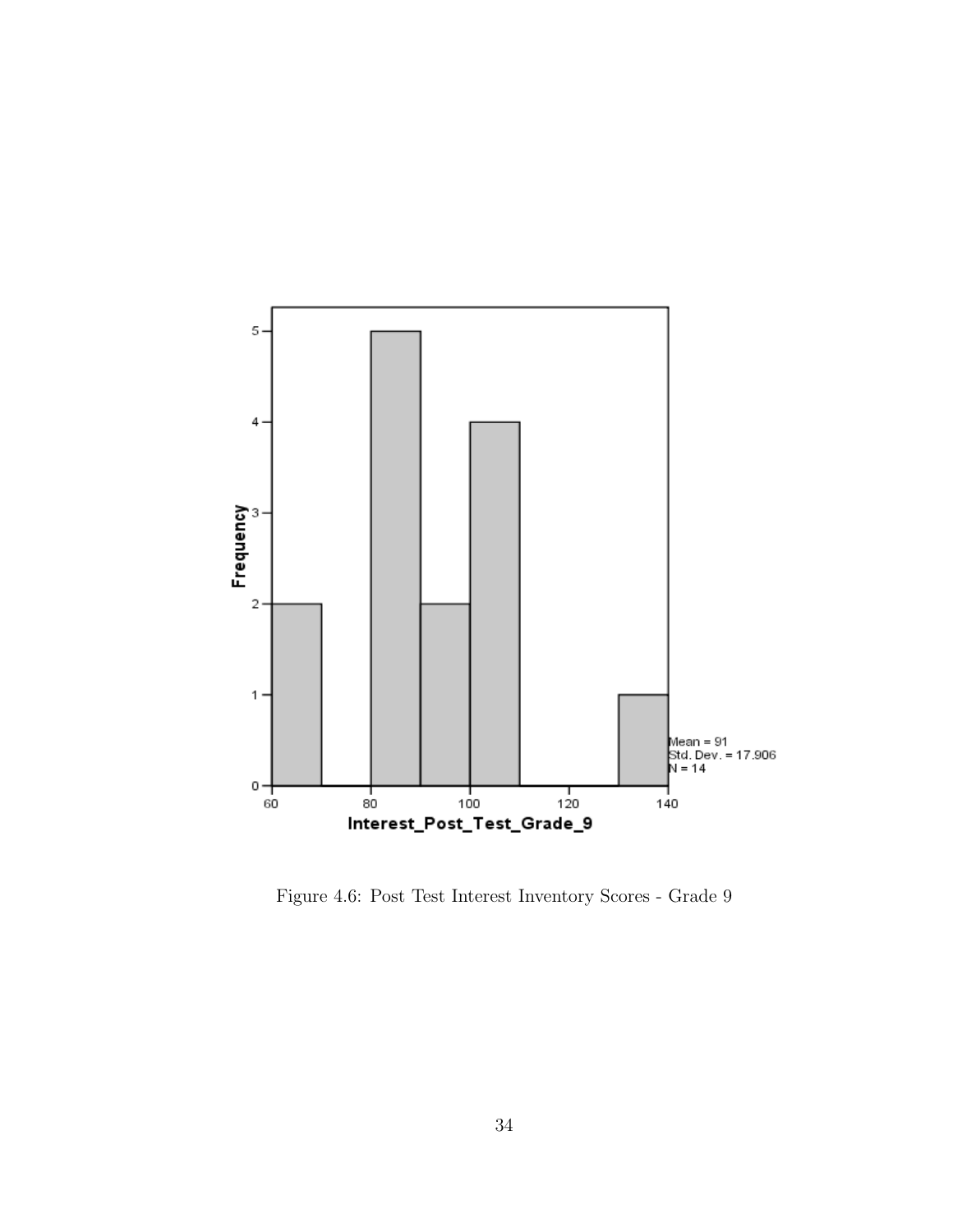

Figure 4.7: Pre Test Interest Inventory Scores - Grade 8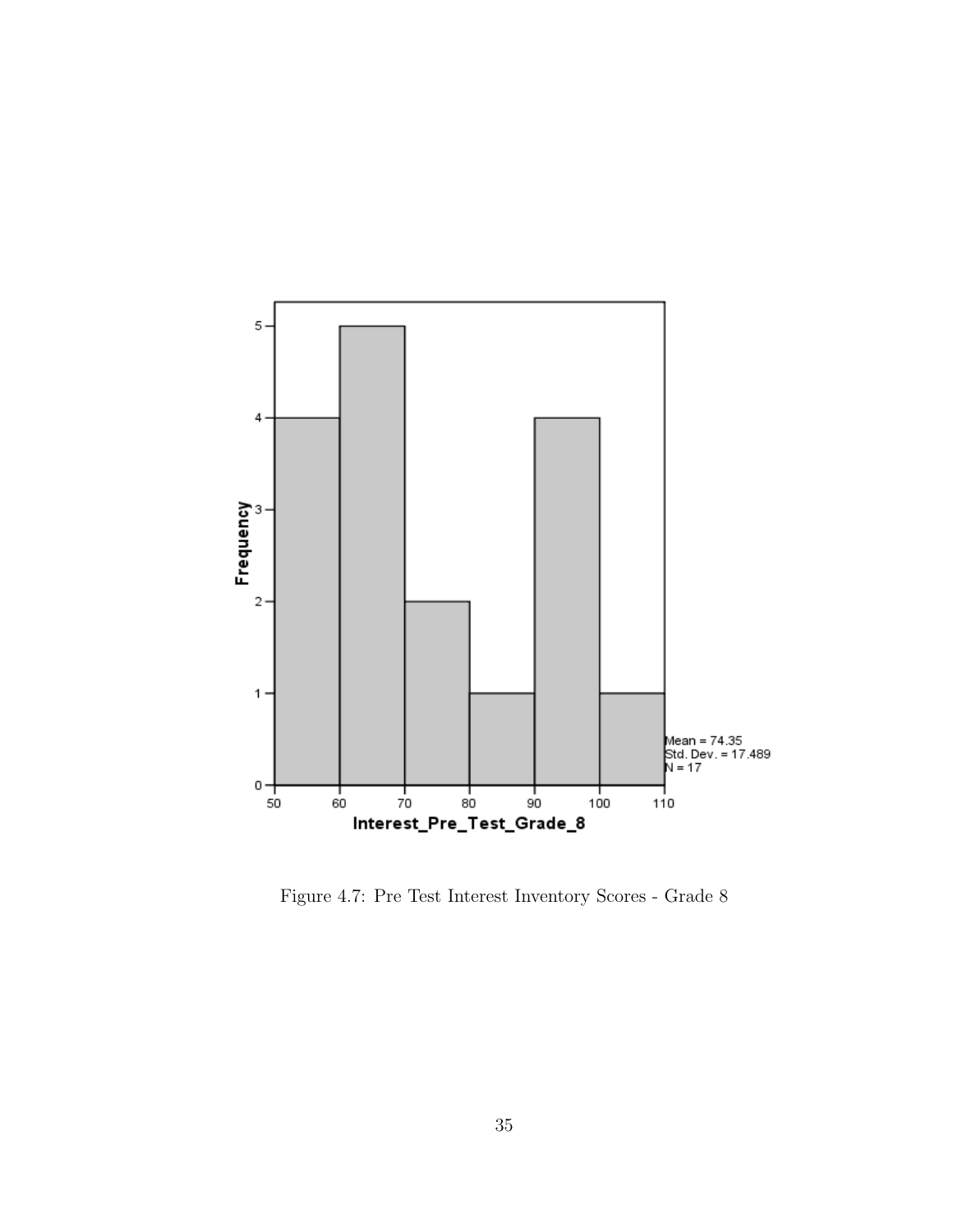

Figure 4.8: Post Test Interest Inventory Scores - Grade 8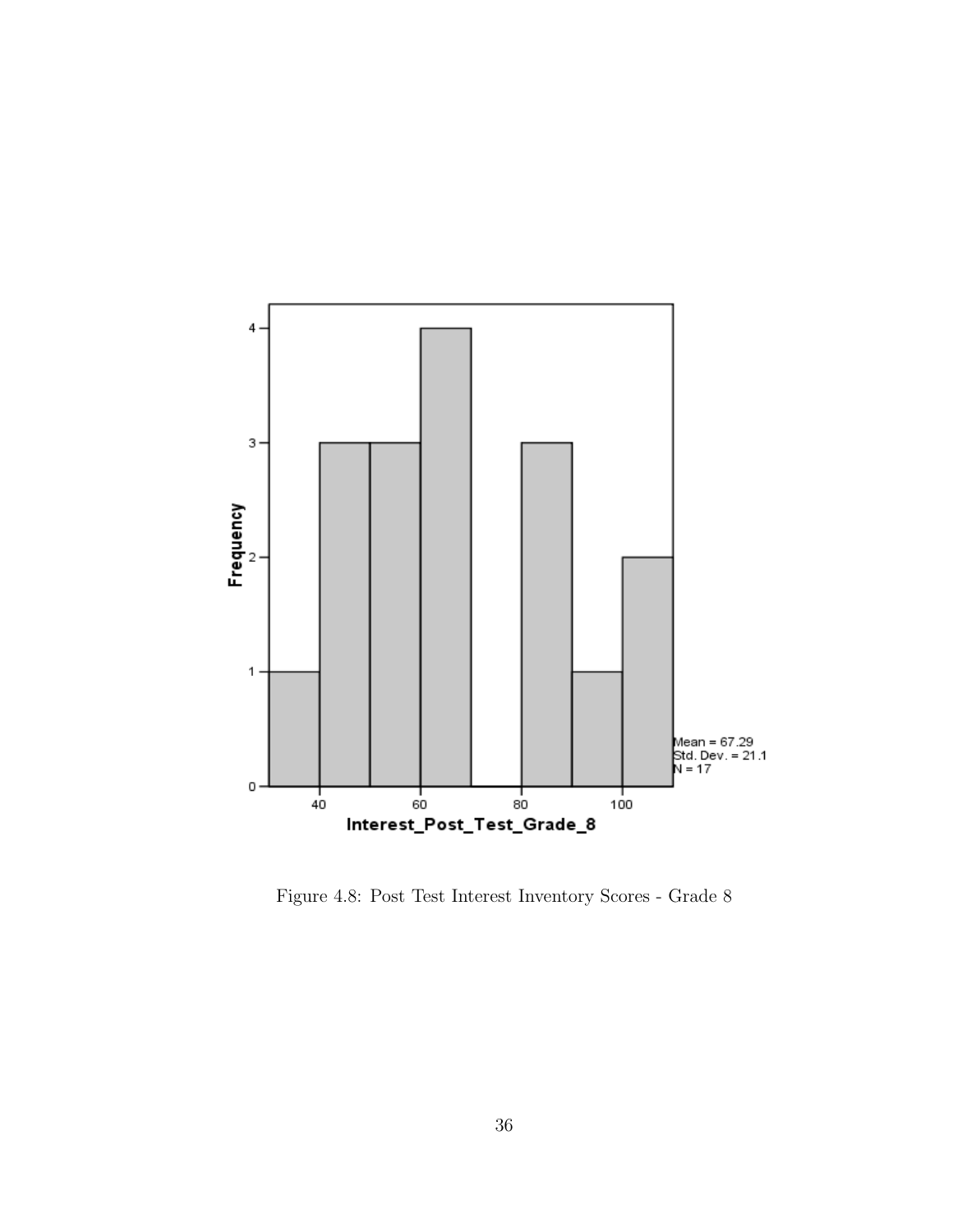## CHAPTER V DETAILED RESULTS

#### 5.1 Problem Set Summary

In addition to the analyses of the overall results, we also can examine the results for each problem and student individually. Perhaps more important than whether or not the results were different or if the mean score increased is the manner in which they differed. We wanted to examine the students' results more closely to see which concepts were understood and which were not. We also want to find out the different types of mistakes that are being made. These results are of great interest in the assessment not only of our study but also of the students' understanding of the lessons and complex mathematical material. For each individual problem we show not only the results of the t-test for statistical significance of a difference, but also some common students responses and solutions. The ninth grade students will be identified C1, C2, C3... and the eighth grade students as S1, S2, S3, etc.

#### 5.2 Problem 1 Analysis

Problem 1 asked "What is the distance from the point (4, 3) to the origin?" Points were given for various concepts within this problem, with the following breakdown. Two points were awarded if the student recognized the need for the Pythagorean Theorem. One point was awarded if values were correctly assigned in the Pythagorean Theorem or if a correct picture was drawn. One point was awarded if the student arrived at the equation  $c^2 = 25$ . Finally, one point was awarded for the correct answer. Table 5.1 shows the summary statistics for analysis of Problem 1. The table shows the statistics for each of the individual groups and also shows the results of the paired samples t-test in the second and fourth rows for the comparison between the pre-test and the post-test for each grade.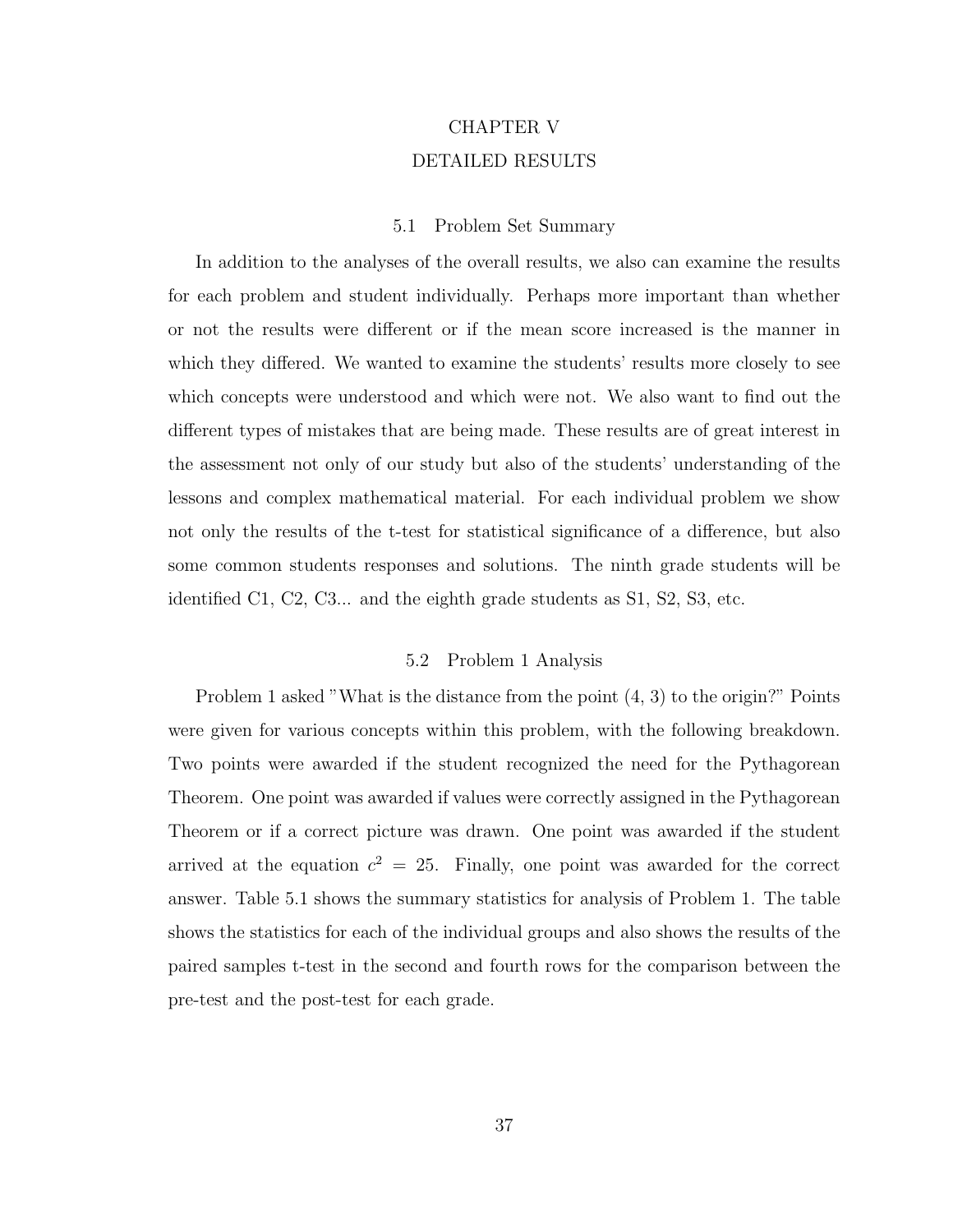|                                    | $\mathbb{N}$ |      | Mean $\vert$ 95\% Conf. Int. $\vert$ Significance |      |
|------------------------------------|--------------|------|---------------------------------------------------|------|
| Pre - Grade $9 \mid 14 \mid$       |              | 1.57 |                                                   |      |
| Post - Grade $9 \mid 14 \mid 3.29$ |              |      | $(-3.024, -.405)$                                 | .014 |
| Pre - Grade $8 \mid 17 \mid$       |              | 0.00 |                                                   |      |
| Post - Grade $8   17   1.29$       |              |      | $(-2.411, -177)$                                  | .026 |

Table 5.1: Problem 1 Summary Statistics

From the table we can see that both grades increased their scores on this problem, with the ninth grade increasing from 1.57 to 3.29 and the eighth grade increasing from 0.00 to 1.29. Since the t-test produced a significance value for each grade that is less than 0.05, with the ninth grade value of 0.014 and the eighth grade value of 0.026, the difference is statistically significant for both grades. This result is also confirmed by the 95% confidence intervals.

On the ninth grade pre-test, eight students out of fourteen got a zero. They didn't draw a picture to plot the point. They either left the problem blank or put down a number that wasn't correct or didn't make sense. Four students got the correct answer, with only one of these actually using the pythagorean theorem. The other three either made a good guess or were familiar with a 3-4-5 pythagorean triple. According to the TEKS standards, the "student identifies and applies patterns from right triangles to solve problems, including special right triangles (45-45-90 and 30- 60-90) and triangles whose sides are Pythagorean triples" [14] when they take a high school geometry course. The other two students plotted the point in a cartesian plane, but didn't know where to go from there. On the post-test, the number of students receiving a zero was cut in half, while the number of students receiving five points for the correct answer more than doubled. Most of these students used a cartesian plane to plot the point. They plotted it correctly, and drew a line from that point to the origin. This shows that even if they couldn't solve the problem, they at least knew that the distance from the point  $(4, 3)$  to the origin was the length of that line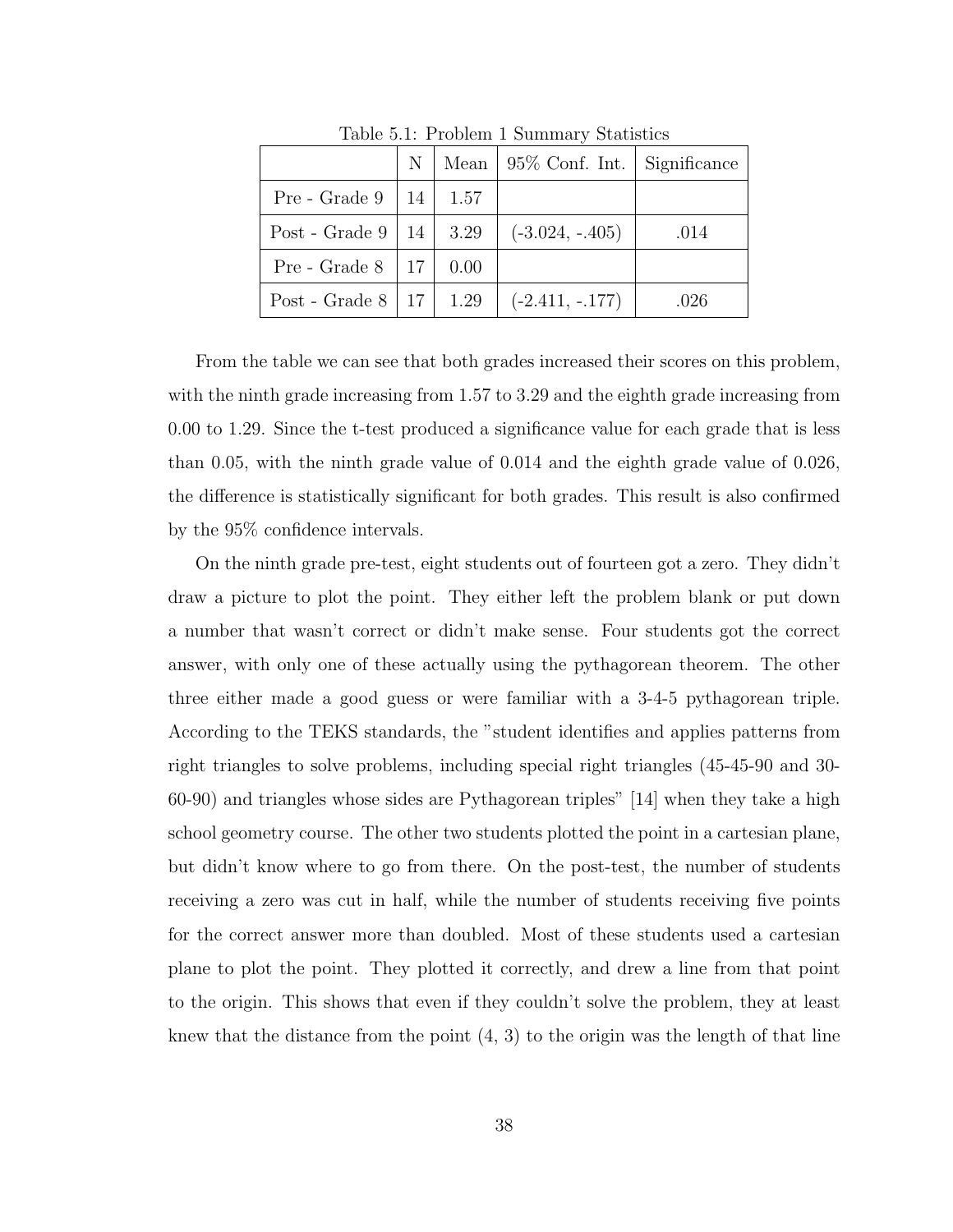segment. Student A14 was the one student who wrote out the following steps for the solution in the pre-test:

$$
3^2 + 4^2 \tag{5.1}
$$

$$
9 + 16 = \sqrt{25} = 5 \tag{5.2}
$$

This same student only wrote the answer, 5, on the post-test. All of the other students who got this problem correct just drew pictures of the plotted point, labelled the sides, and wrote the correct answer. The fact that most of the students understood the concepts of this problem may be due to the fact that they have already been exposed to some coordinate geometry and applications of the Pythagorean Theorem. As shown in the next paragraph, these concepts are taught in the eighth grade.

On the eighth grade pre-test, no student even got a single point on this problem. Many student wrote "Don't understand." Only two students even ventured a guess, and no student knew to draw a cartesian plane and plot the point. On the post-test, four students wrote the correct answer, but did not use the pythagorean theorem to get their answer. They remembered the 3-4-5 pythagorean triple. The closest any student got to being correct while showing work was student S17, who wrote the lengths of the two legs, 4 and 3 on a line. Right below, the student wrote the equation:

$$
16 + 9 = 23 \tag{5.3}
$$

He or she forgot to take the square root after incorrectly adding the squares of the two sides of the right triangle. In the end, most students still could not solve this problem. According to the TEKS standards, eighth grade students: "use pictures or models to demonstrate the Pythagorean Theorem", "locate and name points on a coordinate plane using ordered pairs of rational numbers", and "use the Pythagorean Theorem to solve real-life problems." [14] Perhaps this lack of knowledge is due to the fact that they are just now learning the major concepts of this problem.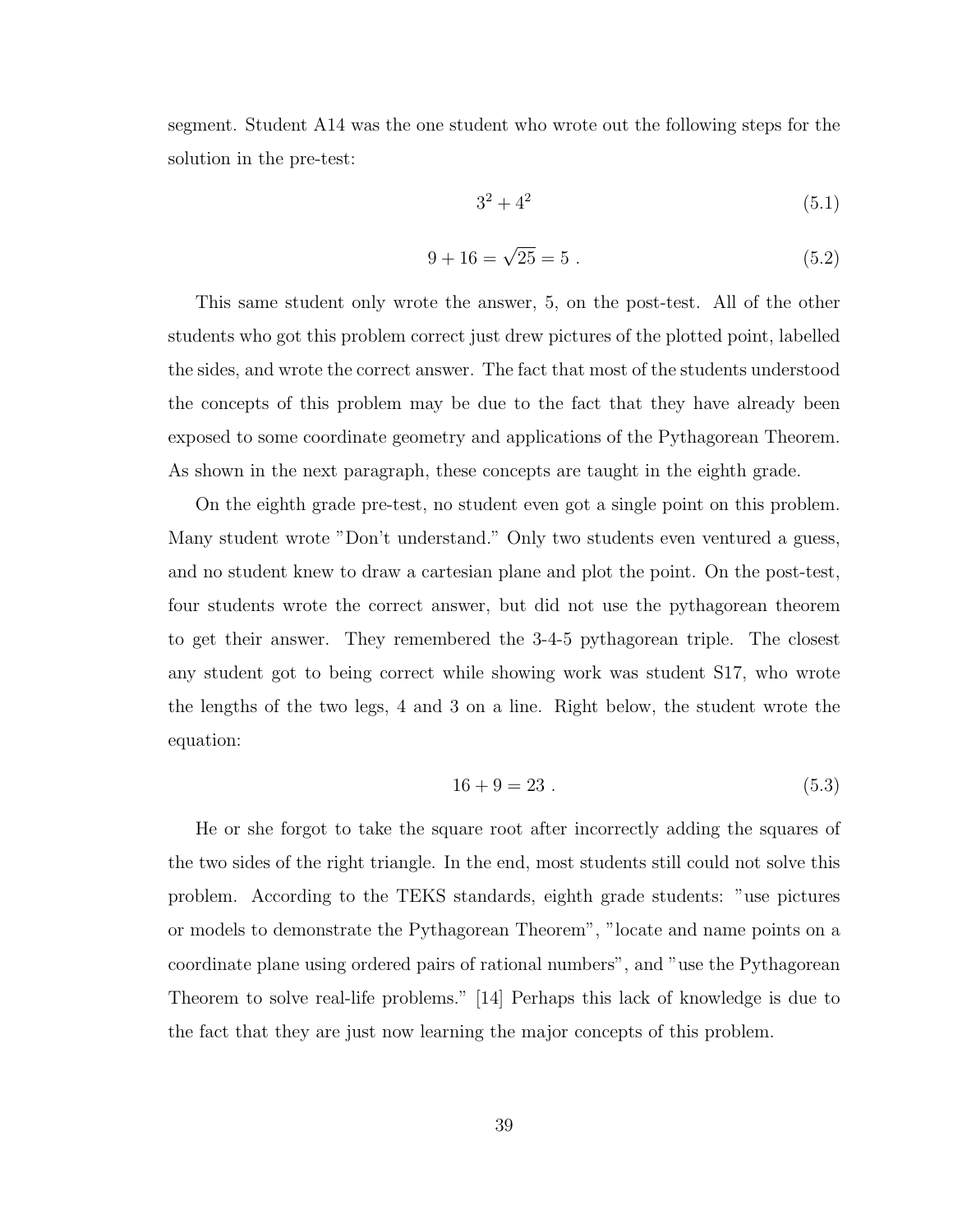Complete lists of all of the responses from the ninth grade and eighth grade students to Problem 1 are shown in Tables 5.2 and 5.3.

| Student        | Pre-Test Response        | Post-Test Response    |
|----------------|--------------------------|-----------------------|
| C1             | 4,3                      | partial picture       |
| C2             | 2                        | 5, picture, values    |
| C3             | 5, picture, values       | 5                     |
| C <sub>4</sub> | plotted point            | 5, partial picture    |
| C <sub>5</sub> |                          | 5, picture, values    |
| C6             | 3.5                      | 3.5i                  |
| C7             | 4                        | 4 down, 3 to the left |
| C8             |                          |                       |
| C9             | 5                        | 5, picture, values    |
| C10            | 3.5                      | 5, picture, values    |
| C11            | 5                        | 5                     |
| C12            |                          |                       |
| C13            | partial picture          | 5, picture, values    |
| C14            | $3^2 + 4^2$              | 5                     |
|                | $9 + 16 = \sqrt{25} = 5$ |                       |

Table 5.2: Problem 1 Responses - Grade 9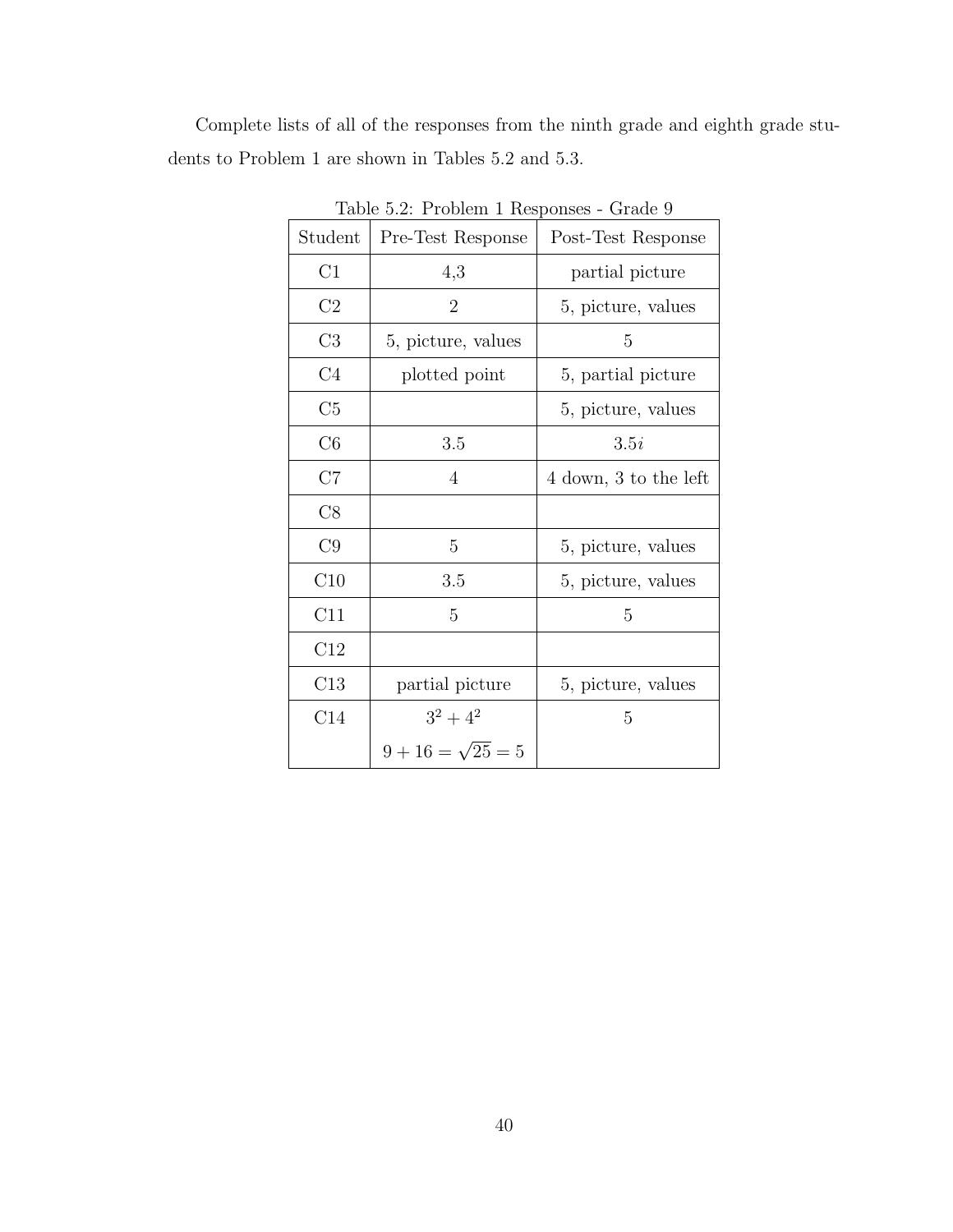| Student         | $\frac{1}{2}$<br>Pre-Test Response | Post-Test Response       |
|-----------------|------------------------------------|--------------------------|
| S1              | $\overline{\mathcal{L}}$           | $\overline{\mathcal{L}}$ |
| S <sub>2</sub>  | don't know                         | don't know               |
| S <sub>3</sub>  |                                    | 5                        |
| S4              | I don't know                       | 5                        |
| S <sub>5</sub>  | I don't know                       |                          |
| S <sub>6</sub>  | I don't know                       | I forgot how to do it    |
| S7              | I don't know                       |                          |
| S <sub>8</sub>  | don't know                         | $\overline{\mathcal{L}}$ |
| S <sub>9</sub>  | I don't know                       |                          |
| S <sub>10</sub> |                                    |                          |
| S11             | don't know                         | I don't know             |
| S12             | $170$ - guessed                    | 90                       |
| S13             | 4                                  | 5                        |
| S14             | I don't know                       | don't remember           |
| S15             |                                    | 1                        |
| S <sub>16</sub> | I don't understand                 | 5                        |
| S17             |                                    | 43                       |
|                 |                                    | $16 + 9 = 23$            |

Table 5.3: Problem 1 Responses - Grade 8

### 5.3 Problem 2 Analysis

Problem 2 asked "If  $f(z) = z^2$ , what is the value of  $f(0)$ ?" It was a little more difficult deciding how to award points for sub-concepts within this problem. Since the answer is 0, and  $0^2 = 0$ , it was kind of hard to miss this problem. It must be noted that if a student did answer  $0^2$ , they were given four points, but not full credit. An extra point was awarded only for an answer of zero. The purpose of evaluating a function is to come with a value. Even though it is true that  $0^2 = 0$ , if the function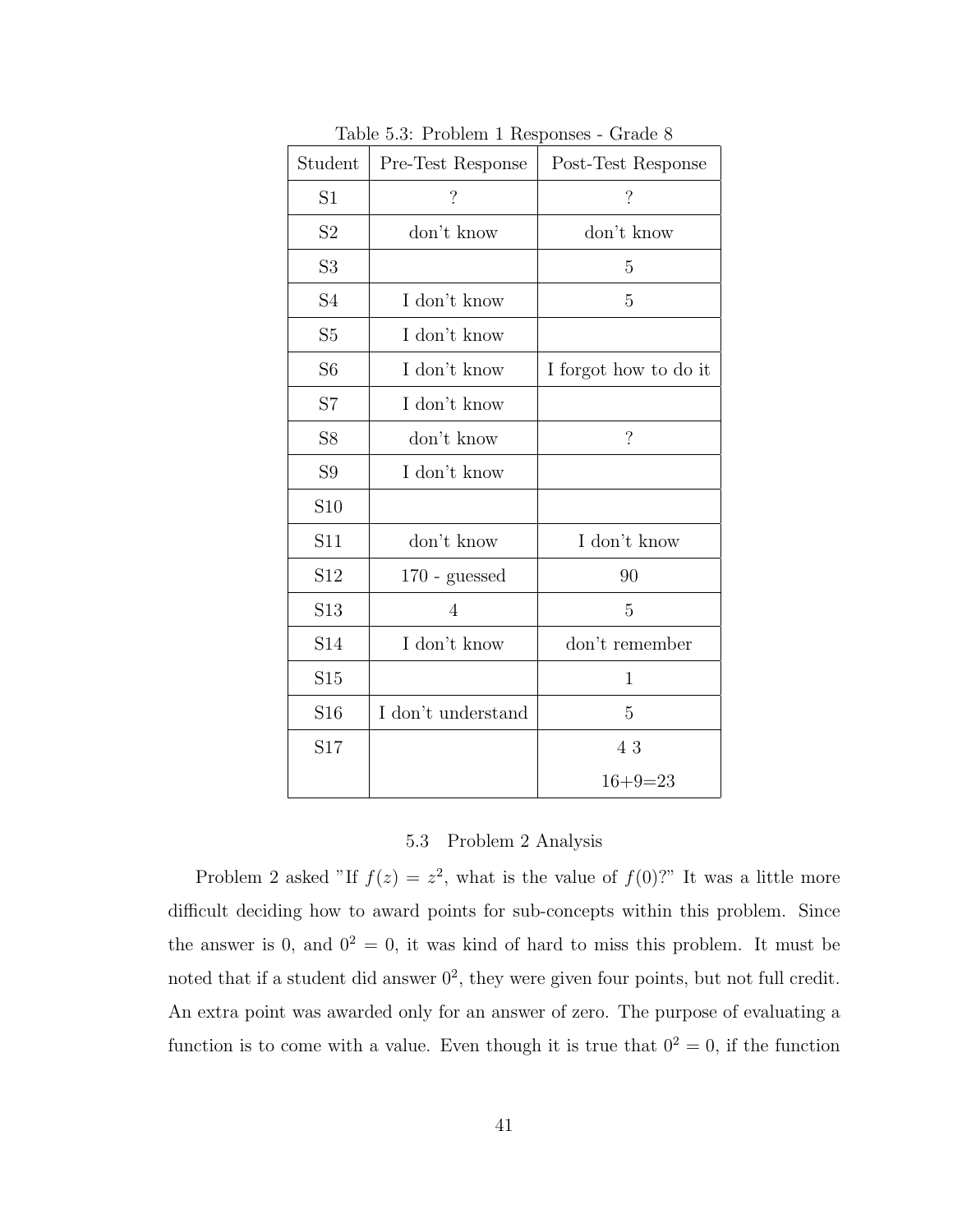had been given as  $f(z) = z^2 - 2$ , an answer of  $0^2 - 2$  would not be acceptable either. A better problem next time would be to add something to the end, such as  $f(z) = z^2 - 3$ and probably have the student evaluate it at some point other than 0. Table 5.4 shows the summary statistics for analysis of Problem 2. The table shows the statistics for each of the individual groups and also shows the results of the paired samples t-test in the second and fourth rows for the comparison between the pre-test and the post-test for each grade.

|                              |  | $N \mid$ Mean $\mid 95\%$ Conf. Int. $\mid$ Significance |      |
|------------------------------|--|----------------------------------------------------------|------|
| Pre - Grade 9   14   $2.79$  |  |                                                          |      |
| Post - Grade 9   14   $4.93$ |  | $(-3.643, -.643)$                                        | .009 |
| Pre - Grade $8   17   0.53$  |  |                                                          |      |
| Post - Grade 8   17   $0.88$ |  | $(-1.380, .674)$                                         | .477 |

Table 5.4: Problem 2 Summary Statistics

From the table we can see again that both grades increased their scores on this problem, with the ninth grade increasing from 2.79 to 4.93 and the eighth grade increasing from 0.53 to 0.88. Since the t-test produced a significance value for the ninth grade of 0.009, which is less than 0.05, the difference is statistically significant for that grade. The increase for the eighth grade was very small, and therefore not statistically significant, since the significance value was 0.477. These results are also confirmed by the 95% confidence intervals.

On the ninth grade pre-test, seven students out of fourteen got the correct answer, while six students got a zero. This problem was kind of hit-or-miss, without a lot of in-between. On the post-test, thirteen out of the fourteen students got the answer correct. A couple of good examples of students who did learn the concept are students C10, and C13. Student C10 answered 2 on the pre-test and student C13 left the question blank on the pre-test. They both had the same correct work on the posttest.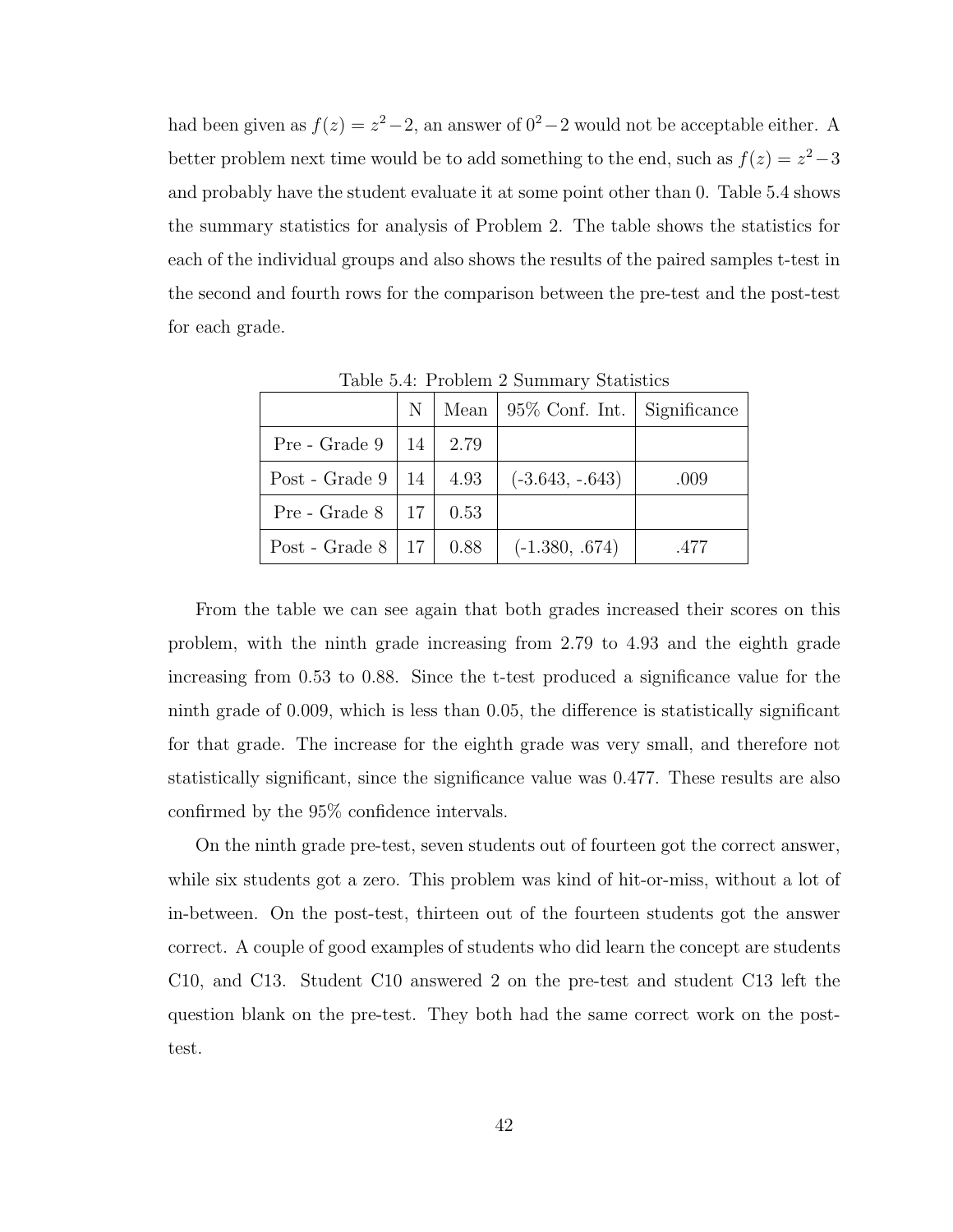Their work is shown below.

$$
f(0) = 02
$$
\n
$$
(5.4)
$$

$$
f(0) = 0.
$$
\n(5.5)

One student on the pre-test and one student on the post-test left their answer as 0 2 , but everyone else got the problem correct. These students did pretty well on this problem, perhaps because they have already been introduced to function concepts. For Algebra I, the TEKS standards state "the student finds specific function values" [14]

On the eighth grade pre-test, fifteen out of seventeen students didn't get any points on this problem, with most of them leaving the space blank or answering with a question mark. On the post-test, fourteen students still could not get the correct answer. Student S12 answered correctly on the pre-test, but responded with a 70 on the post-test. This would have been a good time for an interview to see where that answer came from. Student S13 answered  $0^2$  on the pre-test and i on the post-test. These were the only answers other than "0" or "don't know." There was not much of a change between the pre-test and the post-test. This is reinforced by the fact that the differences were not statistically significant as a result of the t-test. As stated earlier, the problem should have been changed to more accurately assess the students' knowledge of this concept.

Complete lists of all of the responses from the ninth grade and eighth grade students to Problem 2 are shown in Tables 5.5 and 5.6.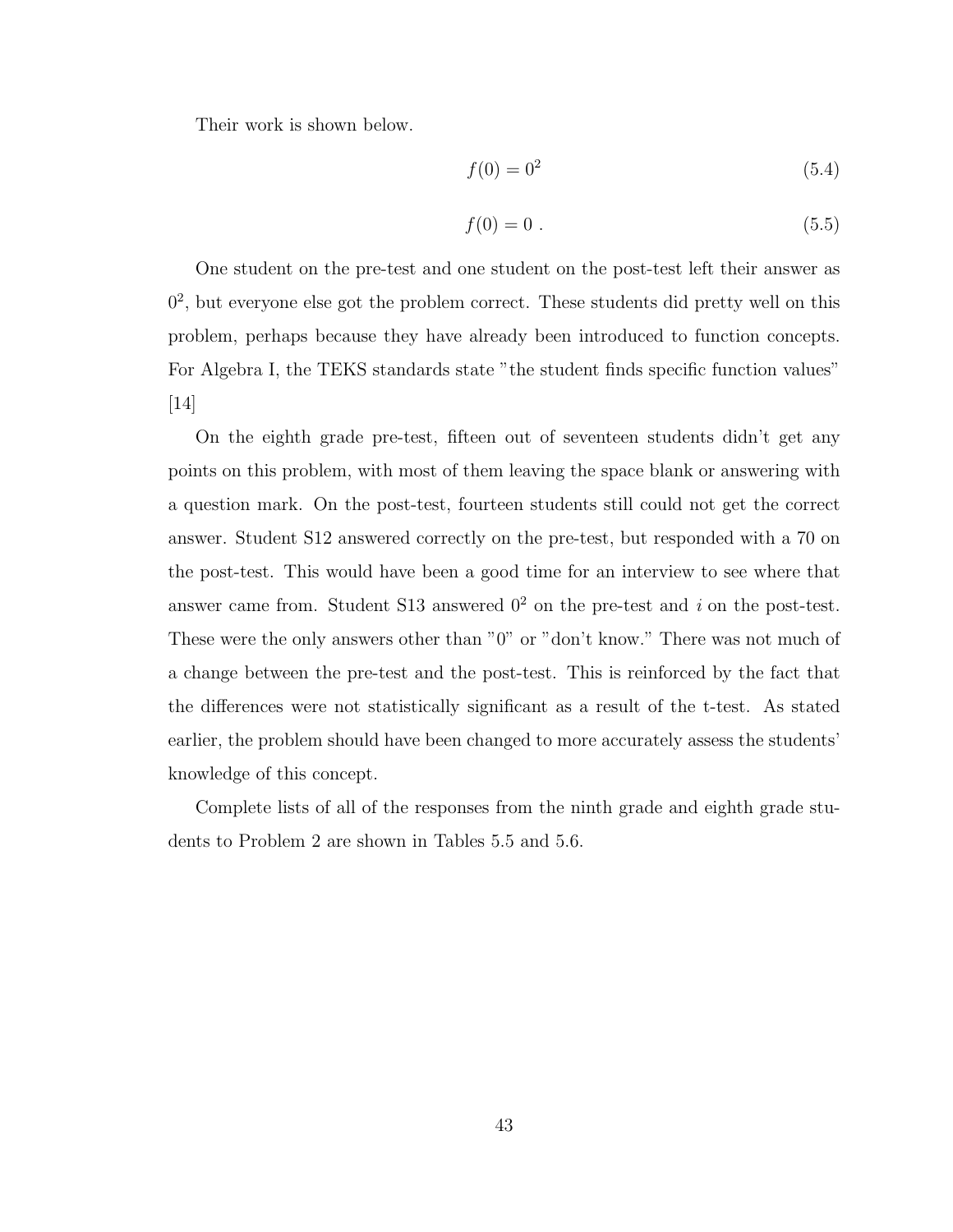| Student        | $\frac{1}{2}$<br>Pre-Test Response | $\alpha$ and $\beta$<br>Post-Test Response |
|----------------|------------------------------------|--------------------------------------------|
| C1             | $\overline{0}$                     | $f(0) = 0^2$                               |
| $\rm{C2}$      | $\overline{0}$                     | $\overline{0}$                             |
| C3             | $\overline{0}$                     | $\overline{0}$                             |
| C <sub>4</sub> | $\overline{0}$                     | $\overline{0}$                             |
| C5             |                                    | $\boldsymbol{0}$                           |
| C6             | $\overline{2}$                     | $\boldsymbol{0}$                           |
| C7             | 0 <sup>2</sup>                     | $\overline{0}$                             |
| C8             |                                    | $\overline{0}$                             |
|                | $f(0) = z^2$<br>$f = z^2$          |                                            |
| $\rm{C}9$      | $\overline{0}$                     | $\overline{0}$                             |
| C10            | $\overline{2}$                     | $f(0) = 0^2$                               |
|                |                                    | $f(0) = 0$                                 |
| C11            | $\boldsymbol{0}$                   | $\overline{0}$                             |
| C12            | $\boldsymbol{0}$                   | $\overline{0}$                             |
| C13            |                                    | $f(0) = 0^2$                               |
|                |                                    | $f=0$                                      |
| C14            | $\overline{0}$                     | $\overline{0}$                             |

Table 5.5: Problem 2 Responses - Grade 9

#### 5.4 Problem 3 Analysis

Problem 3 asked "What is the value of  $\sqrt{-16}$ ?" Table 5.7 shows the summary statistics for analysis of Problem 3. Two points were given for the knowledge that the square root of  $16 = 4$ , and two more points were given for the concept that the square root of  $-1$  is i. One more point was given for the correct final answer. Table 5.7 shows the statistics for each of the individual groups and also shows the results of the paired samples t-test in the second and fourth rows for the comparison between the pre-test and the post-test for each grade.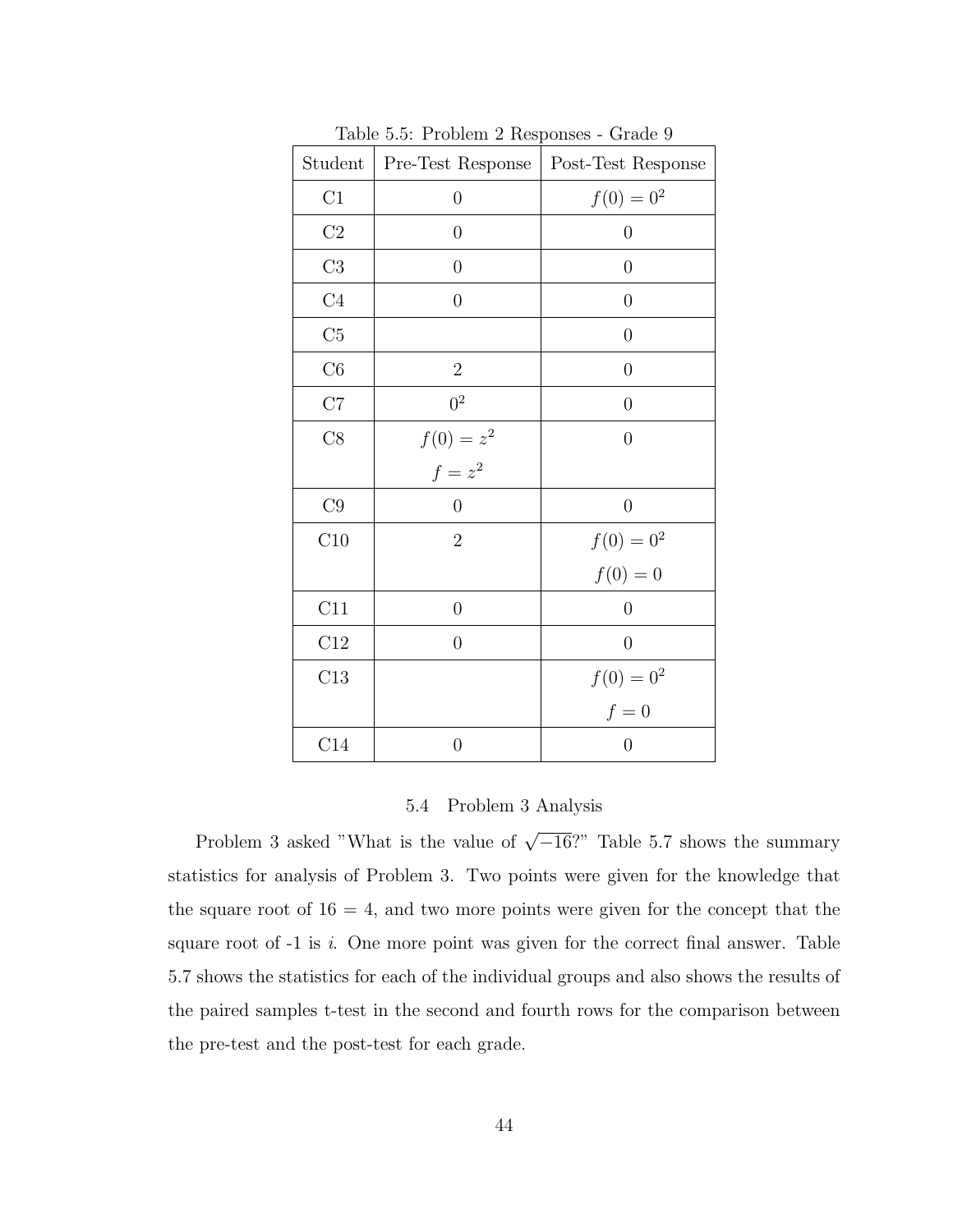| Student         | Pre-Test Response        | Post-Test Response       |
|-----------------|--------------------------|--------------------------|
| S <sub>1</sub>  | $\overline{\mathcal{C}}$ | $\overline{\mathcal{C}}$ |
| S2              | $\theta$                 | don't know               |
| S <sub>3</sub>  | $\overline{0}$           | $\overline{0}$           |
| S <sub>4</sub>  | I don't know             | $\theta$                 |
| S <sub>5</sub>  | I don't know             |                          |
| S <sub>6</sub>  | I don't know             | I forgot how to do it    |
| S7              | I don't know             |                          |
| S <sub>8</sub>  | don't know               | $\overline{\mathcal{C}}$ |
| S <sub>9</sub>  | $\overline{\cdot}$       |                          |
| S <sub>10</sub> |                          |                          |
| S11             | don't know               | don't know               |
| S12             | $\theta$                 | 70                       |
| S <sub>13</sub> | 0 <sup>2</sup>           | i                        |
| S14             | I don't know             | don't remember           |
| S15             |                          |                          |
| S <sub>16</sub> | I don't understand       | $\overline{0}$           |
| S17             |                          |                          |

Table 5.6: Problem 2 Responses - Grade 8

Table 5.7: Problem 3 Summary Statistics

|                                   |  | N   Mean   95% Conf. Int.   Significance |      |
|-----------------------------------|--|------------------------------------------|------|
| Pre - Grade $9 \mid 14 \mid 2.36$ |  |                                          |      |
| Post - Grade 9   14   $4.29$      |  | $(-3.158, -.699)$                        | .005 |
| Pre - Grade $8   17   1.18$       |  |                                          |      |
| Post - Grade 8   17   $0.82$      |  | $(-.191, .896)$                          | .188 |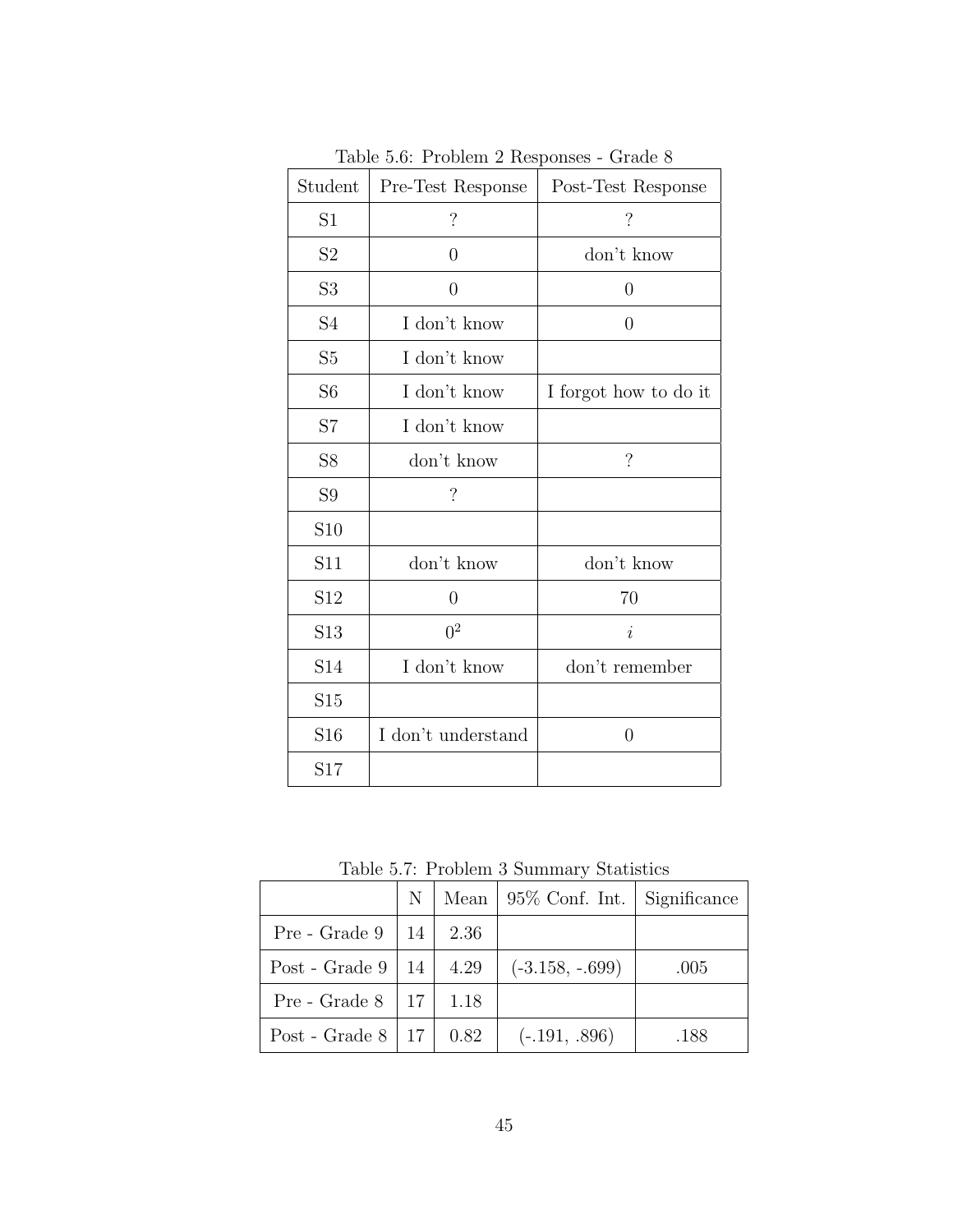From the table we see that the ninth grade exhibited a large increase in the mean score from 2.36 to 4.29. However, the eighth grade mean actually decreased from 1.18 to 0.82. Since the t-test produced a significance value of 0.005 for the ninth grade, and this value is less than 0.05, the difference is statistically significant for that grade. The result was not statistically significant for the eighth grade, since the significance value was 0.188. The ninth grade showed a marked improvement while the eighth grade class did not. These results are also confirmed by the 95% confidence intervals.

On the ninth grade pre-test, four students out of fourteen got the correct answer. On the post-test, the number of students who got the answer correct increased to ten. Of the students who missed the problem, some responses were interesting. Students C2, C6, and C10 all responded "an imaginary number" on the pre-test. Students are taught to classify numbers as whole, natural, integers, rational, irrational, and imaginary. The concept of imaginary numbers is not taught until Algebra II, which is the next level for the ninth grade students in the survey. Students C1 and C3 both answered with -4, a reasonable incorrect answer. Student C1 answered the same way on the post-test, while student C3 responded with 4 on the post-test. Student C5 answered  $\sqrt{-8}$  on the pre-test. Some students tend to confuse square roots with multiplication by one-half, but this student forgot to remove the radical. C5 did answer correctly on the post-test. Student  $C7$  answered  $1i$  on both the pre-test and the post-test. He or she already knew the concept of *i* but forgot about the  $\sqrt{16} = 4$ . Student C8 wrote -4·4=-16. He or she was intent on getting the correct answer of -16. This solution is not uncommon, students just forget that square roots mean that both numbers are the same. Student C13 went from leaving the answer blank to getting the correct answer. Student  $C4$  wrote nothing on the pre-test, and  $16i$  on the post-test, showing that he or she understood the concept of  $i$ , but forgetting to take the square root of 16.

On the eighth grade pre-test, none of the seventeen students answered correctly. No student even got the part about i. Most students answered either 4 or -4. Student C13 answered -8, incorrectly thinking that the square root of 16 is 8, and then applying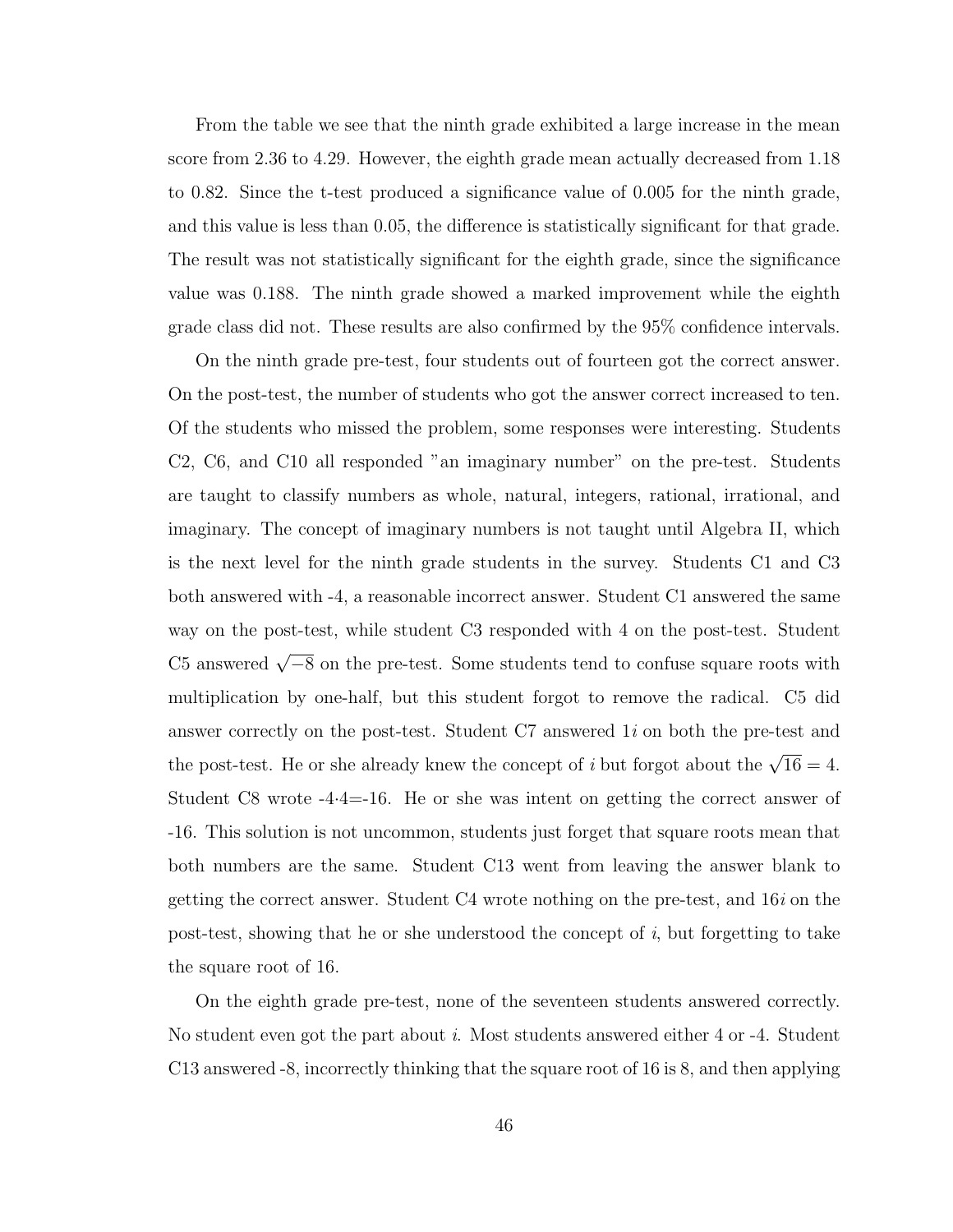the negative sign. On the post-test, again no student answered correctly. Only one student, C4, answered with i. Unfortunately, his or her answer was only i, without the 4 that should have gone with it. The post-test also produced an unusual result. Five students actually went backwards. They all had some kind of answer on the pre-test, but did not answer at all on the post-test. It has been suggested that maybe when a student answered with -4 on the pre test and "I don't know" on the post test that perhaps this is not backwards at all. Perhaps the student learned enough throughout the course of this study to know that -4 is not the correct answer. They didn't know what the correct answer was, but they knew it couldn't be -4. This is another instance where an interview would have been extremely helpful in knowing what the student was thinking and why they responded the way they did. The other answers were again either 4 or -4. As mentioned earlier, imaginary numbers are not taught until Algebra II, and these students are even further away from Algebra II than the ninth grade students.

Complete lists of all of the responses from the ninth grade and eighth grade students to Problem 3 are shown in Tables 5.8 and 5.9.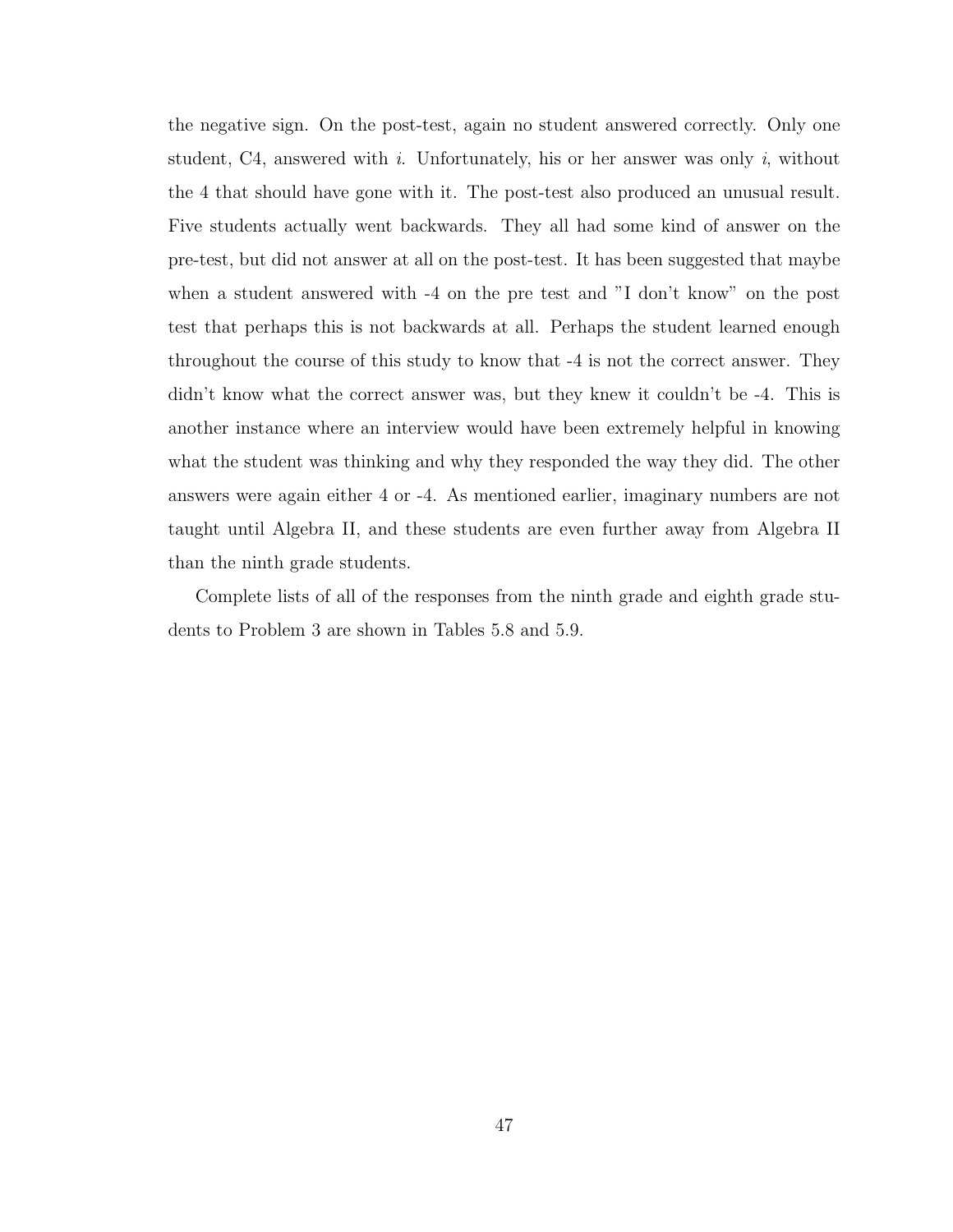| Student        | Pre-Test Response  | Post-Test Response |
|----------------|--------------------|--------------------|
| $\rm C1$       | $-4$               | $-4$               |
| C2             | imaginary number   | 4i                 |
| C3             | $-4$               | $\overline{4}$     |
| C <sub>4</sub> |                    | 16i                |
| C5             | $-\overline{8}$    | 4i                 |
| C6             | imaginary number   | 4i                 |
| C7             | 1i                 | 1i                 |
| C8             | $-4 \cdot 4 = -16$ | 4i                 |
| C9             | 4i                 | 4i                 |
| C10            | it's imaginary     | 4i                 |
| C11            | 4i                 | 4i                 |
| C12            | 4i                 | 4i                 |
| C13            |                    | 4i                 |
| C14            | 4i                 | 4i                 |

Table 5.8: Problem 3 Responses - Grade 9

#### 5.5 Problem 4 Analysis

On Problem 4 the students were given a diagram of a right triangle inscribed inside a circle (see Appendix C). The problem stated "The diagram below shows a circle with center at (0, 0) and radius of 1. Find the distance from the y-axis of the point indicated where x= .75". This problem was really not a very good problem for a couple of reasons. First of all, the point was not clearly marked. There should have been a clearly labelled point right on the unit circle at the end of the hypotenuse. Second, the problem should have asked for the distance from the x-axis instead of the distance from the y-axis. When the problem set was given to the students, they were notified of these shortcomings and directions were given as to what the problem meant to ask. Still another shortcoming was the omission of units in the problem.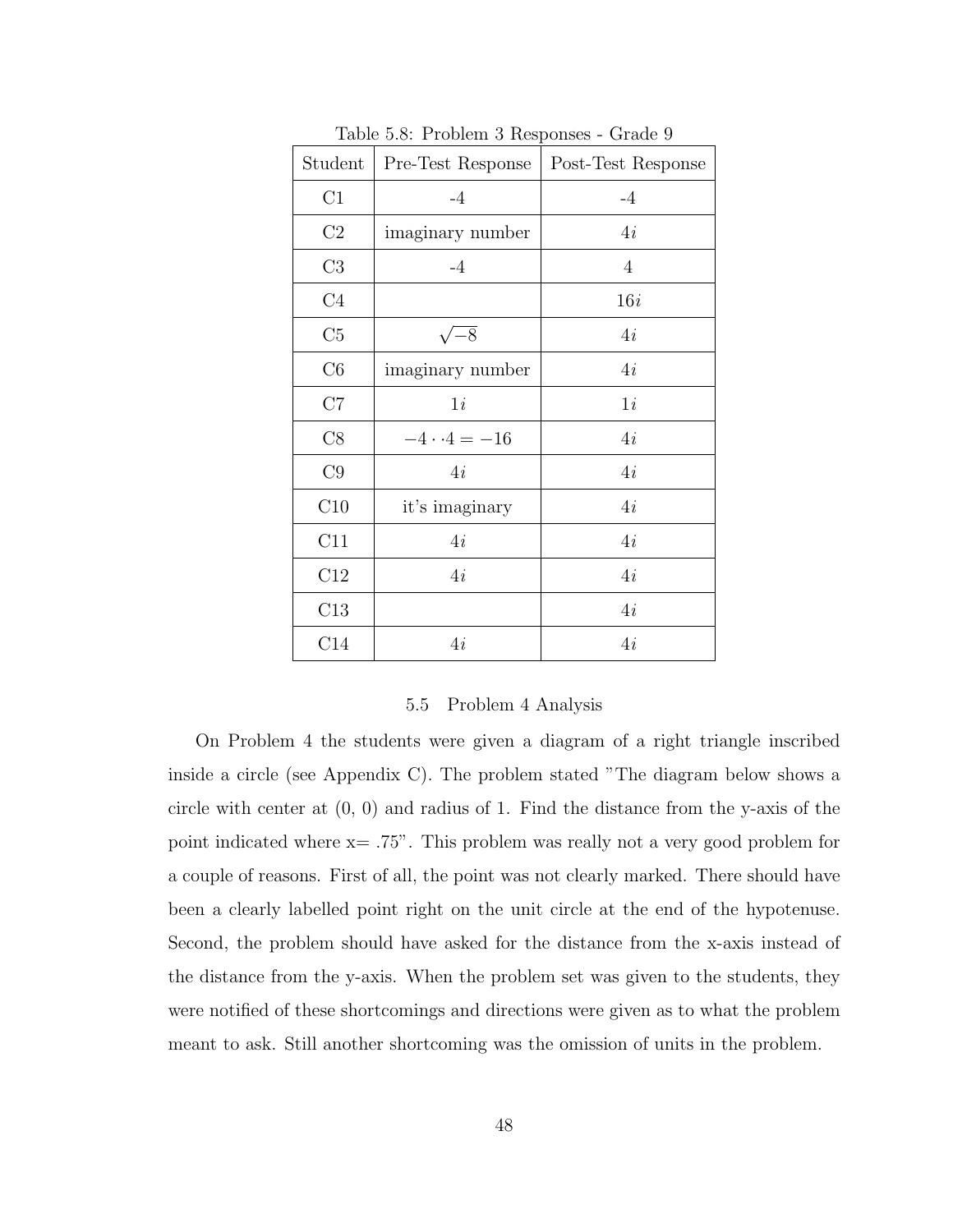| Student                    | $\frac{1}{2}$ and $\frac{1}{2}$ . The state of $\frac{1}{2}$ responses $\frac{1}{2}$ and $\frac{1}{2}$<br>Pre-Test Response | Post-Test Response    |
|----------------------------|-----------------------------------------------------------------------------------------------------------------------------|-----------------------|
| S1                         | $\ddot{?}$                                                                                                                  | $\overline{\cdot}$    |
| S2                         | $\overline{4}$                                                                                                              | don't know            |
| S <sub>3</sub>             | $-4$                                                                                                                        | nothing               |
| $\ensuremath{\mathrm{S4}}$ | I don't know                                                                                                                | $\it i$               |
| S5                         | $\overline{4}$                                                                                                              | $\overline{4}$        |
| S <sub>6</sub>             | I don't know                                                                                                                | I forgot how to do it |
| S7                         | I don't know                                                                                                                |                       |
| S8                         | don't know                                                                                                                  | $\gamma$              |
| S9                         | $-4$                                                                                                                        |                       |
| S <sub>10</sub>            | $-4$                                                                                                                        | $-4$                  |
| S11                        | $-4$                                                                                                                        | $-4$                  |
| S <sub>12</sub>            | $\overline{4}$                                                                                                              | $-4$                  |
| S13                        | $-8$                                                                                                                        | no answer             |
| S14                        | I don't know                                                                                                                | don't remember        |
| S <sub>15</sub>            | $-4$                                                                                                                        | 4                     |
| S16                        | $-4$                                                                                                                        |                       |
| S17                        | $-4$                                                                                                                        | $-4$                  |

Table 5.9: Problem 3 Responses - Grade 8

Much emphasis is given on units these days, right down to elementary school students. The number, 0.75, would have much more meaning if there had been units given with the problem. This is another Pythagorean Theorem problem, involving the unit circle and fractions or decimals. Two points again were given as in Problem 1 for recognizing the need for the Pythagorean Theorem, one point was awarded for plugging values into the correct variables, and one point was awarded for arriving at the equation  $.75^2 + y^2 = 1$ . One final point was awarded for the correct answer. Some students answered the question exactly as it was asked, finding the distance to the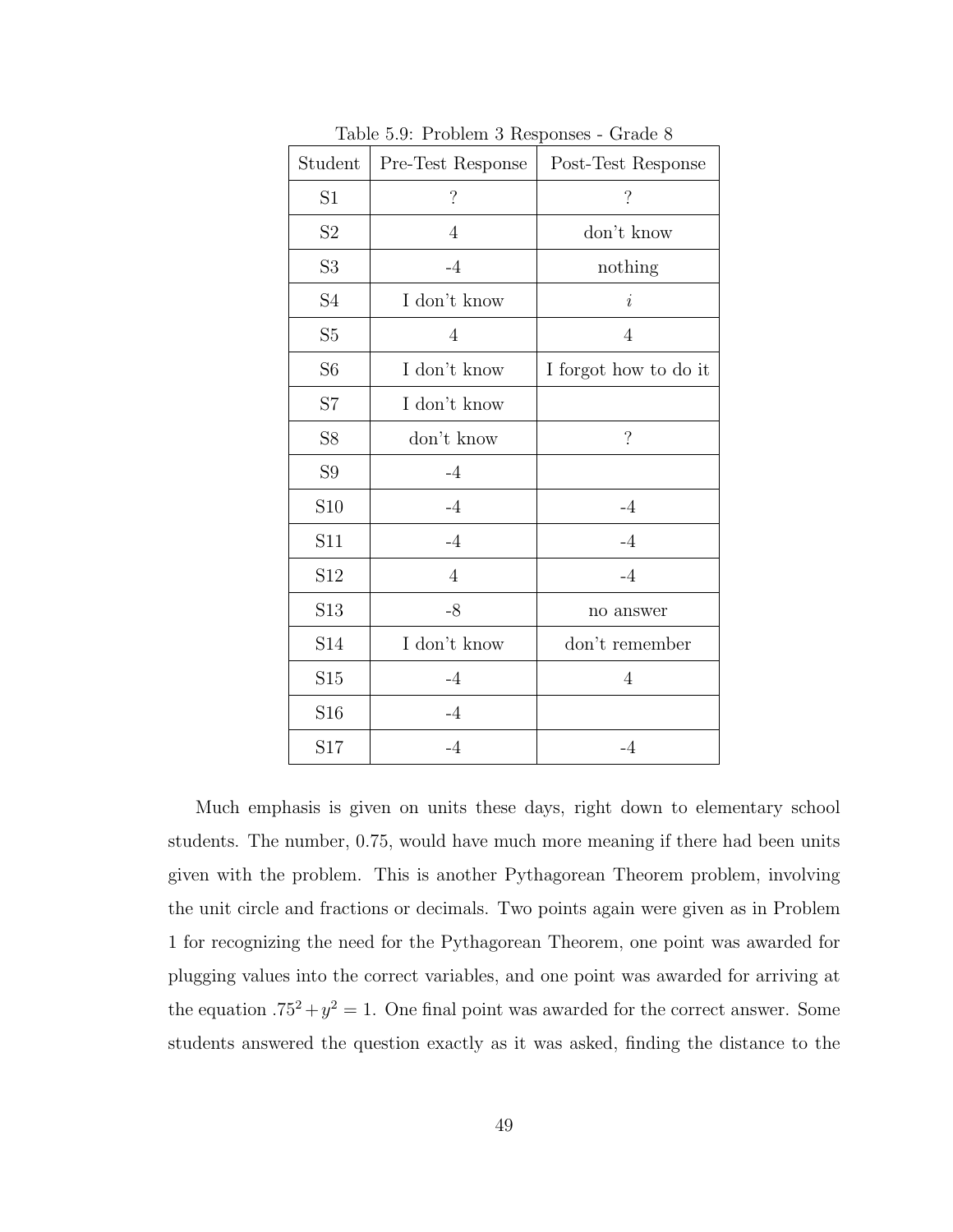y-axis as the problem stated instead of to the x-axis as it was intended. Since this answer is correct according to how the problem was stated, they received full credit. Table 5.10 shows the summary statistics for analysis of Problem 4. The table shows the statistics for each of the individual groups and also shows the results of the paired samples t-test in the second and fourth rows for the comparison between the pre-test and the post-test for each grade.

|                                    | N <sub>1</sub> |      | Mean $\vert$ 95\% Conf. Int. $\vert$ Significance |      |
|------------------------------------|----------------|------|---------------------------------------------------|------|
| $Pre$ - Grade 9                    | 14 l           | 1.50 |                                                   |      |
| Post - Grade $9 \mid 14 \mid 2.93$ |                |      | $(-2.763, -.094)$                                 | .038 |
| Pre - Grade $8 \mid 17$            |                | 0.00 |                                                   |      |
| Post - Grade $8   17   0.06$       |                |      | $(-.184, .066)$                                   | .332 |

Table 5.10: Problem 4 Summary Statistics

From the table we see that the ninth grade exhibited a large increase in the mean score from 1.50 to 2.93. The eighth grade mean had a very small increase from 0.00 to 0.06. Since the t-test produced a significance value of 0.038 for the ninth grade, and this value is less than 0.05, the difference is statistically significant for that grade. The result was not statistically significant for the eighth grade, since the significance value was 0.332. The ninth grade showed a large improvement on this concept while the eighth grade experienced a very slight improvement. These results are also confirmed by the 95% confidence intervals.

On the ninth grade pre-test, two students out of fourteen got the correct answer, while five students got no points at all. On the post-test, seven students got the correct answer, while four students missed the problem completely. One thing to look for on this problem is recognition of the application of the Pythagorean Theorem. The problem stated that the circle had a radius of 1, so the students needed to assign 1 to the hypotenuse. Many students did so, but did not know what to do after that.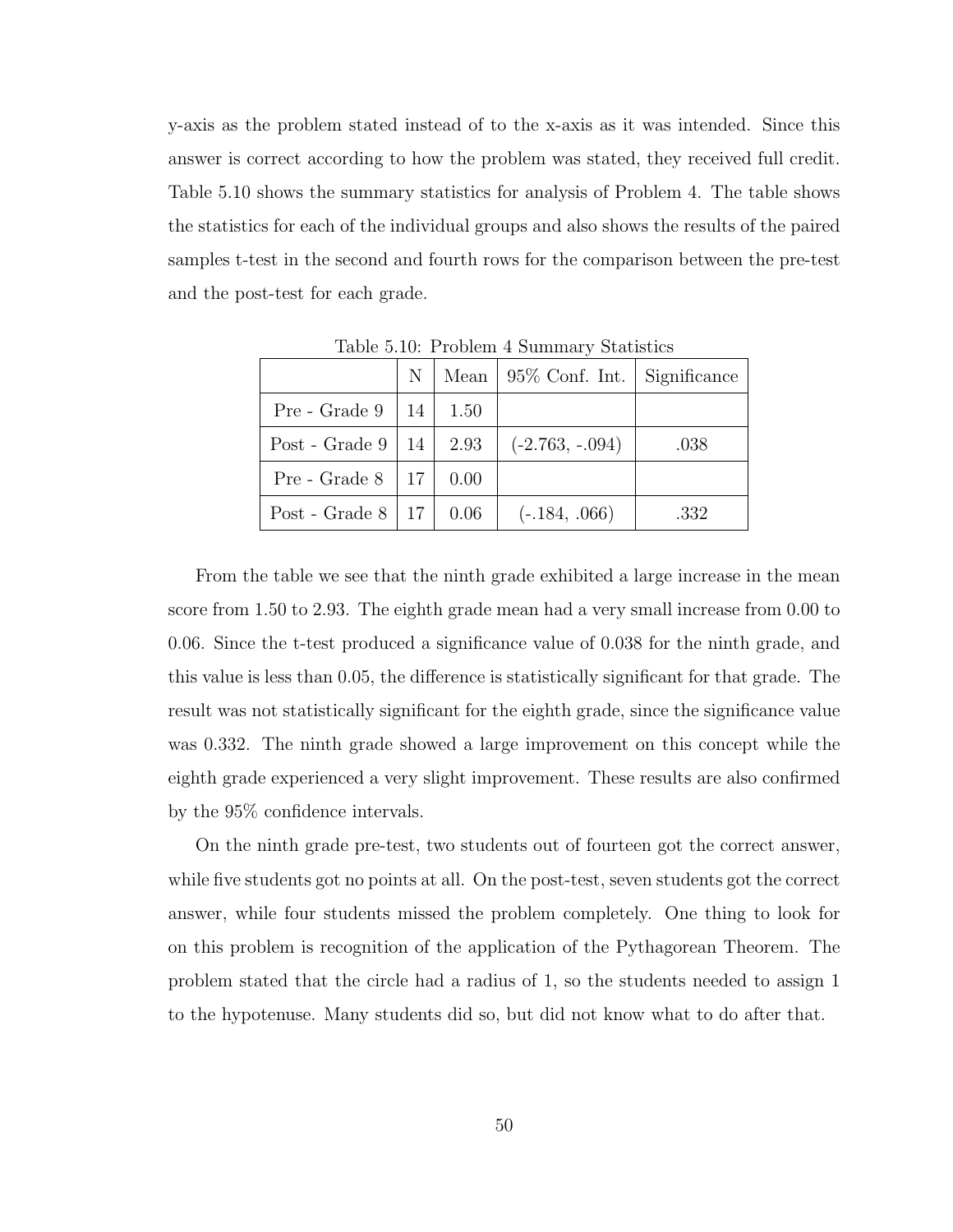Student C4 started out very well on the pre-test. He or she wrote:

$$
.75^2 + b^2 = 1 \tag{5.6}
$$

His or her work stopped there. On the post-test, the same student showed the correct solution with the following work:

$$
.75^2 + y^2 = 1 \tag{5.7}
$$

$$
.5625 + y^2 = 1 \tag{5.8}
$$

$$
y^2 = 1 - .5625\tag{5.9}
$$

$$
\sqrt{y^2} = \sqrt{.4375} \tag{5.10}
$$

$$
y = .6614 . \t(5.11)
$$

Student C5 got really close, transposing the hypotenuse and one of the legs. The student responded:

$$
.75^2 + 1^2 = y^2 \tag{5.12}
$$

$$
.5625 + 1 = y^2 \tag{5.13}
$$

$$
1.5625 = y^2 \tag{5.14}
$$

$$
1.25 = y \tag{5.15}
$$

The same student responded the same way in the post-test. This was good work and was very close, but not quite correct. The student probably didn't remember a particular feature of a right triangle, the fact that neither leg can be longer than the hypotenuse. A couple of more students must have made the same mistake, because they also answered 1.25. They didn't show their work, but it must have been similar to student C5. A few other students got the correct answer but didn't show their work. Student C8 did not write anything on either problem set. There were a couple of other random answers, 0.15 and 0.25. Without an interview or work shown it is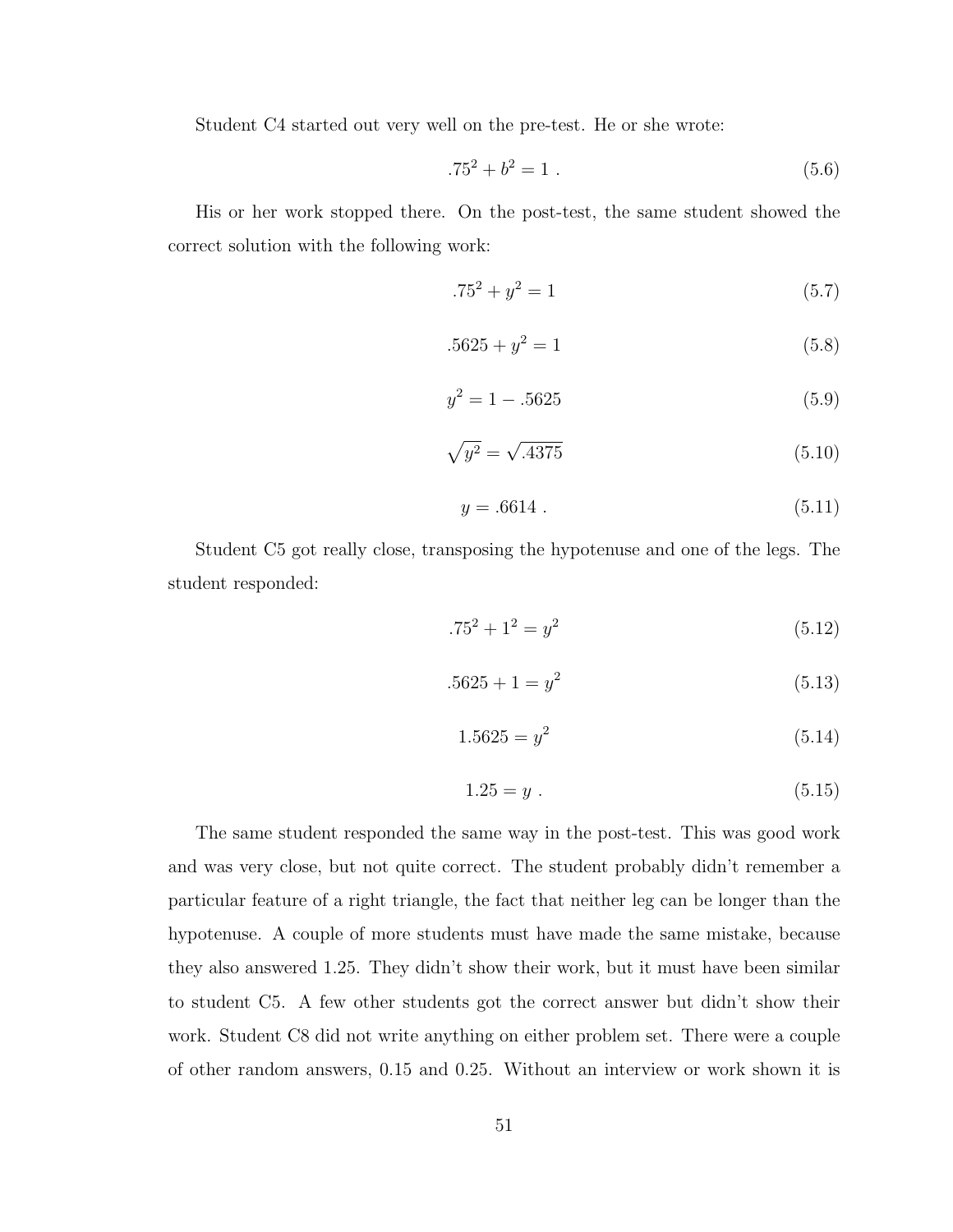difficult to determine the process which produced those answers. Surprisingly, no student converted the 0.75 length of a triangle leg to a fraction. Solving this equation with fractions would have led to a very simple answer,  $\frac{\sqrt{7}}{4}$  $\frac{\pi}{4}$ , which does equal 0.6614. Some of the lessons, as mentioned earlier, did reference the unit circle and particular values of the coordinate pairs along the circle. As in Problem 1, these students were already somewhat familiar with the Pythagorean Theorem and its applications.

On the eighth grade pre-test, none of the seventeen students answered correctly or even received partial credit. Many students responded "I don't know." On the post-test, again no student answered correctly. Sixteen out of the seventeen students again received no credit at all for the problem. The students did not know to mark the hypotenuse length of 1 and apply the Pythagorean Theorem. There was almost no improvement on this problem. This may again be due to the fact that these students are just now learning the Pythagorean Theorem and its applications.

Complete lists of all of the responses from the ninth grade and eighth grade students to Problem 4 are shown in Tables 5.11 and 5.12.

#### 5.6 Interest Inventory Analysis

Analysis of the individual questions in the interest inventory yielded some interesting items. For the ninth grade students, in the categories Importance of Learning Mathematics and Students' Mathematics Work Ethic, about half of the questions showed an increase and half showed a decrease. Of the nine items referring to Attitudes Towards Mathematics, eight items showed an increase with only one item having a lower mean in the post-survey than in the pre-survey, Item 19, "I want to figure out new ways to solve math problems." The largest single change was Item 1, "I work carefully when doing math." The mean increased from 4.14 to 5.50, a 33% increase. The eighth grade students' mean responses were generally down across the board, with only four items out of twenty having higher mean responses in the post-survey than in the pre-survey.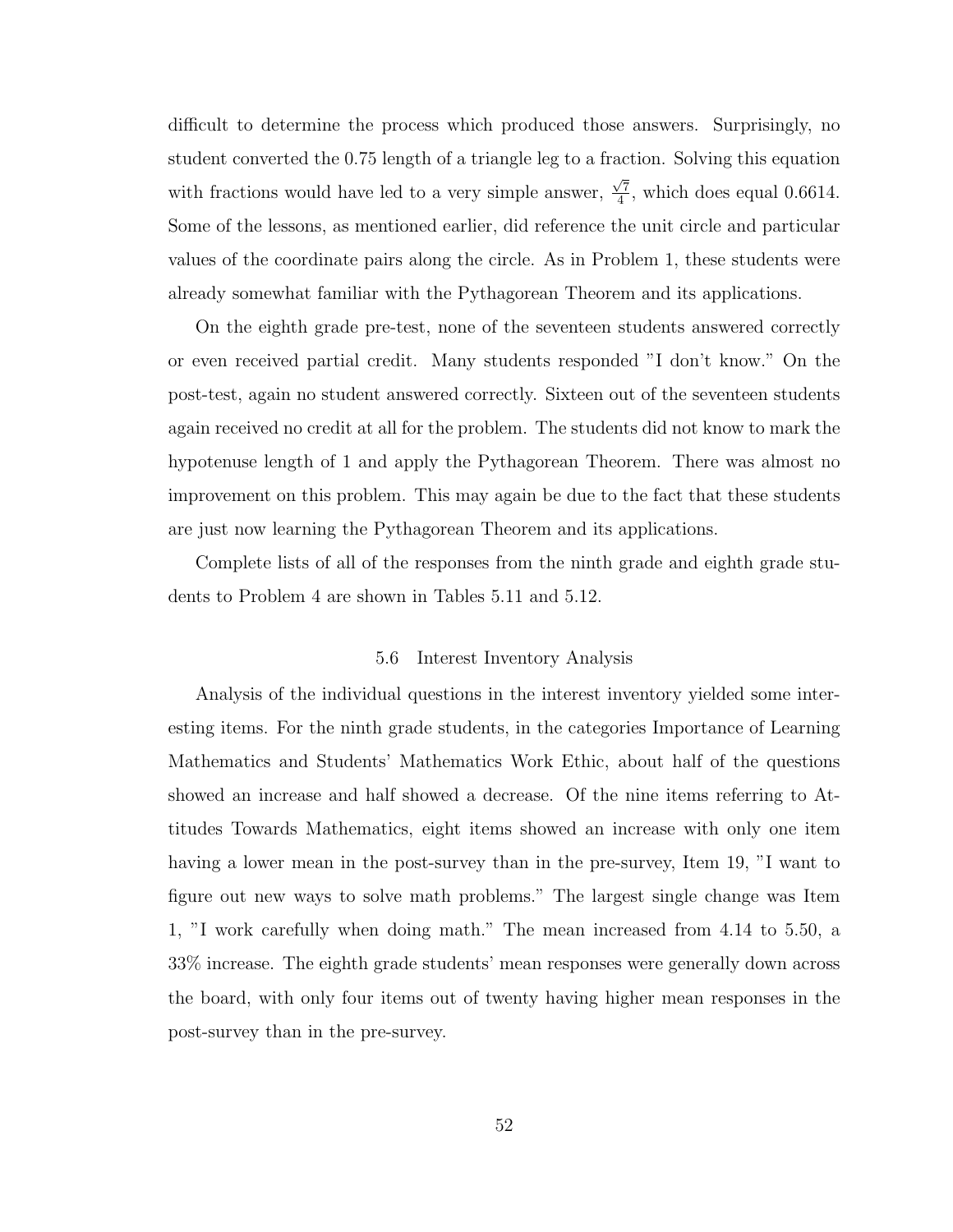| Student        | Pre-Test Response     | Post-Test Response          |
|----------------|-----------------------|-----------------------------|
| C1             | .25                   | .25                         |
| C2             | .15                   | .75                         |
| C3             | $\sqrt{.5625}$        | .5625                       |
| C <sub>4</sub> | $.75^2 + b^2 = 1^2$   | $.75^2 + y^2 = 1^2$         |
|                |                       | $y^2 = 1 - .5625$           |
|                |                       | $\sqrt{y^2} = \sqrt{.4375}$ |
|                |                       | $y = .6614$                 |
| C5             | $a^2 + b^2 = c^2$     | $.75^2 + 1^2 = y^2$         |
|                | $.75^2 + 1^2 = c^2$   | $.5625 + 1 = y^2$           |
|                | $.5625 + 1 = c^2$     | $1.5625 = y^2$              |
|                | $\sqrt{1.5625} = c^2$ | $1.25 = y$                  |
|                | $1.25 = y$            |                             |
| C6             | .15                   | .75                         |
| C7             | .25                   | $y = .6614$                 |
| C8             |                       |                             |
| C9             | .66                   | .66                         |
| C10            |                       | $.75 + y^2 = 1^2$           |
|                |                       | $.56 + y^2 = 1 - .56$       |
|                |                       | $\sqrt{y^2} = \sqrt{.44}$   |
|                |                       | $y = .66$                   |
| C11            | $y = .6614$           | $.66\,$                     |
| C12            |                       | .25                         |
| $\rm C13$      |                       |                             |
| $\rm C14$      | $y = \sqrt{1.5625}$   | 1.06                        |
|                | $y = 1.25$            |                             |

Table 5.11: Problem 4 Responses - Grade 9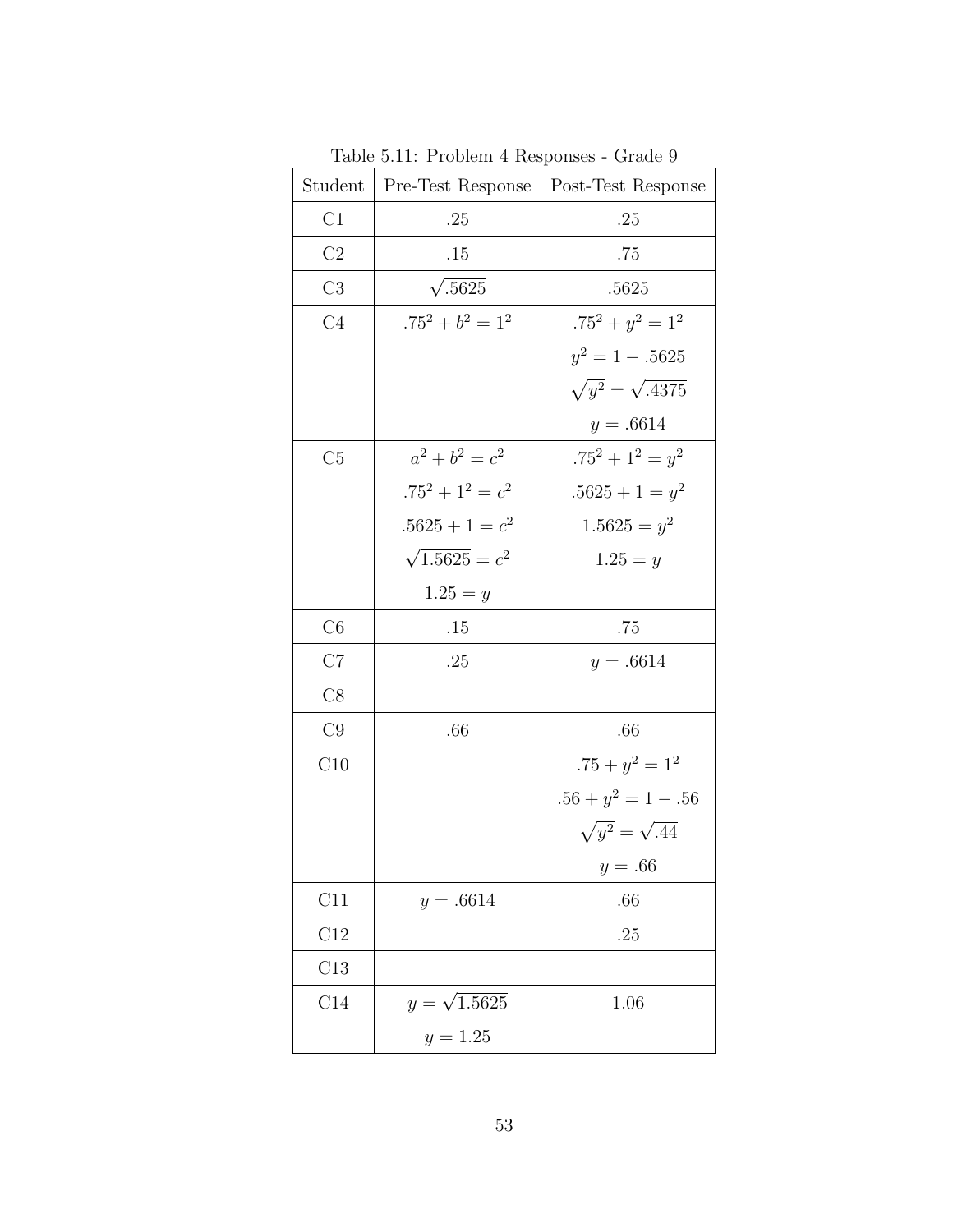| Student                    | Pre-Test Response        | Post-Test Response       |
|----------------------------|--------------------------|--------------------------|
| S1                         | $\overline{\mathcal{L}}$ | $\overline{\mathcal{L}}$ |
| $\ensuremath{\mathrm{S2}}$ | don't know               | don't know               |
| S <sub>3</sub>             |                          |                          |
| S4                         |                          | 1                        |
| S5                         | I don't know             |                          |
| S <sub>6</sub>             | I don't know             | I forgot how to do it    |
| S7                         | I don't know             |                          |
| S8                         | don't know               | $\overline{\mathcal{C}}$ |
| S <sub>9</sub>             | $\overline{\mathcal{L}}$ |                          |
| S <sub>10</sub>            |                          |                          |
| S11                        | don't know               | don't know               |
| S <sub>12</sub>            | don't know               | don't know               |
| S <sub>13</sub>            | .50                      | .45                      |
| S14                        |                          |                          |
| S15                        |                          |                          |
| S <sub>16</sub>            | I don't understand       |                          |
| S17                        |                          | $y=75$                   |

Table 5.12: Problem 4 Responses - Grade 8

Importance of Learning Mathematics was split about 50-50 as far as increases and decreases, but both Students' Mathematics Work Ethic and Attitudes Towards Mathematics each only had one item with an increase in mean response. The biggest changes were Item 5, "I want to learn more about math," and Item 20, "I become excited when close to solving a math problem." Each of the items showed about a 30% drop in mean response scores. The twenty items with their pre-interest and post-interest means are shown below in Table 5.13.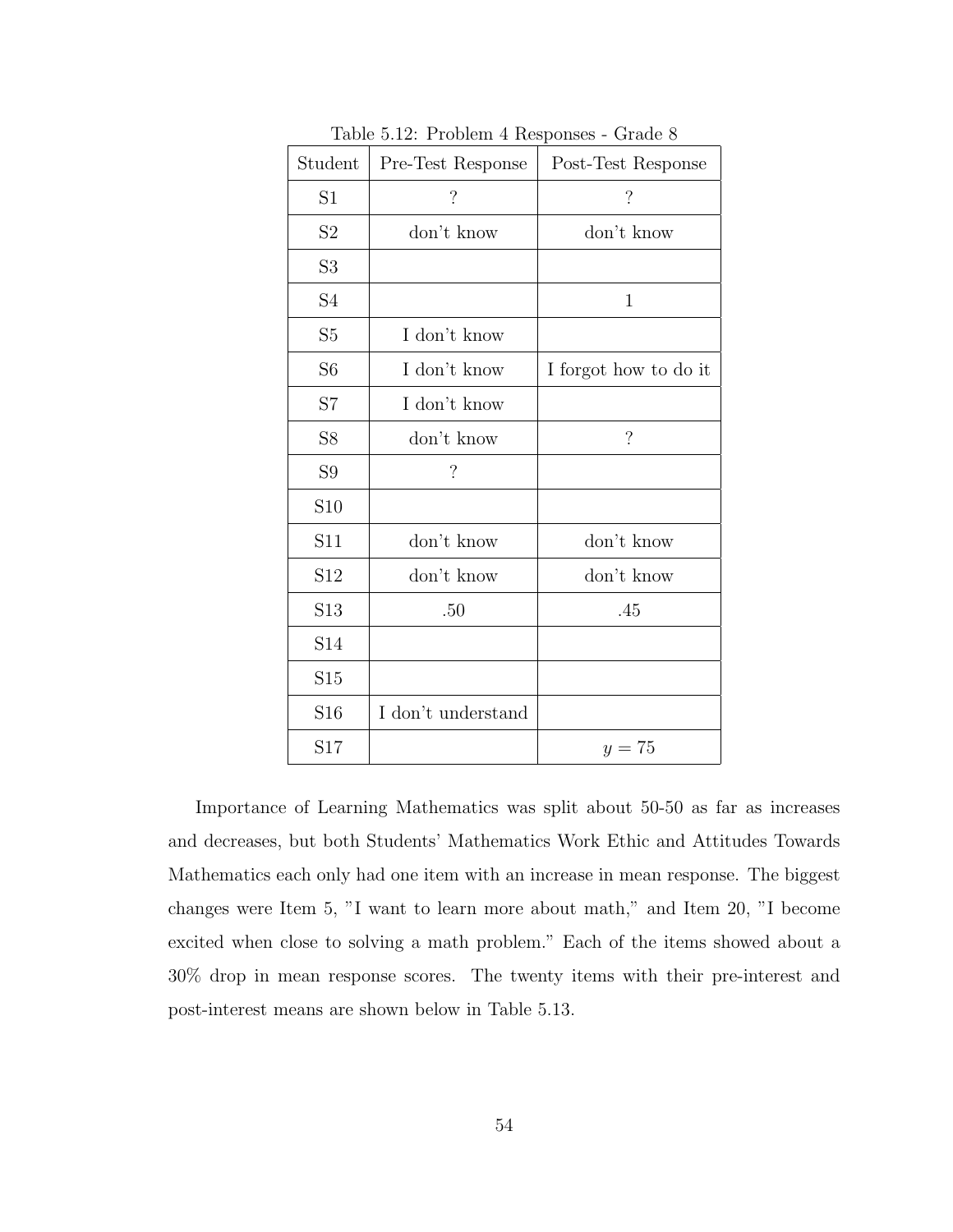Paired samples t-tests were also performed on each individual pair of items (preinterest and post-interest) to observe if any of the differences in the means were statistically significant. The procedure is the same as before, with the same hypotheses and the same formula for the test statistic. A significance level of 0.05 is a widely used value for hypothesis testing. Just as before, if the significance level is greater than 0.05, we do not reject  $H_0: D = 0$  and conclude the difference is not statistically significant. If the significance level is less than 0.05, we then reject  $H_0: D = 0$  and conclude that the results are statistically significant and there is indeed a difference in the mean responses. Table 5.14 below shows the significance values of the two-tailed hypothesis tests for each item.

The table confirms that two items for the ninth grade students were statistically different, Items 1 and 15. Item 1 was already referred to in the last paragraph because of its large change. Item 15 stated "I enjoy challenging math problems." It is good to see that the students want to learn more and be challenged. The only significant items for the eighth grade students were Items 5 and 20, both mentioned in the previous paragraph because of the large differences in means.

In addition to the twenty interest items the students were also asked their age, ethnicity, current grade, and gender. Each of these factors can be analyzed separately against each of the responses. A Chi-Square test is used to determine if any of these factors has an influence on the responses of the twenty items, or if they are independent. A plain words way of looking at the appropriate hypotheses for the is test is:  $H_0$ : Responses and factor are independent, and  $H_1$ : Responses and factor are not independent. The data are entered into a frequency table with separate columns for gender and separate rows for the value of each response. An expected frequency is calculated by multiplying the row total by the column total and dividing that result by the sample size. If there is no difference between gender, then the values should be distributed about evenly.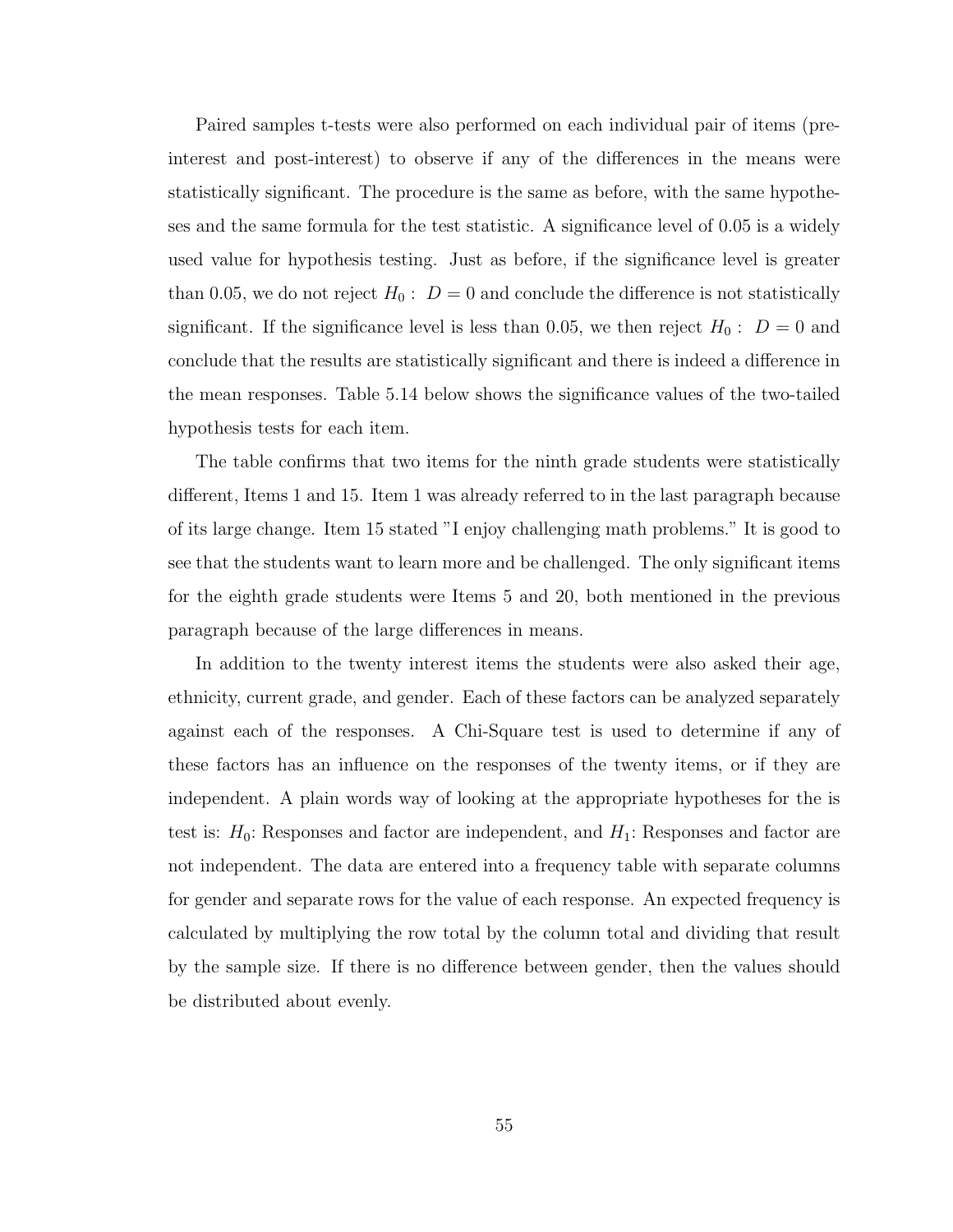To test this, we employ the following formula for the Chi-Square test statistic:

$$
\chi^2 = \frac{(O - E)^2}{E} \,. \tag{5.16}
$$

In the preceding formula, O represents the observed frequency in each cell of the table and E represents the expected value, as mentioned before. This value of the test statistic is compared against the Chi-Square distribution, and an appropriate significance value is calculated. Again the significance level determines whether we reject  $H_0$  or we do not reject  $H_0$ . When the significance level is below 0.05, we reject  $H_0$ .

When analyzing the age factor, it should be noted that if a fifteen year old student just had a birthday and a fourteen year old student has a birthday next week, they could be only days apart in age. The analysis of the responses against age were insignificant, showing no relation between the two for either the ninth or the eighth grade students. There was also no significant relation when both ethnicity and current grade were tested against interest. In the ninth grade class twelve out of the fourteen students were Hispanic, as were fourteen out of the seventeen eighth grade students. The overwhelming majority of one ethnicity may have been a factor in the lack of significance. There was a better distribution of expected grades, but still no significant relation between the responses and the current grade. The ninth grade class was split evenly in gender, seven boys and seven girls. The eighth grade class had seven boys and ten girls. With this even gender distribution, a closer look at the effects of gender against the interest responses might prove interesting. Table 5.15 shows the significance levels for all of the pre-interest and post-interest responses against gender.

The only item with a significance value less than 0.05 was Item 12 in the preinterest survey, "I am able to concentrate easily when working on math." The same item was not significant in the post-interest survey. The frequency table for the preinterest survey is shown in Table 5.16 and for the post-interest survey is shown in Table 5.17 Gender 1 is for male and Gender 2 is for female.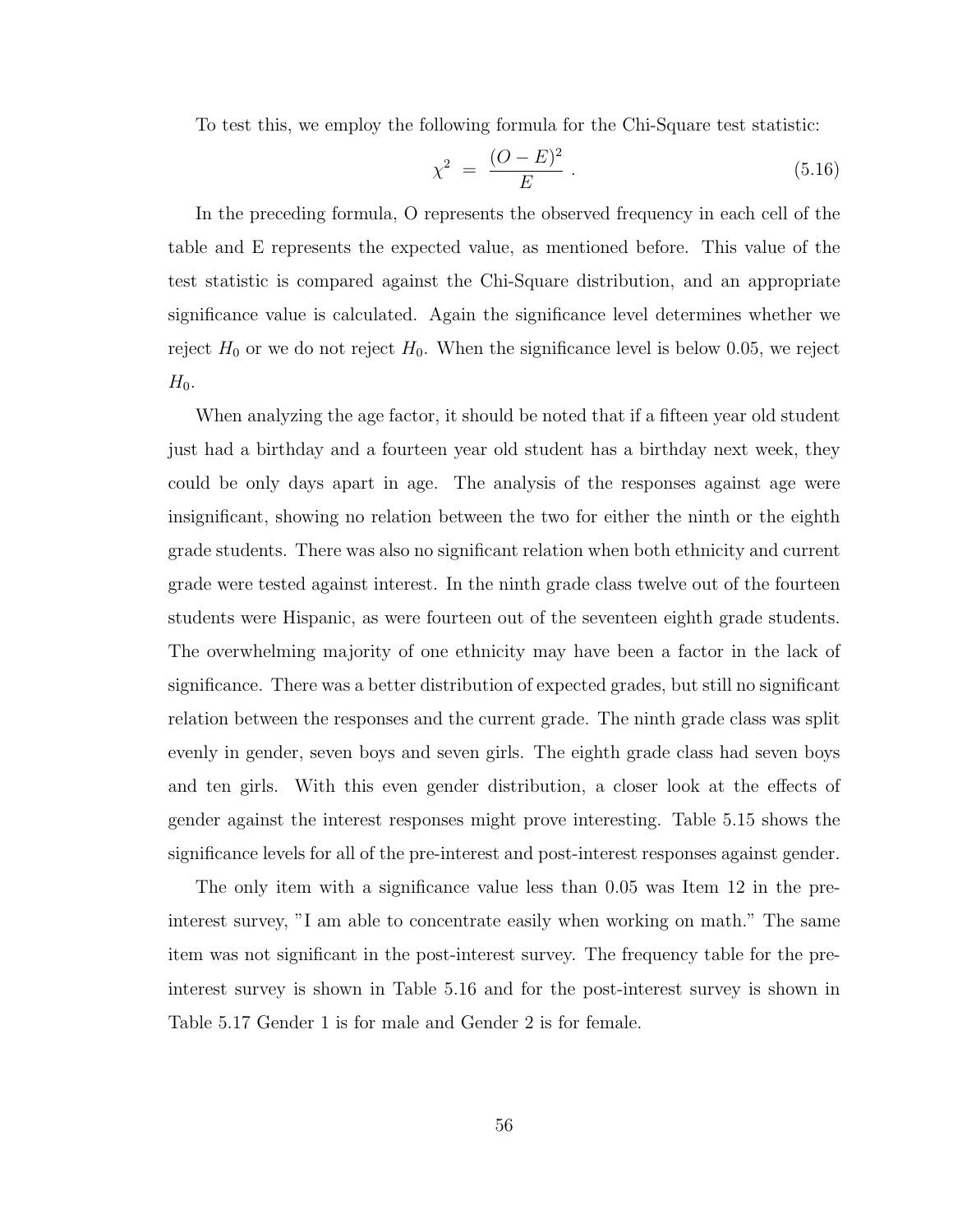Table 5.16 shows the males' responses are somewhat higher, with four students answering with a response of five or higher, compared to zero females with responses in that range. Table 5.17 shows the responses for both genders were lower. The significance for the pre-interest survey was 0.042, just barely under the 0.05 cutoff value. Both genders seemed to think less of their abilities to concentrate easily on math after the experiment, with the difference in genders lessening afterwards.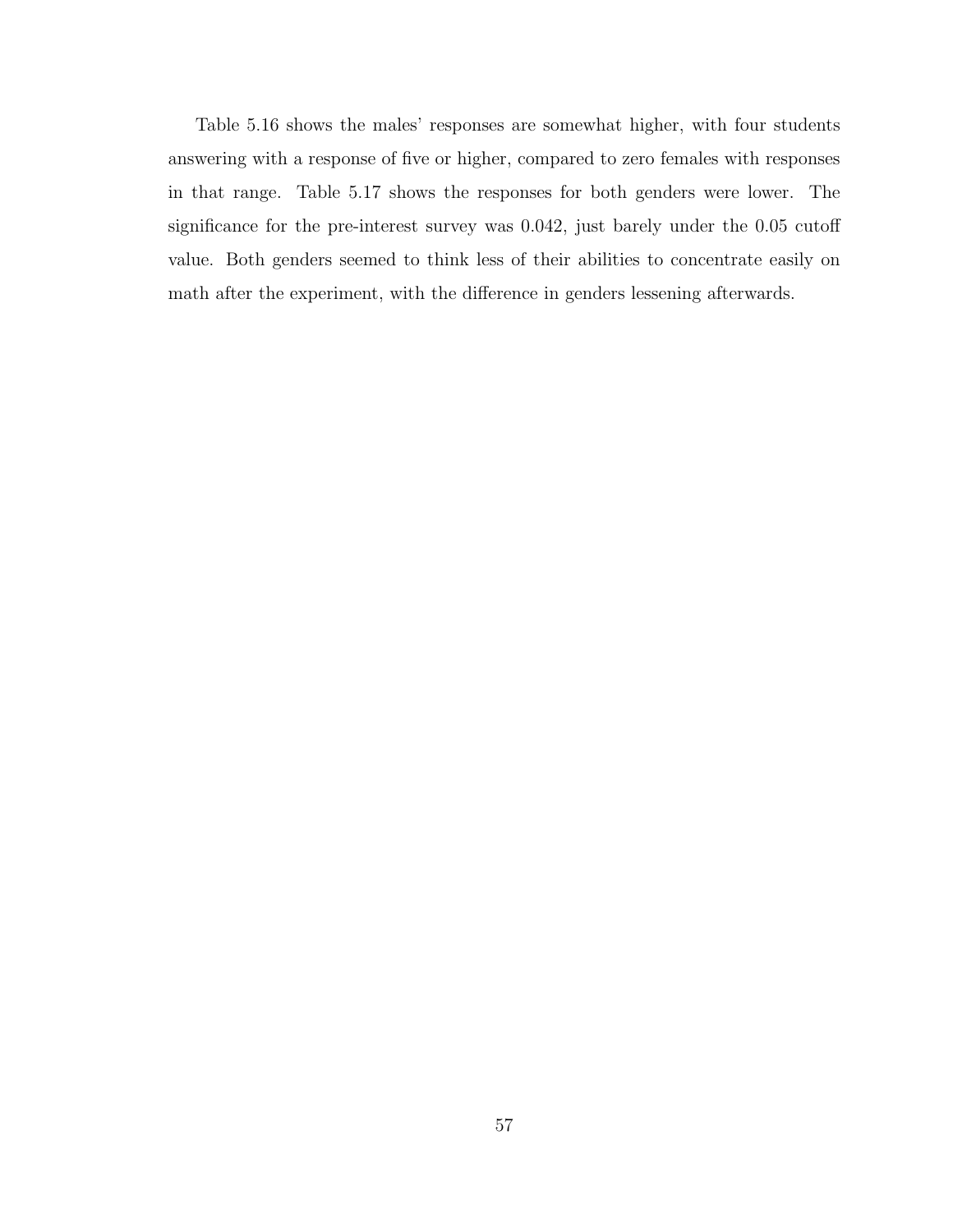| Grade            | Q1 pre    | $Q1$ post            | $Q2$ pre  | $Q2$ post            | $Q3$ pre  | $Q3$ post            |
|------------------|-----------|----------------------|-----------|----------------------|-----------|----------------------|
| $\overline{9}$   | 4.14      | 5.50                 | 3.71      | $3.79\,$             | 2.71      | 2.93                 |
| 8                | 4.12      | 3.71                 | 3.00      | 2.53                 | 2.18      | 1.71                 |
| Grade            | $Q4$ pre  | Q4 post              | $Q5$ pre  | Q <sub>5</sub> post  | Q6 pre    | Q6 post              |
| 9                | 4.29      | 4.86                 | 5.07      | 5.43                 | 4.71      | 5.57                 |
| $8\,$            | $3.18\,$  | 2.59                 | 4.24      | $3.00\,$             | 3.47      | 4.35                 |
| Grade            | $Q7$ pre  | $Q7$ post            | Q8 pre    | $Q8$ post            | $Q9$ pre  | $Q9$ post            |
| 9                | 2.57      | 3.21                 | 3.36      | 3.71                 | 6.07      | 5.71                 |
| 8                | 3.59      | 3.18                 | $3.12\,$  | 3.24                 | 4.76      | 4.00                 |
| Grade            |           | $Q10$ pre $Q10$ post |           | $Q11$ pre $Q11$ post |           | $Q12$ pre $Q12$ post |
| $\boldsymbol{9}$ | 3.93      | 3.43                 | 4.36      | 4.57                 | 3.93      | 3.86                 |
| 8                | 4.47      | 3.88                 | 3.18      | 2.94                 | 3.29      | 3.06                 |
| Grade            |           | $Q13$ pre $Q13$ post |           | $Q14$ pre $Q14$ post | $Q15$ pre | $Q15$ post           |
| 9                | 4.93      | 4.71                 | 3.64      | 3.86                 | 3.00      | 3.57                 |
| $8\,$            | 3.88      | 3.53                 | 2.65      | 2.24                 | 1.88      | 1.88                 |
| Grade            | $Q16$ pre | $Q16$ post           | $Q17$ pre | $Q17$ post           | $Q18$ pre | $Q18$ post           |
| 9                | 5.79      | 5.57                 | 5.29      | 5.07                 | 5.64      | 5.86                 |
| 8                | 5.76      | 6.29                 | 5.12      | 4.12                 | 4.76      | 5.24                 |
| Grade            |           | $Q19$ pre $Q19$ post |           | $Q20$ pre $Q20$ post |           |                      |
| $9\phantom{.0}$  | 5.36      | 5.29                 | 4.29      | 4.50                 |           |                      |
| $8\,$            | 4.24      | 3.41                 | 3.47      | 2.41                 |           |                      |

Table 5.13: Individual Item Comparisons of Means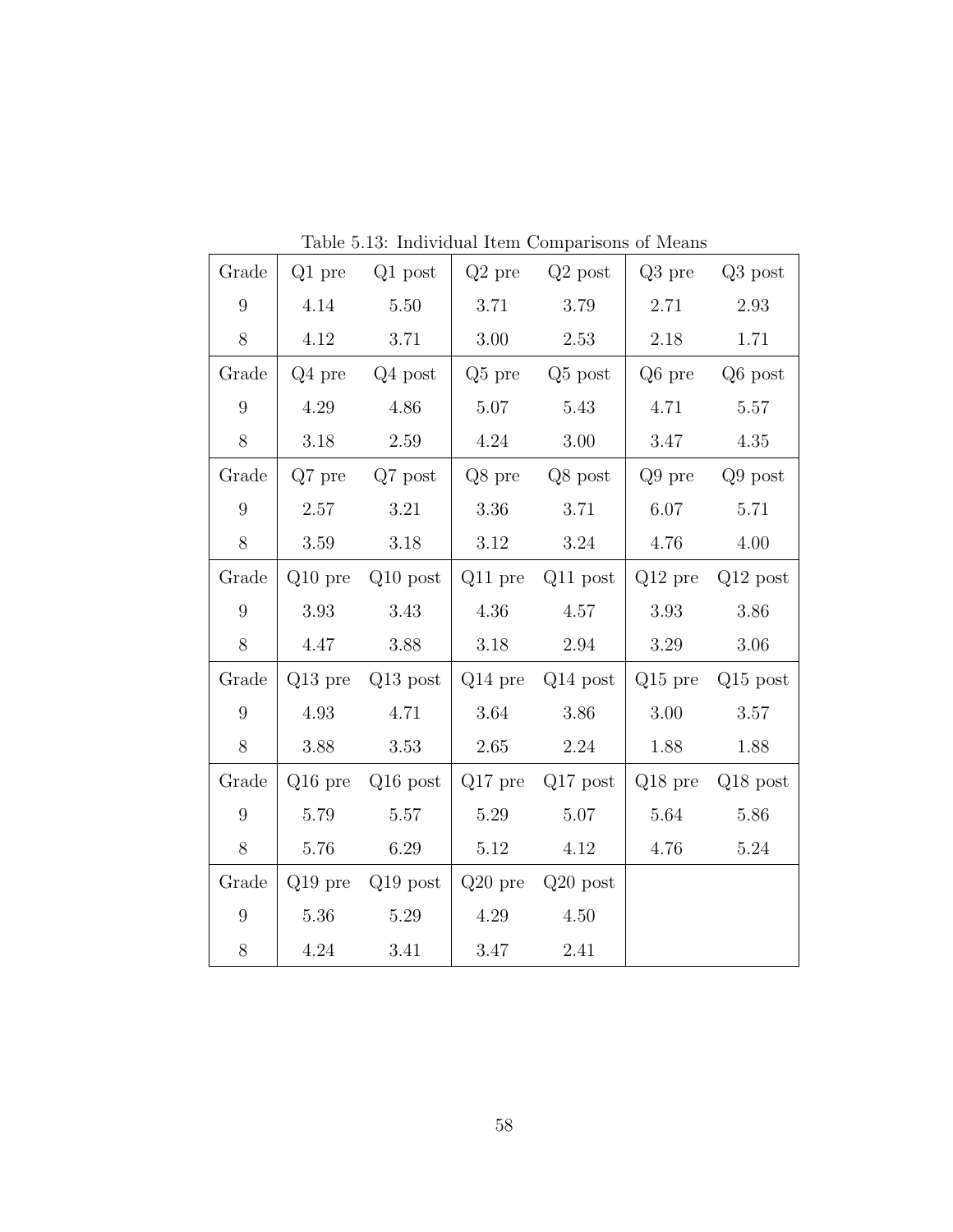|                        | Significance - Grade 9 | Significance - Grade 8 |
|------------------------|------------------------|------------------------|
| $Q1$ pre - $Q1$ post   | .003                   | .394                   |
| $Q2$ pre - $Q2$ post   | .861                   | .216                   |
| $Q3$ pre - $Q3$ post   | .720                   | .466                   |
| $Q4$ pre - $Q4$ post   | .252                   | .347                   |
| $Q5$ pre - $Q5$ post   | .239                   | .001                   |
| $Q6$ pre - $Q6$ post   | .075                   | .140                   |
| $Q7$ pre - $Q7$ post   | .168                   | .069                   |
| $Q8$ pre - $Q8$ post   | .418                   | .829                   |
| $Q9$ pre - $Q9$ post   | .239                   | .137                   |
| $Q10$ pre - $Q10$ post | .451                   | .400                   |
| $Q11$ pre - $Q11$ post | .459                   | .466                   |
| $Q12$ pre - $Q12$ post | .893                   | .602                   |
| $Q13$ pre - $Q13$ post | .671                   | .455                   |
| $Q14$ pre - $Q14$ post | .640                   | .464                   |
| $Q15$ pre - $Q15$ post | .026                   | 1.000                  |
| $Q16$ pre - $Q16$ post | .711                   | .144                   |
| $Q17$ pre - $Q17$ post | .678                   | .084                   |
| $Q18$ pre - $Q18$ post | .630                   | .426                   |
| $Q19$ pre - $Q19$ post | .869                   | .140                   |
| $Q20$ pre - $Q20$ post | .487                   | .024                   |

Table 5.14: Paired Samples t-Tests on Individual Items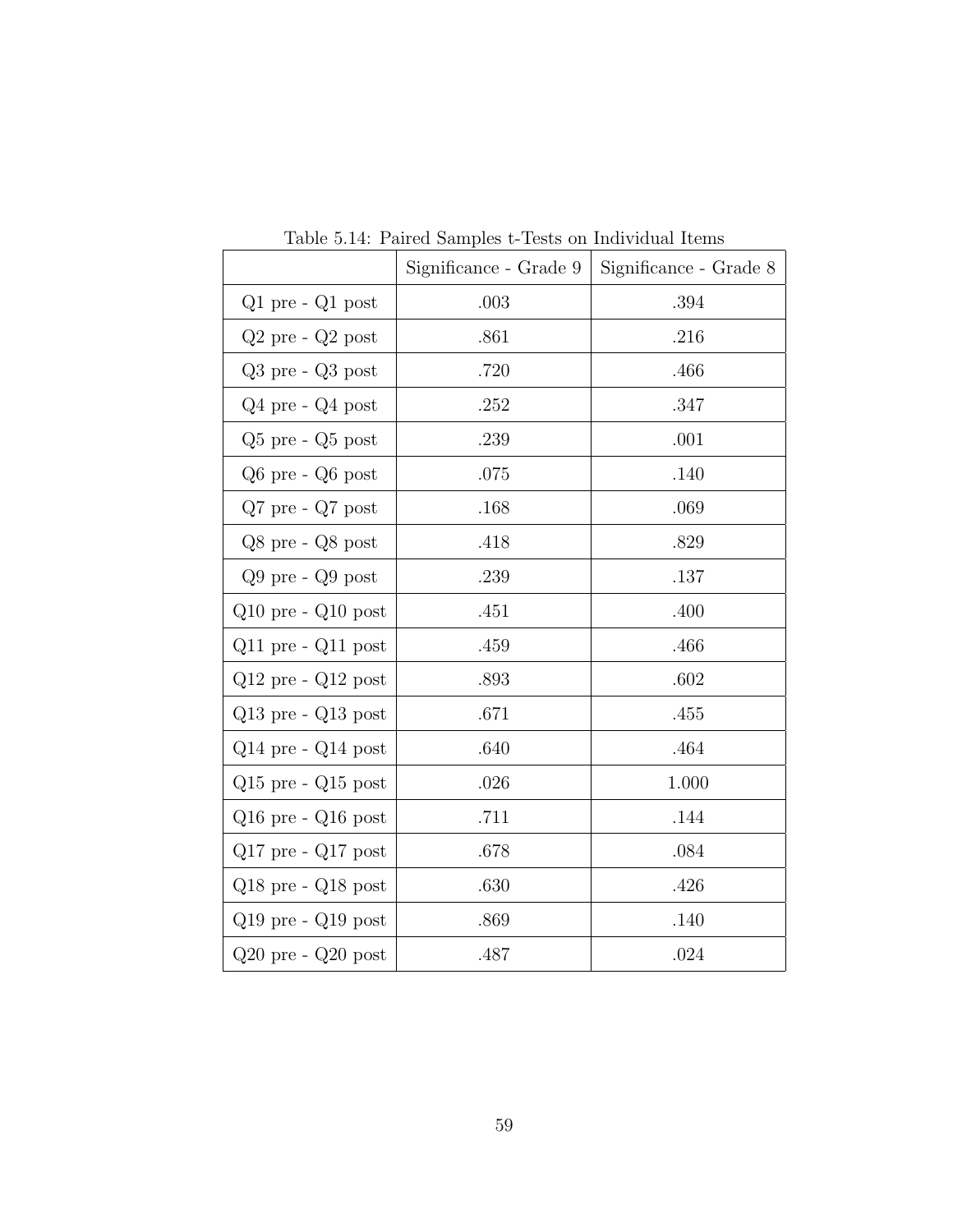| Grade            | $Q1$ pre  | $Q1$ post            | $Q2$ pre  | $Q2$ post            | Q3 pre    | Q3 post    |
|------------------|-----------|----------------------|-----------|----------------------|-----------|------------|
| 9                | .736      | .881                 | .353      | .258                 | .306      | .247       |
| 8                | .153      | .424                 | .560      | .121                 | .285      | .367       |
| Grade            | $Q4$ pre  | $Q4$ post            | $Q5$ pre  | $Q5$ post            | Q6 pre    | Q6 post    |
| $\overline{9}$   | .247      | .340                 | .475      | .228                 | .279      | .493       |
| 8                | .409      | .369                 | .705      | .392                 | .567      | .820       |
| Grade            | Q7pre     | Q7post               | Q8pre     | Q8post               | $Q9$ pre  | $Q9$ post  |
| $9\phantom{.}$   | .615      | .193                 | .458      | .462                 | .387      | .132       |
| 8                | .403      | .589                 | .210      | .210                 | .173      | .165       |
| Grade            |           | $Q10$ pre $Q10$ post |           | $Q11$ pre $Q11$ post | $Q12$ pre | $Q12$ post |
| 9                | .291      | .649                 | .649      | .475                 | .970      | .458       |
| 8                | .519      | .263                 | $.328\,$  | .832                 | .042      | $.234\,$   |
| Grade            | $Q13$ pre | $Q13$ post           |           | $Q14$ pre $Q14$ post | $Q15$ pre | $Q15$ post |
| 9                | $.306\,$  | .392                 | .632      | .639                 | .247      | .291       |
| $8\,$            | .549      | .580                 | $.120\,$  | .247                 | $.517\,$  | $.155\,$   |
| Grade            | $Q16$ pre | $Q16$ post           | $Q17$ pre | $Q17$ post           | $Q18$ pre | $Q18$ post |
| $\boldsymbol{9}$ | .856      | .639                 | .258      | .760                 | $.102\,$  | .753       |
| $8\,$            | .416      | .556                 | .611      | .235                 | .549      | .694       |
| Grade            |           | $Q19$ pre $Q19$ post |           | $Q20$ pre $Q20$ post |           |            |
| 9                | .363      | .424                 | .504      | .856                 |           |            |
| $8\,$            | .319      | .716                 | .465      | .506                 |           |            |

Table 5.15: Pearson Chi-Square Test - Interest vs. Gender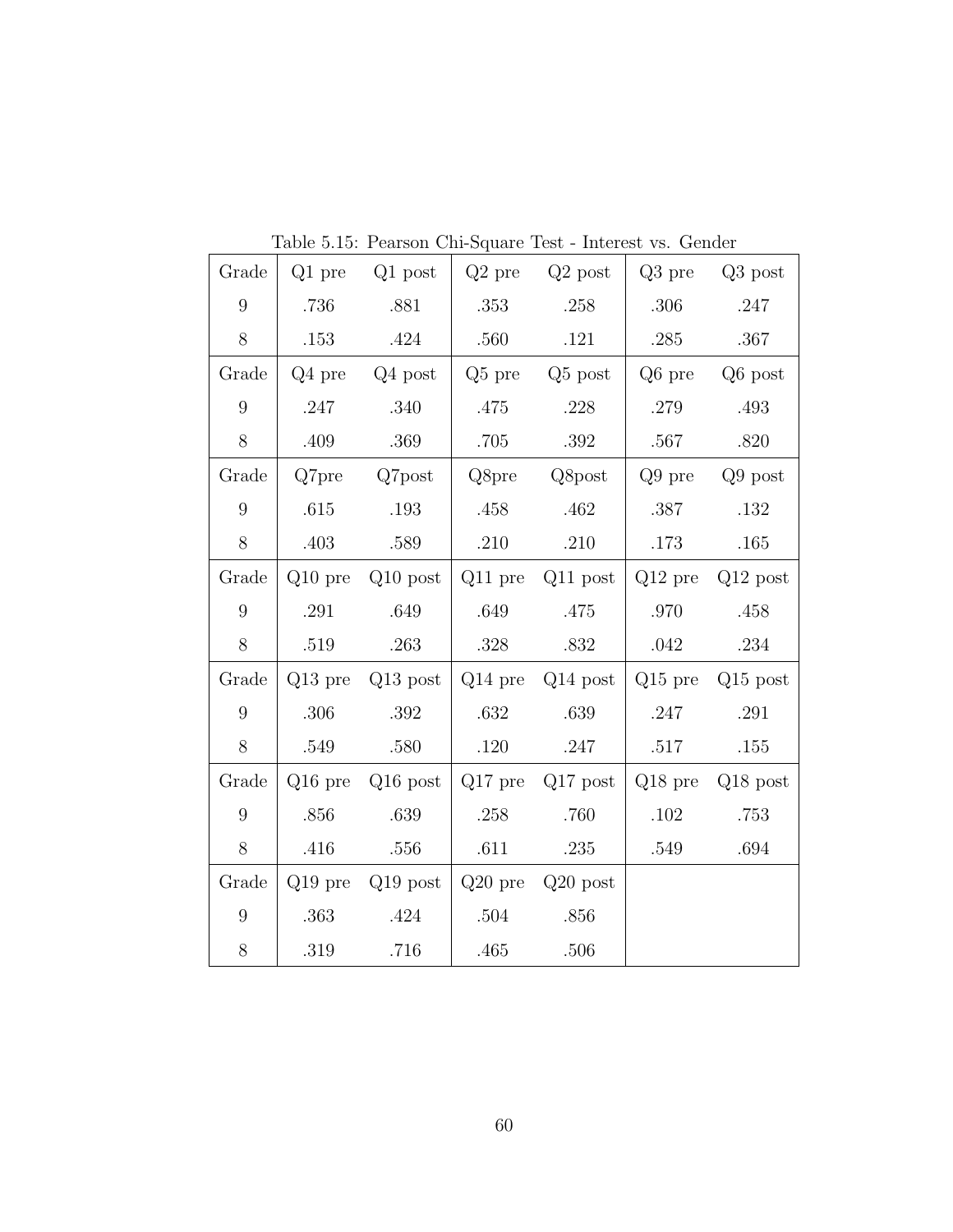| <u> 1801e J.10. Item 12 - FIe</u> |                |                |       |  |  |  |
|-----------------------------------|----------------|----------------|-------|--|--|--|
|                                   |                | Gender         |       |  |  |  |
| Response                          | $\mathbf{1}$   | $\overline{2}$ | Total |  |  |  |
| 1                                 | $\overline{0}$ | 3              | 3     |  |  |  |
| $\overline{2}$                    | $\overline{2}$ | $\mathbf 1$    | 3     |  |  |  |
| 3                                 | $\mathbf{1}$   | $\overline{2}$ | 3     |  |  |  |
| 4                                 | $\overline{0}$ | 4              | 4     |  |  |  |
| 5                                 | 3              | $\overline{0}$ | 3     |  |  |  |
| 6                                 | $\overline{0}$ | $\overline{0}$ | 0     |  |  |  |
| 7                                 | 1              | N              |       |  |  |  |

Table 5.16: Item 12 - Pre

Table 5.17: Item 12 - Post

|                | Gender         |                |                |
|----------------|----------------|----------------|----------------|
| Response       | $\mathbf 1$    | $\overline{2}$ | Total          |
| 1              | $\overline{0}$ | $\overline{5}$ | 5              |
| $\overline{2}$ | $\mathbf 1$    | $\mathbf{1}$   | $\overline{2}$ |
| 3              | $\overline{2}$ | $\mathbf{1}$   | 3              |
| 4              | $\overline{2}$ | $\overline{2}$ | 4              |
| $\overline{5}$ | $\overline{0}$ | $\overline{0}$ | $\mathbf 1$    |
| 6              | $\mathbf{1}$   | $\overline{0}$ | 1              |
|                | 1              | ⋂              |                |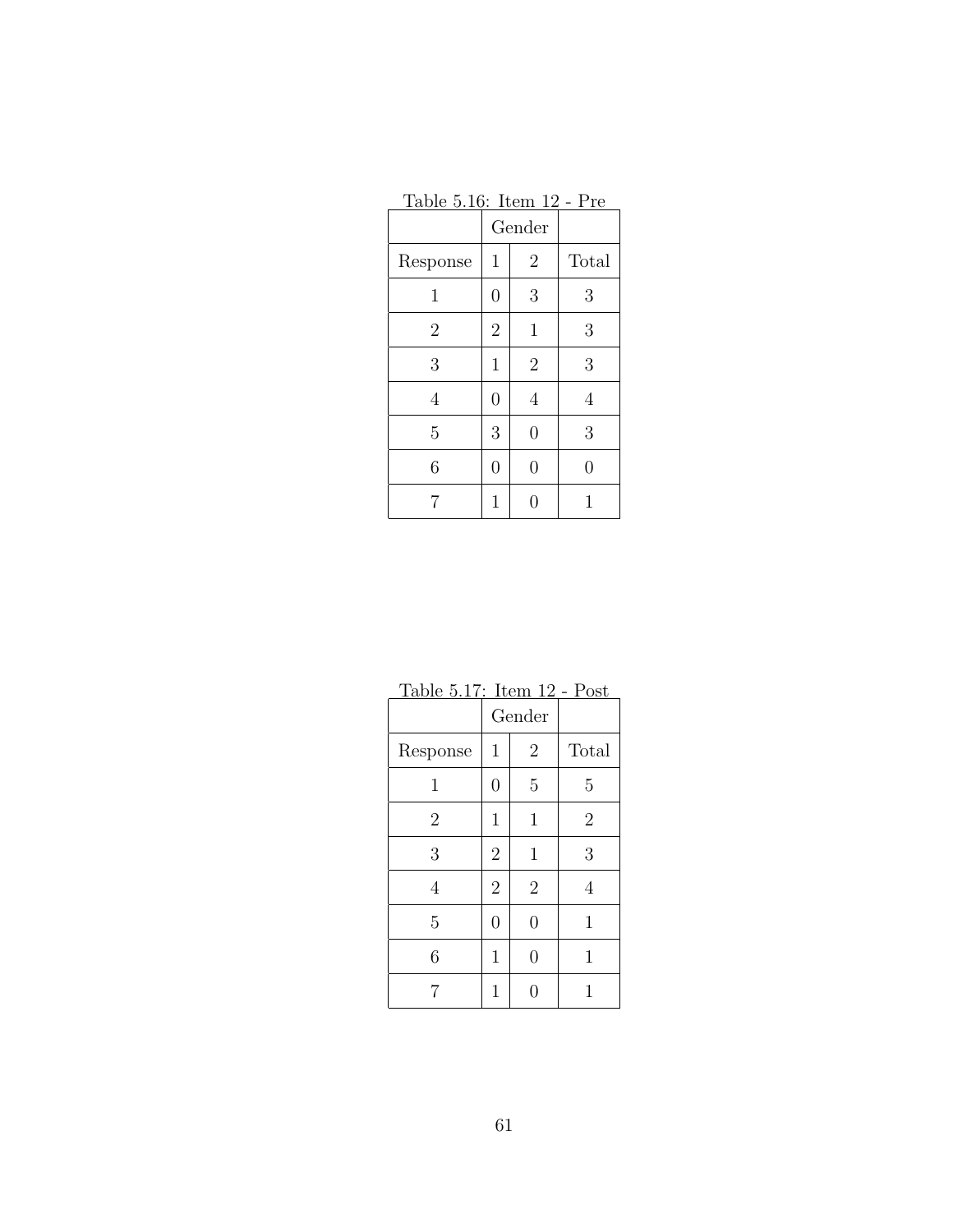# CHAPTER VI CONCLUSIONS

Complex variables, functions and other operations involving complex variables were introduced to eighth and ninth grade algebra students in two different junior high schools. There are no previous studies or projects of this nature with which to compare results. Some of these concepts will be introduced to the students in high school, while many of the concepts that were introduced would only be seen in college.

Pre and post tests were administered to each student on the first and last days of the study. First, a mathematics interest inventory was given to allow the student to rate their interest in and their attitude towards mathematics. A second test containing problems designed to measure the students' mathematical abilities was also administered. These problems followed TEKS standards and also were pertinent to the overall mission of the study.

The sample sizes were small with fourteen ninth grade and seventeen eighth grade students. All statistical analyses were performed with the proper methods for the small sample. As with any small sample, we must assume that the samples were drawn from a population that was normally distributed. Though this assumption is not suspect, we still must not place too much emphasis on exact results. However, most of the results in this review are well beyond questionable borders. The conclusions drawn are quite reasonable and well supported. The pre and post interest inventory results were not different enough to be considered statistically significant for the ninth grade class. However, the difference was found to be statistically significant for the eighth grade class. These results were reversed for the problem sets. The ninth grade difference in pre and post test problem set scores was highly statistically significant, but not so for the eighth grade students. The ninth grade class had a quicker grasp and better understanding of the material. The eighth grade students had many difficulties understanding the material.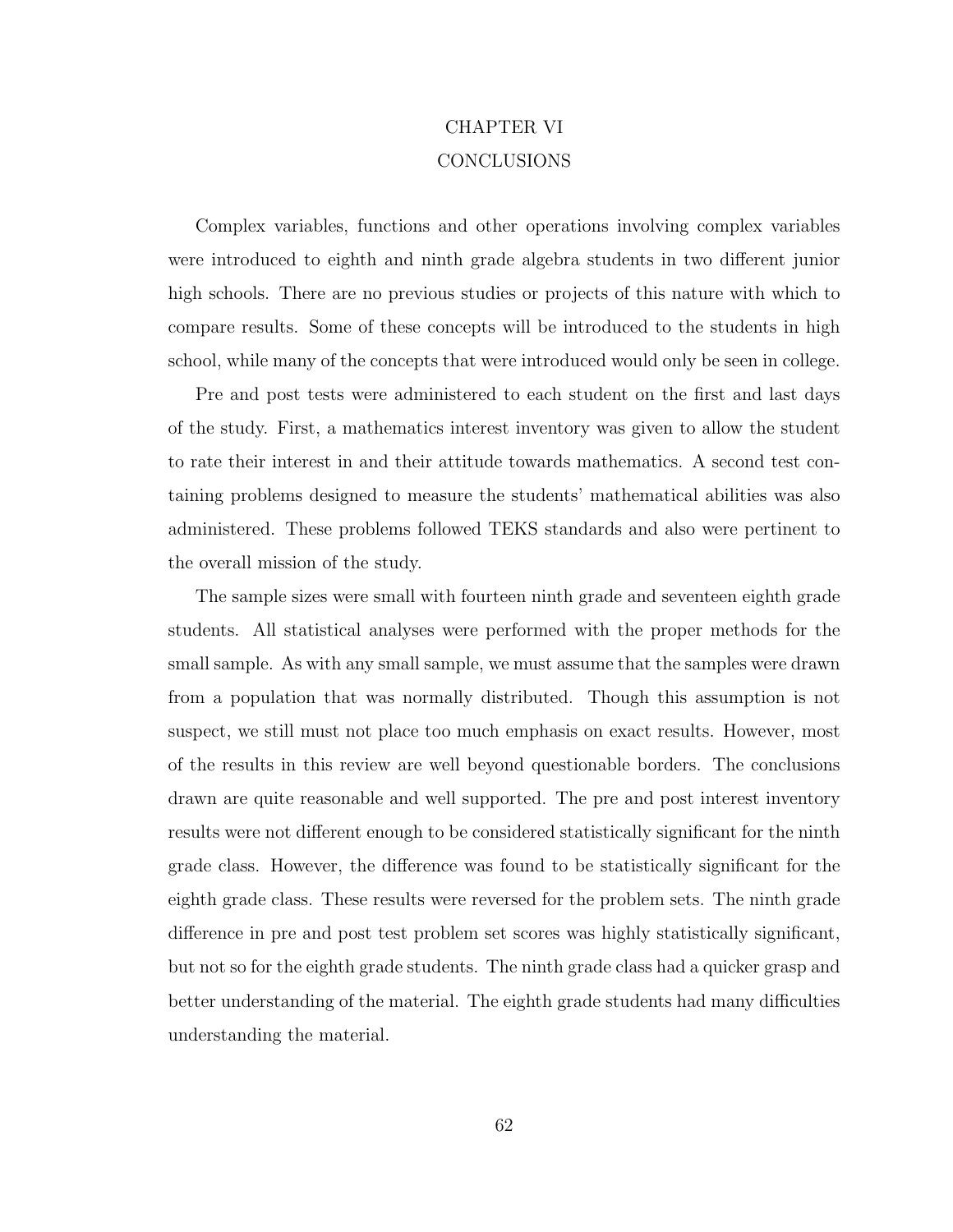This study did produce some excellent results for the ninth grade students. It was shown that the material presented was challenging and yet good results were attainable for ninth grade students. It would also be helpful to interview the students before and after the study. This would definitely give more insight into the thinking and solving process of the individual student. Also much more care must be taken in the formulation of the problem set to ensure that it evaluates the concepts pertinent to the study. This study had two problems that basically addressed the same concept, which was unnecessary. Another problem could have been used to test another useful concept. The students should also be required or at least encouraged to show their work so that their answers can be analyzed more completely.

The students did show an eagerness to work with a student from Texas Tech University. Studies and projects of this nature enhance the relationship between Texas Tech University and the schools in the Lubbock Independent School District and surrounding districts also. Other studies are taking place in different subject areas by the Texas Tech University Department of Mathematics and Statistics. An analysis could be done combining these individual studies to evaluate the success or failure of these interactions. With this increased visibility and the expected success with students in grade nine or above, an outreach program may be formed to hopefully raise mathematic performance and interest in mathematics.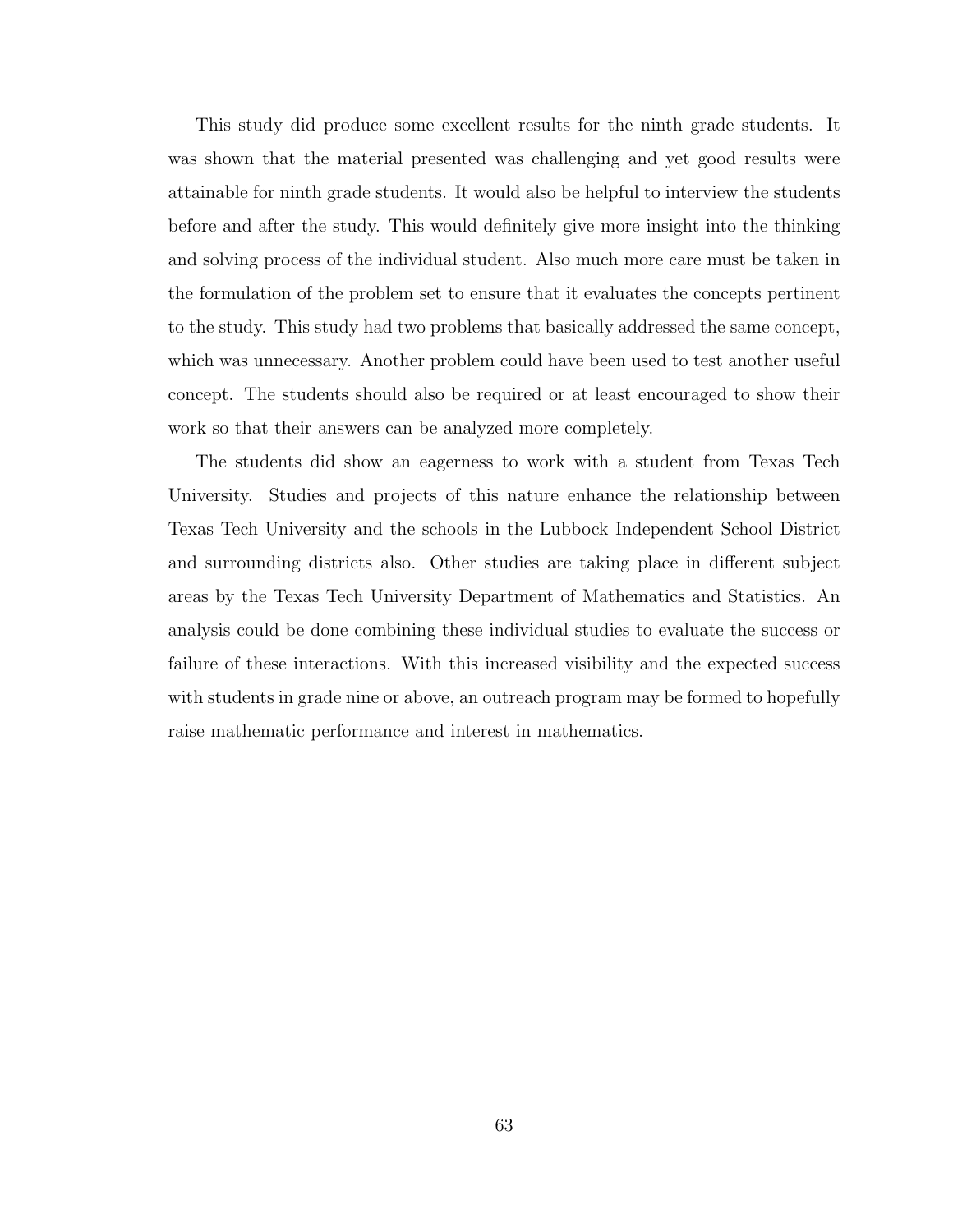#### BIBLIOGRAPHY

- [1] Ball, Deborah. "Bridging Practices: Intertwining Content and Pedagogy in Teaching and Learning to Teach," Journal of Teacher Education Vol. 51 No. 3 (2000): 241-247.
- [2] Byrne, J. V. "Engagement: A Defining Characteristic of the University of Tomorrow." Journal of Higher Education Outreach and Engagement. Vol. 6 No. 1 (2000): 13-21.
- [3] Cohen, David, Stephen Raudenbush, and Deborah Ball. "Resources, Instruction, and Research." Educational Evaluation and Policy Analysis Vol. 25 No. 2 (2003): 119-142.
- [4] Conway, John B., Reid Davis, and Jerry F. Dwyer. "Engagement in Tennessee Mathematics." Journal of Higher Education Outreach and Engagement. Vol. 8 No. 2 (2003): 151-162.
- [5] Conway, John B., "Reflections of a Department Head on Outreach Mathematics." Notices of the American Mathematis Society Vol. 48 No. 10 (2001): 1169-1172.
- [6] Dwyer, Jerry F. "Reflections of an Outreach Mathematician." Notices of the American Mathematical Society Vol. 48 No. 10 (2001): 1173- 1175.
- [7] Gliem, Joseph A., Rosemary R. Gliem "Calculating, Interpreting, and Reporting Cronbach's Alpha Reliability Coefficient for Likert-Type Scales." 2003 Midwest Research to Practice Conference in Adult, Continuing, and Community Education. (2003): 82-88.
- [8] Hill, Heather C., Deborah Lowenburg Ball "Learning Mathematics for Teaching: Results from California's Mathematics Professional Development Institutes." Journal for Research in Mathematics Education Vol. 35 No. 5 (2004): 330-351.
- [9] Mathews, John and Russell Howell. Complex Analysis for Mathematics and Engineers. London: Jones and Bartlett Publishers, 1997.
- [10] Orrill, Chandra Hawley "Do You Need a PhD to Teach K-8 Mathematics in Ways Respected by the Mathematics Education Community?" The Mathematics Educator Vol. 14 No. 1, 2-7 (2004): 2-7.
- [11] Stevens, T. and Olivarez, Jr., A. "Development of the Mathematics Interest Inventory." Measurement and Evaluation in Counseling and Development, in press.
- [12] Texas Education Agency, Department of State and Federal Student Initiatives, No Child Left Behind Public Law 107-110, Austin, Texas, 2002.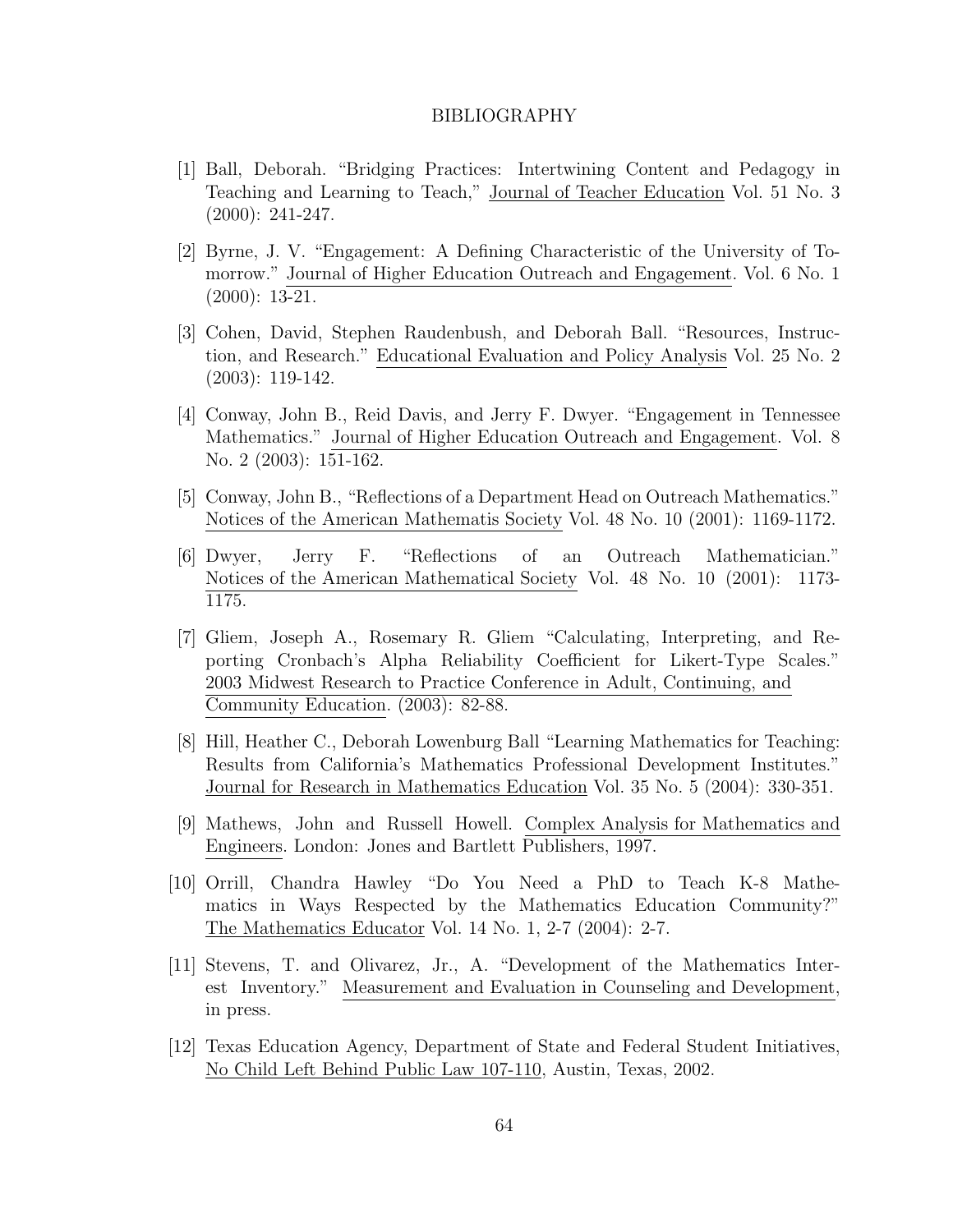- [13] Texas Education Agency Teacher Loan Forgiveness Program. 7 February 2005. Texas Education Agency. 7 Feb. 2005 (http://www.tea.state.tx.us/eddev/loanforgive/).
- [14] Chapter 111. Texas Essential Knowledge and Skills for Mathematics. September 1997. Texas Education Agency. 11 February 2005 (http://www.tea.state.tx.us/rules/tac/chapter111/ch111c.html).
- [15] Texas Pre-freshman Engineering Program Lubbock: Program Overview. 15 January 2004. Texas Pre-freshman Engineering Program. 31 January 2005 (http://www.texprep.ttu.edu/overview.htm).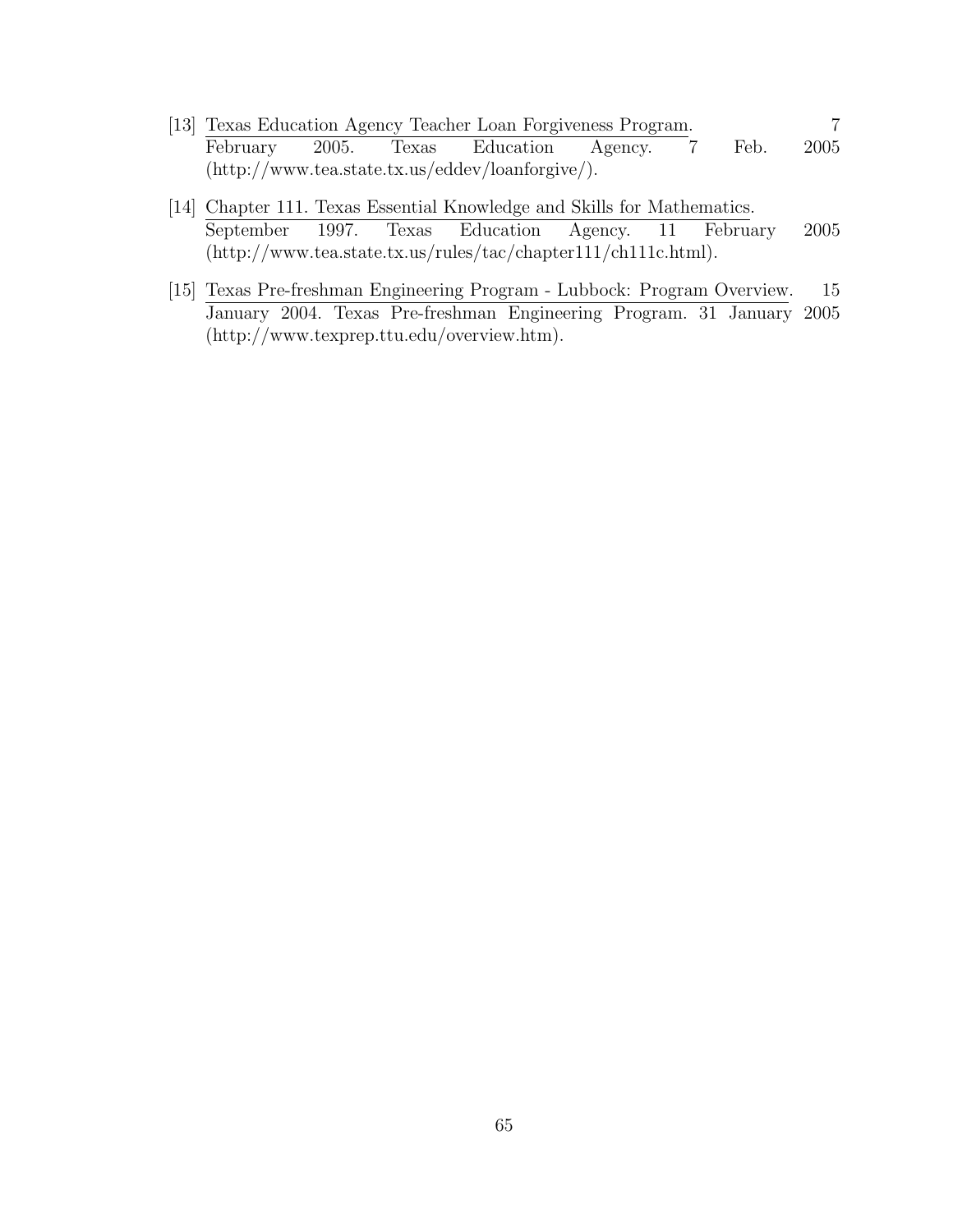## APPENDIX A PARENT/STUDENT CONSENT FORM

Your son/daughter is invited to participate in the research study being conducted at your LISD school. Our names are Dr. Jerry Dwyer, Dr. Jennifer Wilhelm, and Billy Duke. Dr. Dwyer and Dr. Wilhelm are professors at Texas Tech University, Dr. Dwyer is in the Department of Mathematics and Statistics, and Dr. Wilhelm is in the College of Education. Billy Duke is a Graduate Part-Time Instructor with the Department of Mathematics and Statistics. The goal of this research study is to increase students' interests and ability levels in mathematics. We are asking for permission to include your son/daughter in this study. The data obtained from this study will be collected during the 2004 spring semester.

All students will continue to participate in all classroom activities. Researchers from Texas Tech will attend class and introduce exciting new mathematical concepts with the purpose of enhancing the students' algebra and geometry skills. They will also record observations about the classroom activities, and review students' responses to project materials. If you allow your child to be a part of this study, his/her normal classroom participation will be analyzed as part of our research data. Additionally, he/she may be invited to participate in one-on-one interviews with project researchers. These interviews will be audio and/or video taped during the normal school day. Students do not have to answer every question during these interviews. Cassettes will be coded so that no personally identifying information is visible on them, they will be kept in a secure place, and they will be heard or viewed only for research purposes by the investigators and their associates. At the conclusion of the study the tapes will be retained by the investigators for future analysis.

Any information that is obtained in connection with this study (and that can be identified with your son/daughter) will remain confidential and will only be disclosed with your permission. His or her responses will not be linked to his or her name or your name in any written or verbal report of this research project.

Your decision whether or not to allow your son/daughter to participate will not affect your own or his/her present or future relationship with Texas Tech University. Also, students' grades will not be affected by your decision to allow him/her to participate in this study. The participating students in this study will benefit from the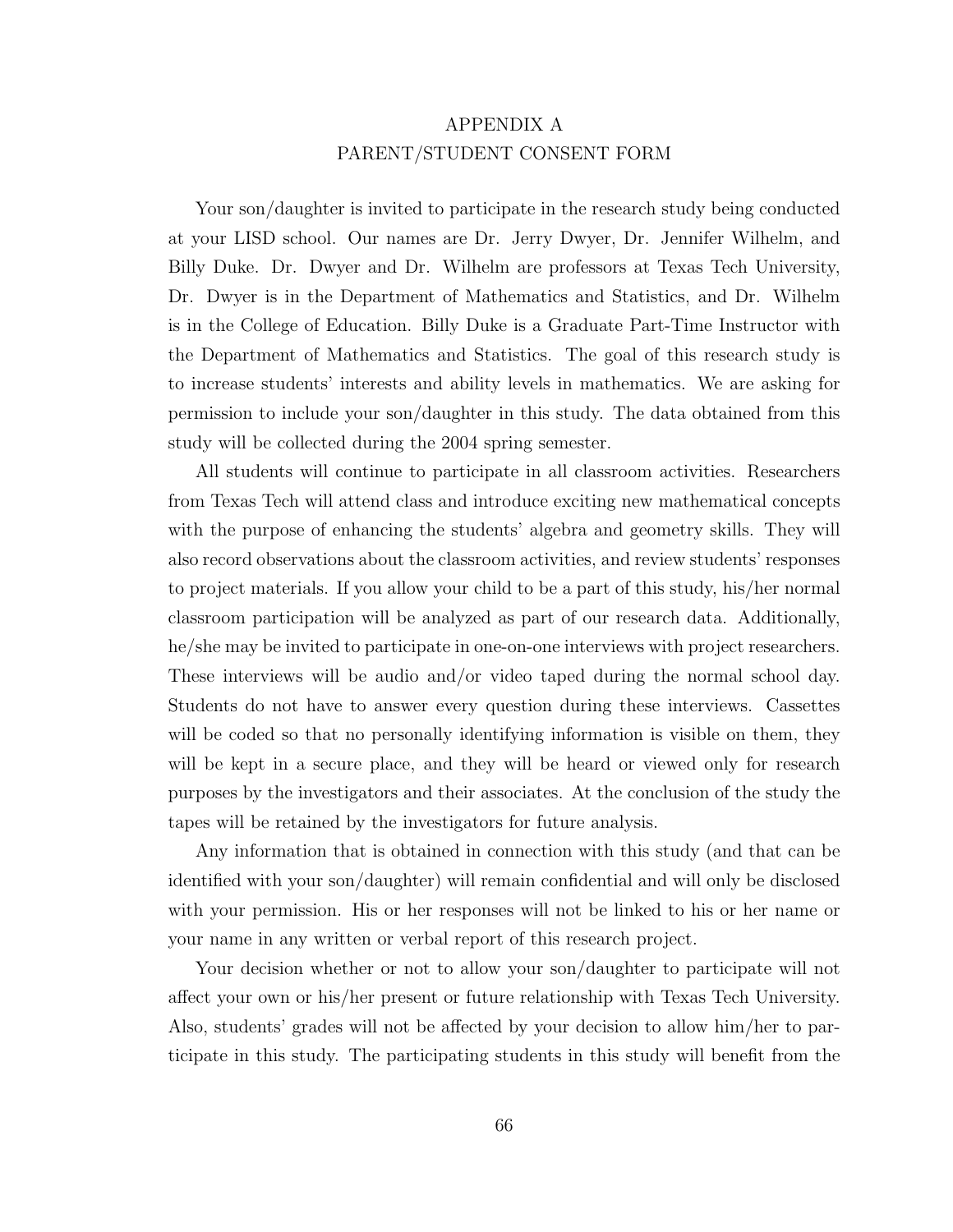opportunity to engage in interdisciplinary projects, which are designed to increase their understandings of content aligned with state and national standards. There are no known risks as a result of participation in this study.

If you have any questions about the study, please contact Dr. Jerry Dwyer or Billy Duke. Dr. Dwyer can be reached at 806-742-2580 and Billy Duke can be reached at 806-742-2566. You will be given a copy of this consent form for your records.

You are making a decision about allowing your son/daughter to participate in this study. Your signature below indicates that you have read the information provided above and have decided to allow him or her to participate in the study. If you later decide that you wish to withdraw your permission for your son/daughter to participate in the study, simply tell us by phoning the researchers: Dr. Jerry Dwyer or Billy Duke at 806-742-2566 or by contacting your son/daughter's classroom teacher. You may discontinue his or her participation at any time.

| Name of $\text{son}/\text{day}$ her/or ward |      |
|---------------------------------------------|------|
| Signature of Parent(s) or Legal Guardian    | Date |
| Signatures of Investigators                 | Date |

I agree to participate in this interdisciplinary study. This study was explained to my (mother/father/parents/guardian) and (she/he/they) said that I could take part. The only people who will know about what I say and do in the study will be the people in charge of the study.

In this study I will be asked questions about how I write, solve problems, and perform tasks. If I decide to quit the study, all I have to do is tell the person in charge.

Signature of Student Date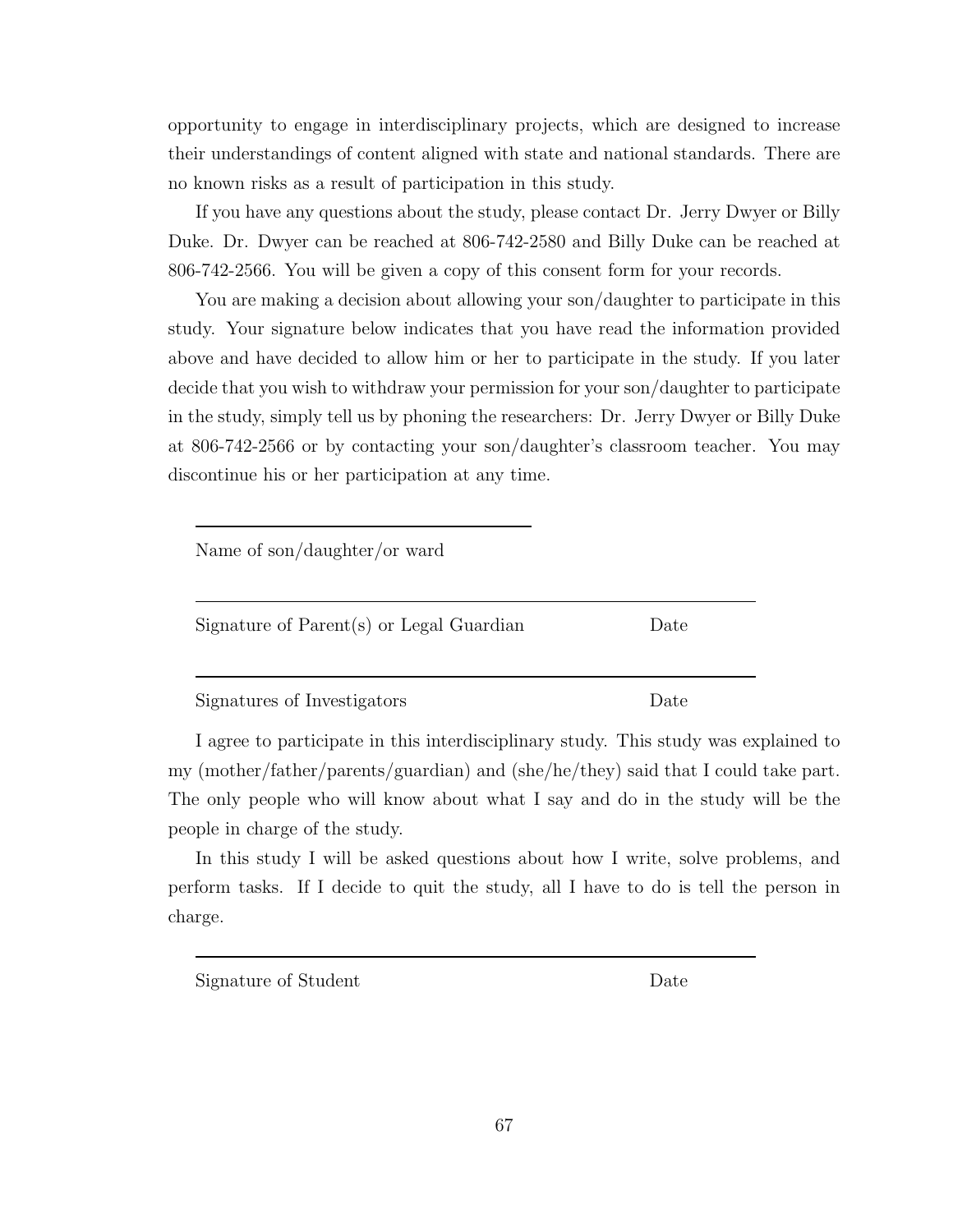### APPENDIX B INTEREST INVENTORY

How well does each statement that is listed below describe your feelings about math?

If you believe the statement sounds a lot like you, pick a number from the far right side of the scale and write it in the space beside the item. If you believe the statement sounds like you not at all, pick a number from the far left, and if you believe the statement sounds like you somewhere between these two extremes, then pick a number from someplace in the middle of the scale.

| Sounds like me<br>not at all                                                    |  | $\mathbf{1}$ | $\overline{2}$ | $3\quad 4$ | $5\qquad 6$ | $\overline{7}$ | Sounds<br>like me                                             | $\rm{a}$ | lot |
|---------------------------------------------------------------------------------|--|--------------|----------------|------------|-------------|----------------|---------------------------------------------------------------|----------|-----|
| 1. I work carefully when doing math.                                            |  |              |                |            |             |                |                                                               |          |     |
| 2. I feel good when it comes to working on math.                                |  |              |                |            |             |                |                                                               |          |     |
| 3. I prefer easy math over math that is hard.                                   |  |              |                |            |             |                |                                                               |          |     |
| 4. Time goes by quickly when I am working on math.                              |  |              |                |            |             |                |                                                               |          |     |
| 5. I want to learn more about math.                                             |  |              |                |            |             |                |                                                               |          |     |
| 6. I see how I can use math in everyday life.                                   |  |              |                |            |             |                |                                                               |          |     |
| 7. When working on math, I want to stop and begin working<br>on something else. |  |              |                |            |             |                |                                                               |          |     |
| 8. I tend to know more about math than other kids.                              |  |              |                |            |             |                |                                                               |          |     |
| 9. I think learning math is important.                                          |  |              |                |            |             |                |                                                               |          |     |
|                                                                                 |  |              |                |            |             |                | 10. I would rather be working on something else besides math. |          |     |
| 11. I am interested in math.                                                    |  |              |                |            |             |                |                                                               |          |     |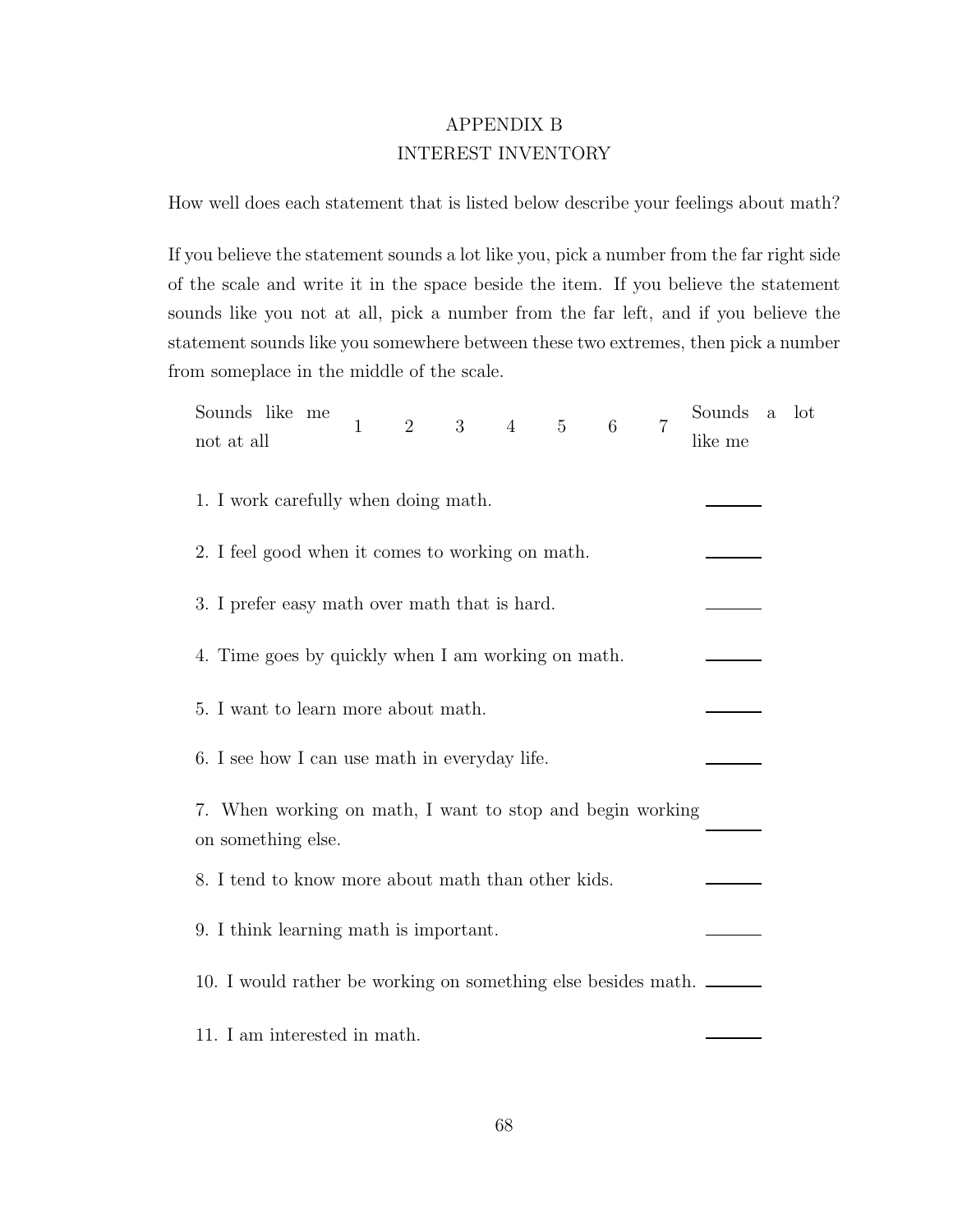| Sounds like me<br>not at all                               |                                                          | 1    | 2             | $3 \t 4 \t 5 \t 6$ |                 |  | $\overline{7}$ | Sounds exactly<br>like me |
|------------------------------------------------------------|----------------------------------------------------------|------|---------------|--------------------|-----------------|--|----------------|---------------------------|
| 12. I am able to concentrate easily when working on math.  |                                                          |      |               |                    |                 |  |                |                           |
| 13. I think about how I can use math in a future career.   |                                                          |      |               |                    |                 |  |                |                           |
|                                                            | 14. I like to answer questions in math class.            |      |               |                    |                 |  |                |                           |
|                                                            | 15. I enjoy challenging math problems.                   |      |               |                    |                 |  |                |                           |
|                                                            | 16. I feel let down when I have to stop working on math. |      |               |                    |                 |  |                |                           |
| 17. I am wasting my time on math.                          |                                                          |      |               |                    |                 |  |                |                           |
| 18. Knowing a lot about math is helpful.                   |                                                          |      |               |                    |                 |  |                |                           |
| 19. I want to figure out new ways to solve math problems.  |                                                          |      |               |                    |                 |  |                |                           |
| 20. I become excited when close to solving a math problem. |                                                          |      |               |                    |                 |  |                |                           |
| Please respond to the following:                           |                                                          |      |               |                    |                 |  |                |                           |
| 21. How old are you?                                       |                                                          |      |               |                    |                 |  |                |                           |
| 22. Circle the word that best describes you.               |                                                          |      |               |                    |                 |  |                |                           |
| Hispanic                                                   | Black                                                    |      | White         |                    | Native American |  | Asian          | Other                     |
| 23. What is your current math grade.                       |                                                          |      |               |                    |                 |  |                |                           |
| A                                                          | B                                                        |      | $\mathcal{C}$ |                    | D               |  | $\mathbf F$    |                           |
| 24.<br>Boy                                                 |                                                          | Girl |               |                    |                 |  |                |                           |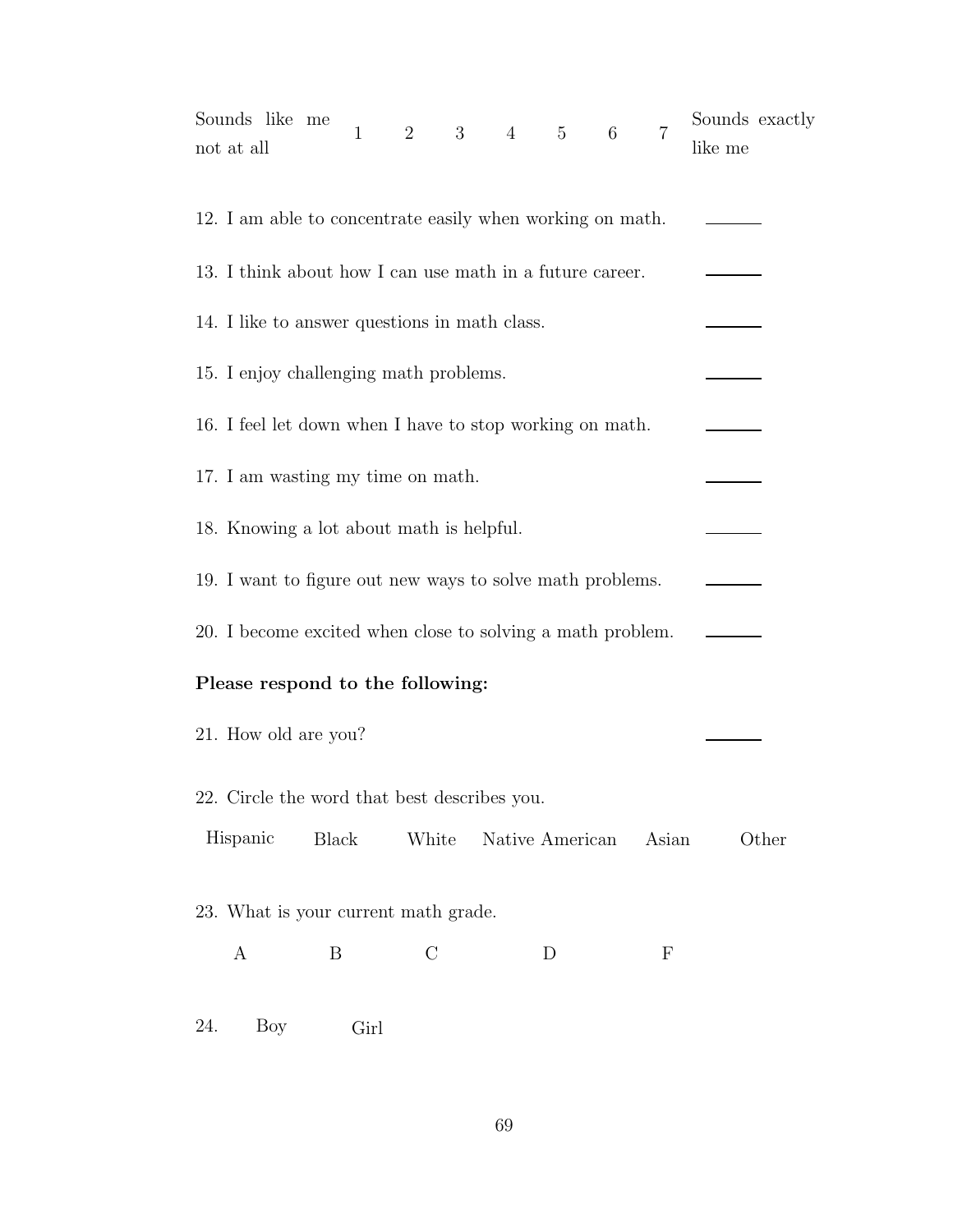Were any of the above items confusing, difficult to understand, or odd in any way? If so, please describe below. Your comments are much appreciated.

THANK YOU!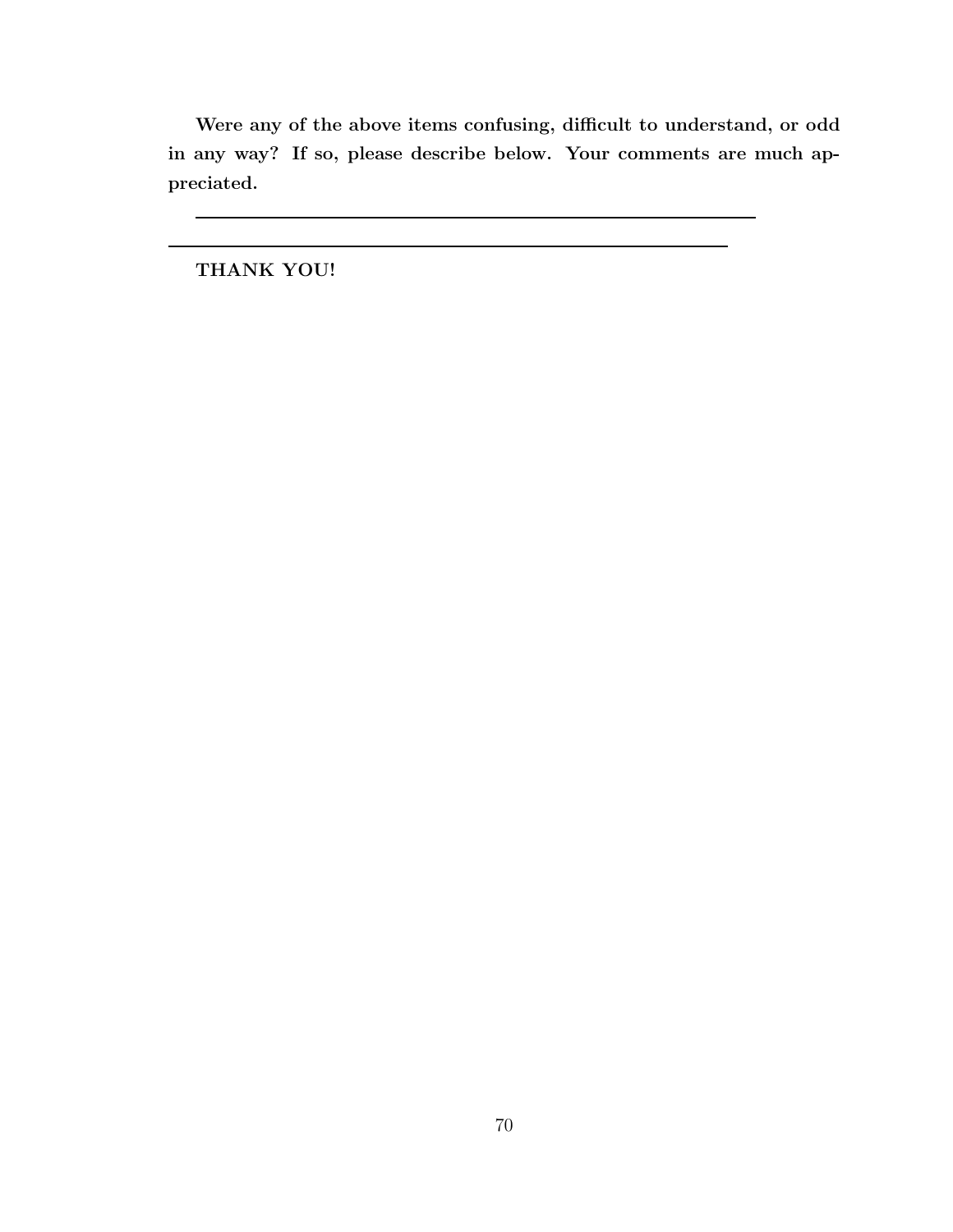## APPENDIX C PROBLEM SET

- 1. What is the distance from the point (4,3) to the origin?
- 2. If  $f(z) = z^2$  what is the value of  $f(0)$ ?
- 3. What is the value of  $\sqrt{-16}$ ?
- 4. The diagram below shows a circle with center at (0,0) and radius of 1. Find the distance from the y-axis of the point indicated where  $x=$ .75.

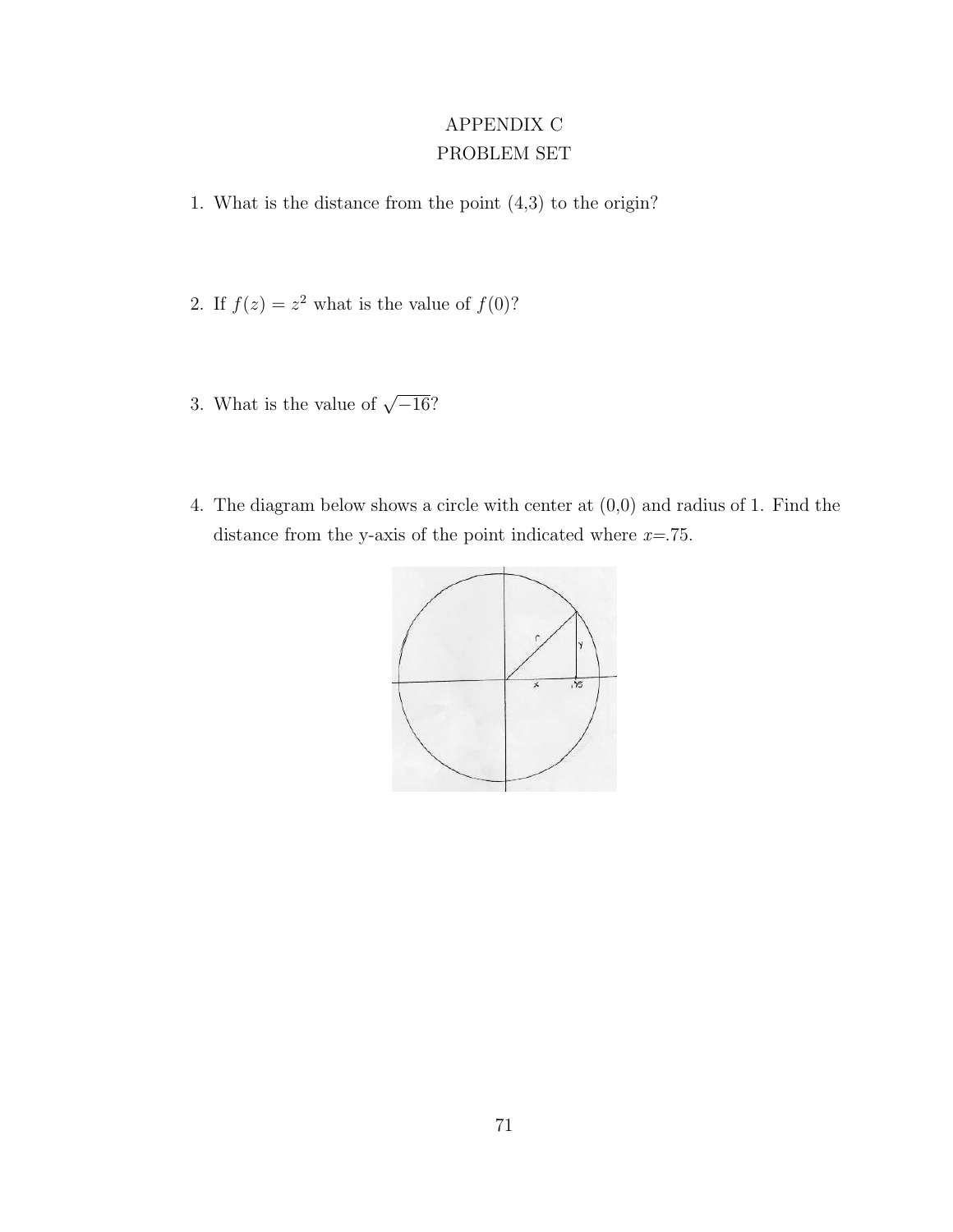# APPENDIX D MAPLE PROGRAM

```
with(plots);
a:=-2.0;b:=2.0;c:=-2.0;d:=2.0;k1:=0;k2:=0;eps:=0.001;
bound:=100.0;
LIM:=300;
dx:=(b-a)/LIM;dy:=(d-c)/LIM;A:= \text{array}(1..LIM,1..LIM);for ik from 1 to LIM do
for jk from 1 to LIM do
A[ik, jk] := a + ik * dx + I * (c + jk * dy)od
od:
for k from 1 to LIM do
for kk from 1 to LIM do
z1:=A[k,kk]:
dd:=1:
for j from 1 to 8 while ((dd>eps)and(dd>bound)) do
z2:=z1^2;
dd:=abs(z2-z1);z1:=z2od;
if (j>8) then
k1:= k1+1;xp1[k1]:=Re(A[k,kk]);yp1[k1]:=Im(A[k,kk]);
```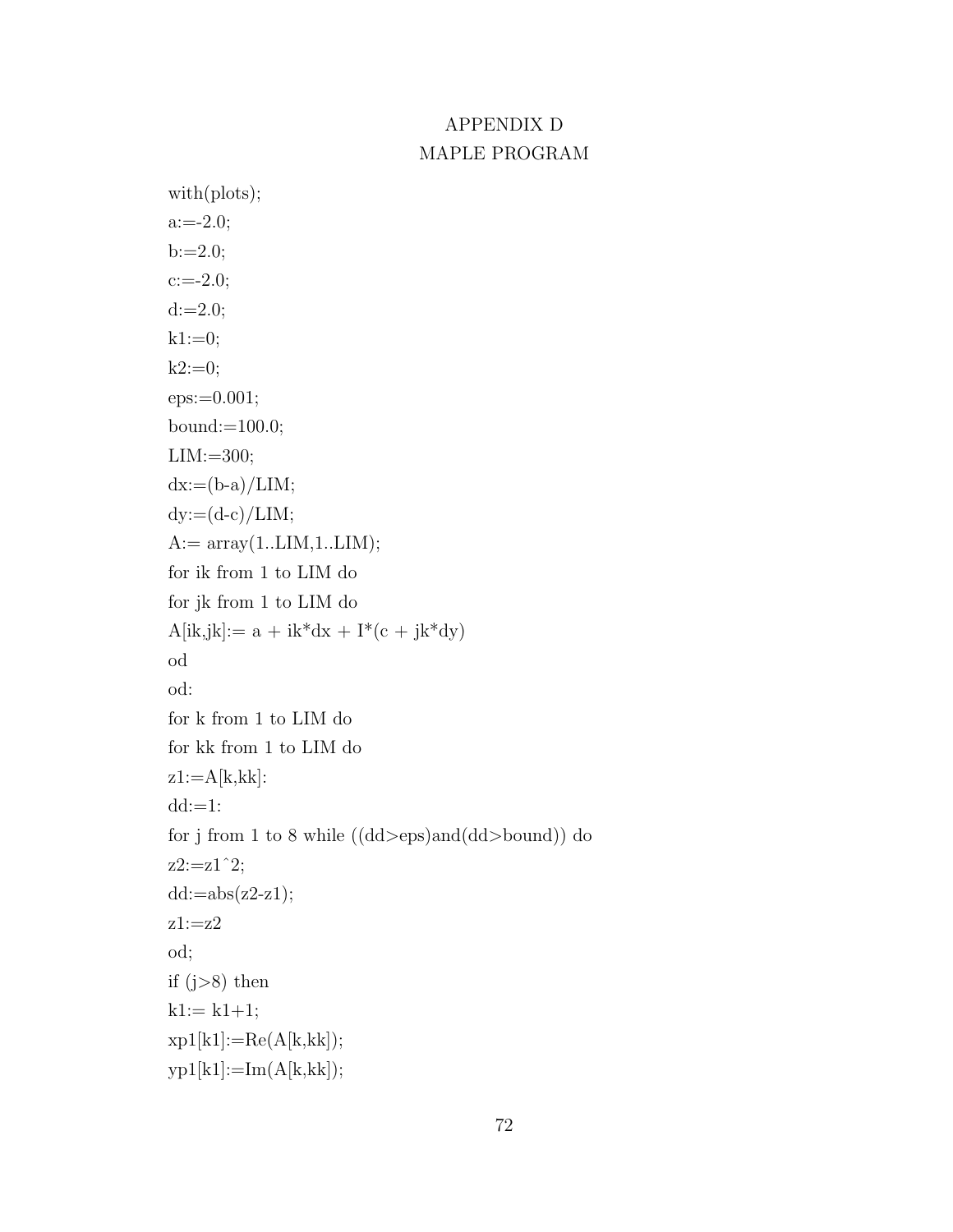```
else
k2:= k2+1;xp2[k2]:=Re(A[k, kk]);yp2[k2]:=Im(A[k,kk]);fi
od
od;
\text{L1:}=\text{seq}([\text{xp1}[i],\text{yp1}[i]], i=1..k1).L2:=seq([xp2[i], yp2[i]], i = 1..k2):K1:=pointplot(L1,color=red,symbol=POINT):
K2:=pointplot(L2,color=blue,symbol=POINT):
display(K1,K2);
```